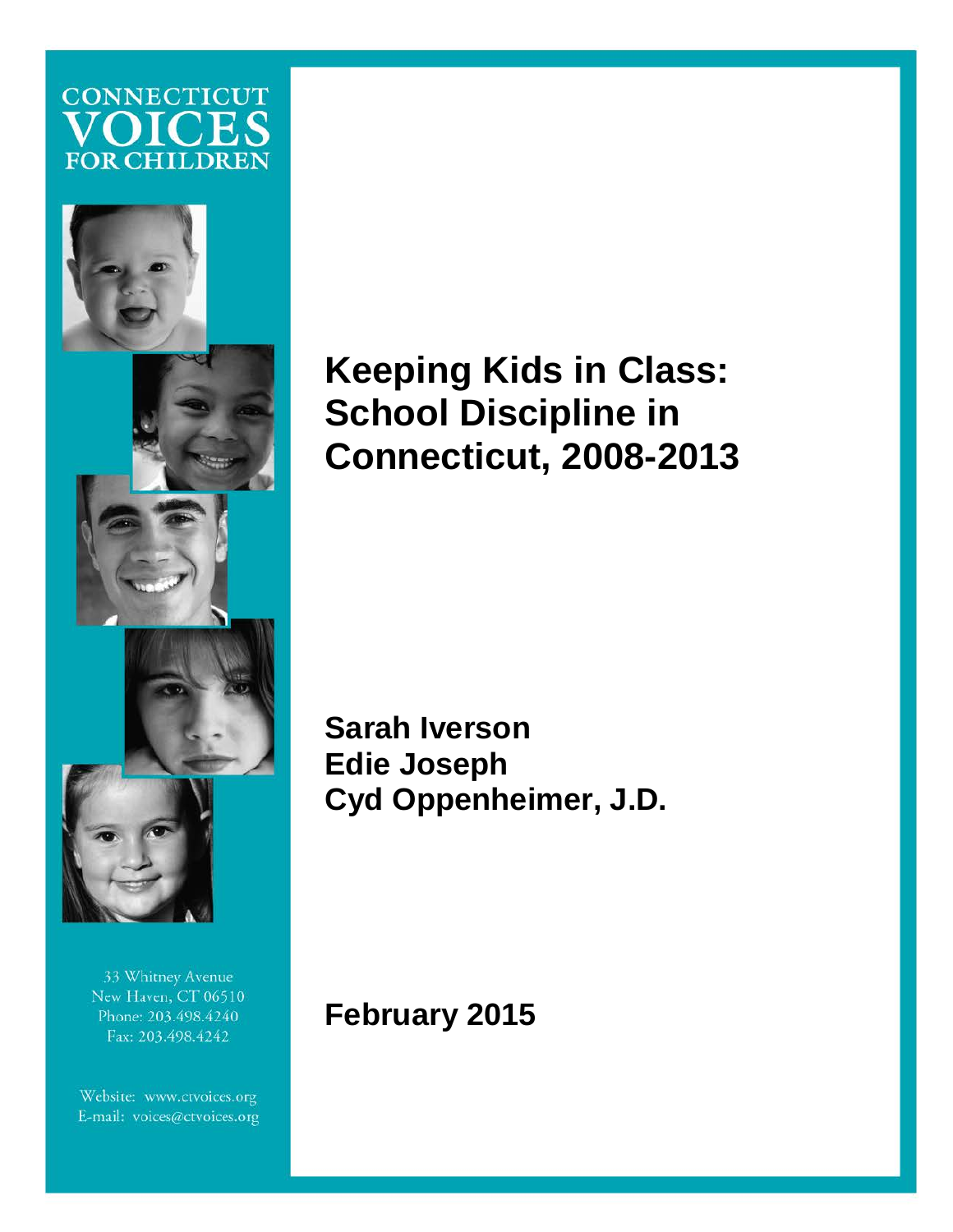## **Table of Contents**

| I.    |                                                                                |  |
|-------|--------------------------------------------------------------------------------|--|
| II.   |                                                                                |  |
|       |                                                                                |  |
|       |                                                                                |  |
|       |                                                                                |  |
| III.  |                                                                                |  |
| IV.   |                                                                                |  |
|       |                                                                                |  |
|       |                                                                                |  |
|       |                                                                                |  |
| V.    |                                                                                |  |
|       |                                                                                |  |
|       |                                                                                |  |
|       |                                                                                |  |
| VI.   | Existing Local Initiatives, Recommendations, and Future Research Questions  23 |  |
|       |                                                                                |  |
|       | B.                                                                             |  |
|       |                                                                                |  |
| VII.  |                                                                                |  |
| VIII. |                                                                                |  |
|       |                                                                                |  |
|       |                                                                                |  |
|       |                                                                                |  |
|       | D. Appendix D: Sources of Data and Technical Notes on Data Analysis 46         |  |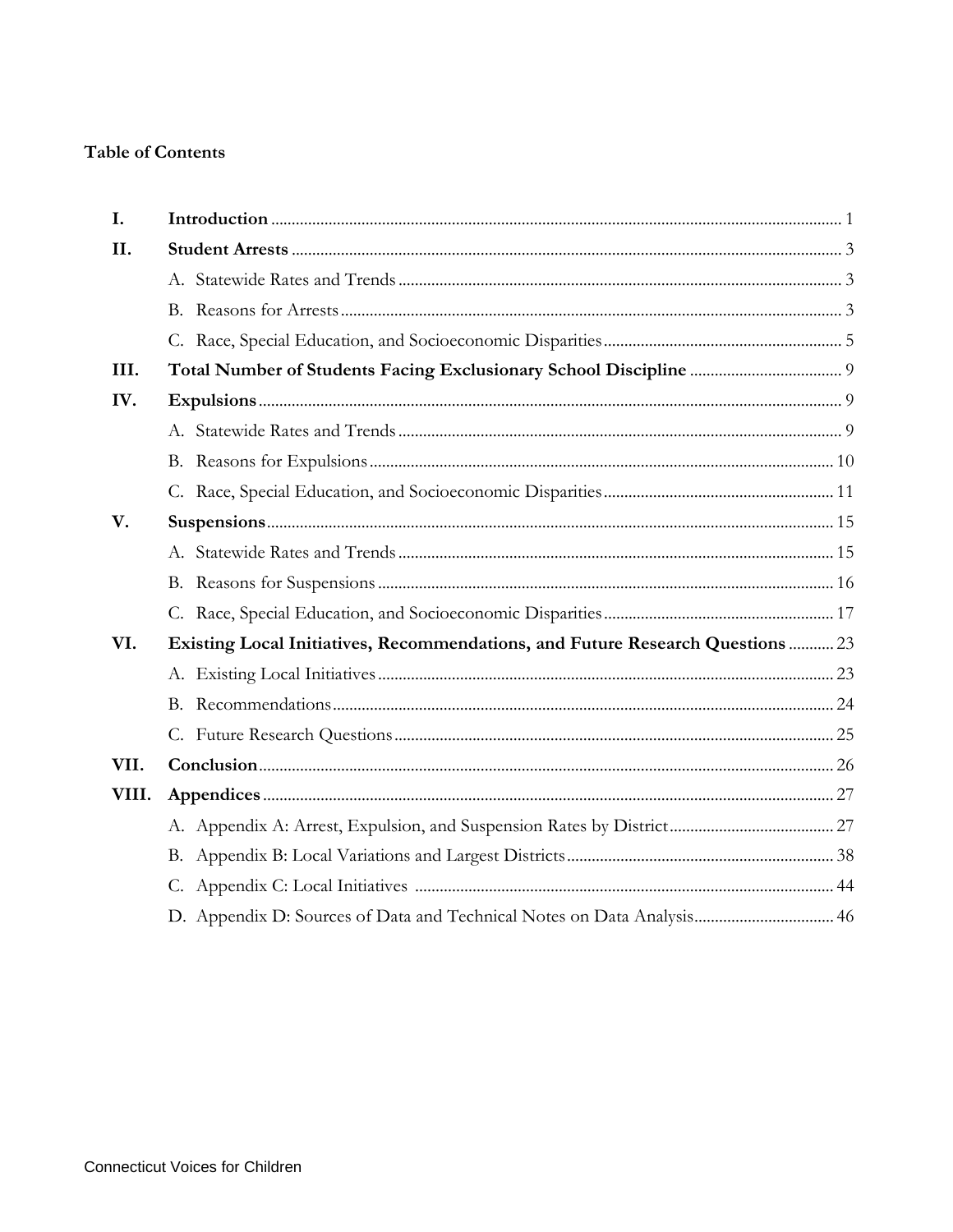#### **Keeping Kids in Class February 2015**

#### **I. Introduction**

Extensive research shows that excluding children from school for disciplinary problems is often ineffective and even counterproductive.<sup>[1](#page-50-0)</sup> Children learn best when they are in school. Despite this commonly-held (and common sense) wisdom, exclusionary discipline practices like school arrests, expulsions, and suspensions occur all too often in Connecticut. In August 2008, Connecticut Voices released a policy report analyzing trends in student suspensions in Connecticut in school year [2](#page-50-1)006-2007.<sup>2</sup> In September 2013, Connecticut Voices released a policy report analyzing student arrest trends in Connecticut from school years 2007-2011. [3](#page-50-2) "Keeping Kids in Class" updates and supplements both of these reports, examining student arrests, expulsions, and suspensions in Connecticut from 2008 through 2013. Between 2011 and 2013, districts and local initiatives have increasingly focused on reducing unnecessary exclusionary student discipline practices; as such, this report focuses largely on comparisons between the 2010-2011 (hereinafter 2011) and 2012- 2013 (hereinafter 2013) school years.

We find that between 2008 and 2013 schools in Connecticut significantly reduced their use of exclusionary discipline practices: suspending, expelling, and arresting many fewer students. While this overall reduction is encouraging, the absolute number of school based arrests, suspensions, and expulsions remains alarmingly high, and schools continue to suspend, expel, and arrest minority students, special education students, and students from poorer districts at rates disproportionate to their representation in the student population.

In 2014, the U.S. Department of Education issued new guidelines that single out school arrests as a current discipline practice in need of change, asserting that "schools should attempt interventions prior to the disciplinary process…..[and] generally should *not* include the use of law enforcement approaches, such as arrest, citations, ticketing, or court referrals."[4](#page-50-3) Likewise, the guidelines emphasize "relying on suspension and expulsion only as a last resort and for appropriately serious infractions, and equipping staff with alternative strategies to address problem behaviors while keeping all students engaged in instruction to the greatest extent possible."

While exclusionary disciplinary tactics affect all students negatively, particular attention must be paid to the disproportionate rates by which students of color, students with special educational needs, and students from poorer socioeconomic backgrounds are arrested, expelled, and suspended. These populations of students often have more to lose by not being in the classroom—national research shows that students of color, special education students, and poorer students already rank behind their peers in levels of educational achievement. When exclusionary school disciplinary tactics are used to push these children from the classroom, they may fall even further behind their peers, adding additional obstacles to the uphill struggle many of these children already face in school. If we believe educational attainment can be the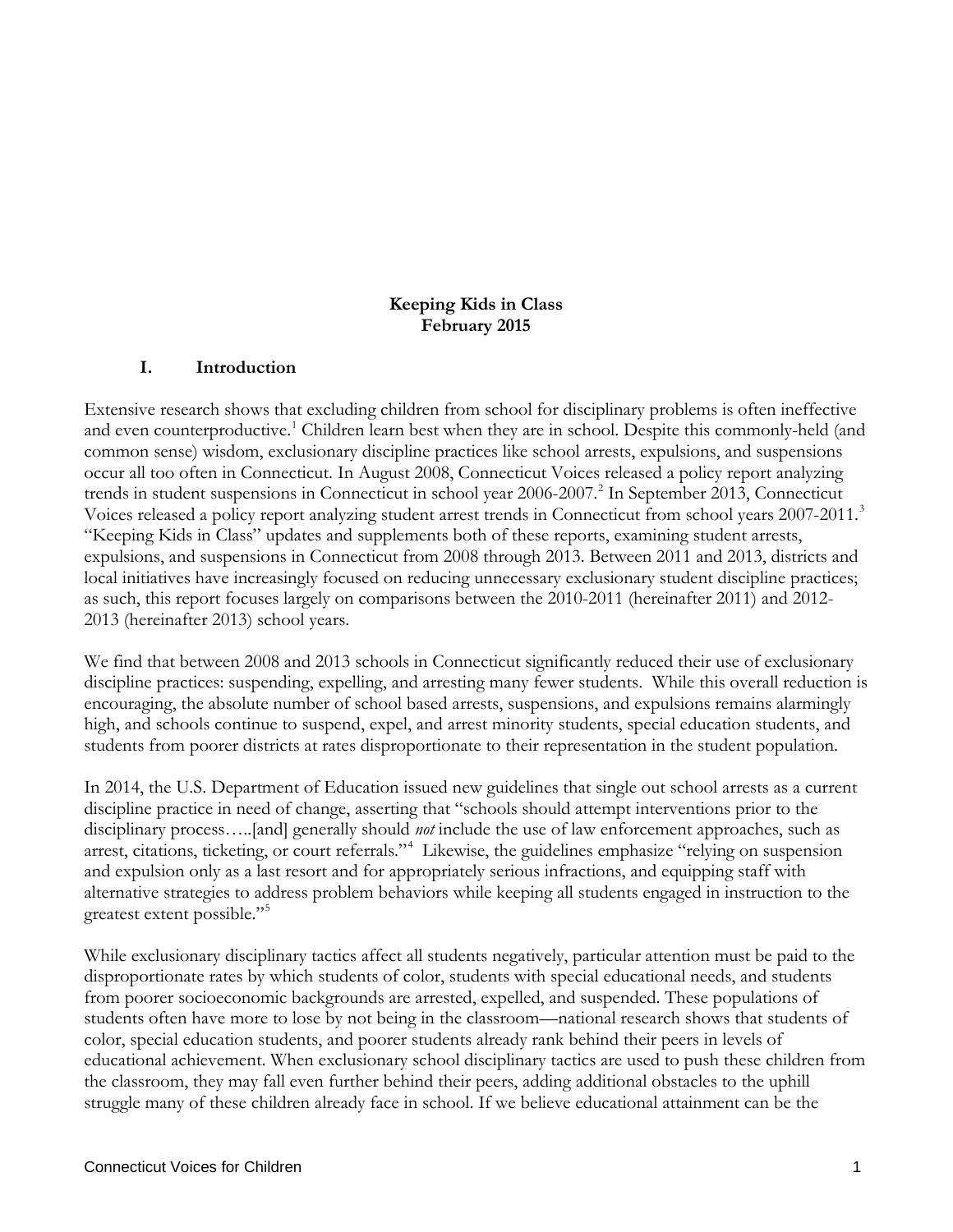means by which children from less privileged backgrounds catch up with their more advantaged peers, we must pay attention to the way that school disciplinary tactics exacerbate already existing disparities.

Moreover, excluding children from school results in significant educational and social costs. Policies that push children out of the classroom can result in considerable long-term harm. Students arrested, expelled, and suspended from school can face a host of negative life outcomes, including increased likelihood of dropping out of school and/or entering the juvenile justice system. These children are more likely to be incarcerated as adults, are more likely to rely on state-funded social programs, and have, on average, lower lifetime earnings.<sup>[6](#page-51-0)</sup>

In addition, research has shown that interventions designed to identify the root cause of disciplinary problems and prevent misconduct from escalating (such as positive reinforcement) and non- exclusionary punishments (such as detentions or restitution) are more effective strategies for ensuring a safe and positive learning environment than exclusionary punishments. Excluding a child from school is rarely, in itself, a pedagogically or developmentally sound means of addressing misconduct.

#### **Where We've Been**

Over the past several years, Connecticut research, governmental, educational, and advocacy organizations have turned their attention to the problem of student arrests, suspensions, and expulsions, and have implemented both statewide legislation and local initiatives aimed at reducing reliance on the juvenile justice system to resolve school discipline problems.<sup>[7](#page-51-1)</sup>

#### *Statewide Legislation*

Recognizing the link between exclusionary punishment and negative outcomes for students, the Connecticut legislature passed a law in 2007 limiting out-of-school suspensions to situations when they are necessary – i.e., when the school administration determines that the "pupil being suspended poses such a danger to persons or property or such a disruption of the educational process that the pupil shall be excluded from school during the period of suspension."<sup>[8](#page-51-2)</sup> While the law states that all suspensions for conduct below this threshold must be "in-school" rather than "out-of-school," administrators are not required to use in-school suspensions, but remain free under the law to use a wide range of disciplinary alternatives.

Implementation of this important law was delayed twice. However, during this period, many schools and districts began to explore alternatives to out-of-school suspensions, at least in part due to the conversation the law generated about educational and social costs of excluding children from school. During the 2010 legislative session, the General Assembly amended the law, expanding allowable out-of-school suspensions to those cases where there is evidence of "previous disciplinary problems that have led to suspensions or expulsion of such pupil," and there have been "[previous] efforts by the administration to address such disciplinary problems through means other than out-of-school suspension or expulsion, including positive behavioral support strategies." The law, as amended, was implemented on July 1, 2010.

In 2013, advocates and legislators continued their efforts to improve school climate and student outcomes by supporting legislation intended to reduce the number of children arrested in schools. The proposed legislation required school districts and police stationed in schools to clarify and distinguish the responsibilities of administrators and police and establish clear procedures to follow for police involvement, and promoted fair and consistent implementation of student discipline codes. It also established a clear definition of school-based arrests, mandated better data collection of school-based arrests, and required that data be made publicly available. This legislation did not pass. Similar legislation proposed in 2014<sup>[9](#page-51-3)</sup> also did not pass.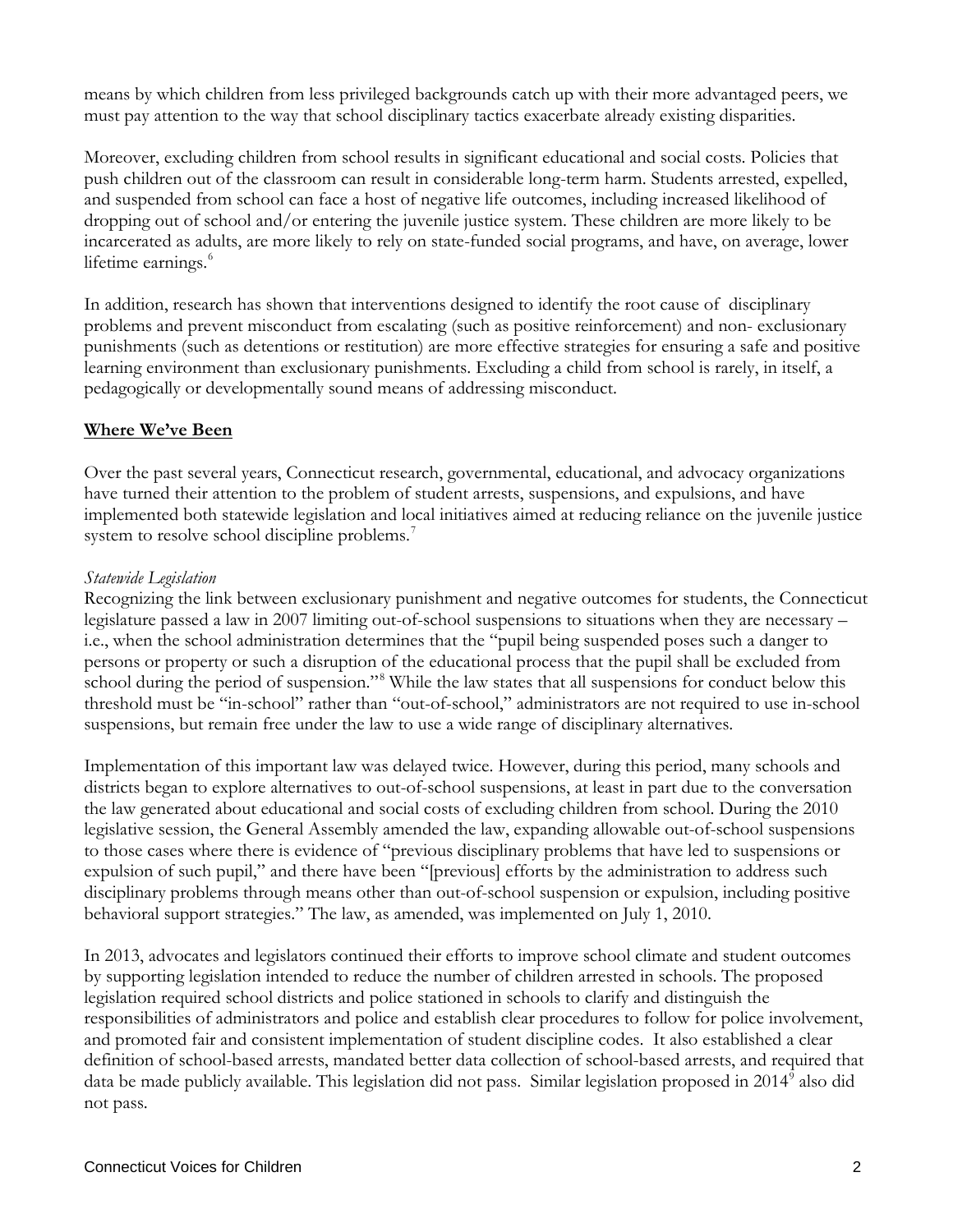#### *Local Initiatives*

Several Connecticut non-profits, state agencies, and local community groups have come together to reduce suspensions, expulsions, and arrests and improve school climates by identifying policy and practice changes that reduce problematic behaviors and more appropriately and effectively address issues as they arise. These groups include the Juvenile Justice Advisory Committee (which is sponsored by the state Office of Policy and Management), the Center for Children's Advocacy, the Connecticut Juvenile Justice Alliance (JJA), the Court Support Services Division of the Judicial Branch, and the Child Health and Development Institute of Connecticut. They have spearheaded local initiatives that range from better collection and analysis of disciplinary data, to creating memoranda of agreement between schools and police concerning their relative roles and responsibilities, to determining how best to use diversion programs (such as juvenile review boards and community programs) to reduce court involvement.<sup>[10](#page-51-4)</sup> A more complete description of these projects can be found in Section IV A. "Existing Local Initiatives."

#### **II. Student Arrests**

#### A. Statewide Rates and Trends

**Statewide, the number of student arrests has declined in recent years**. In the 2012-2013 school year (hereafter 2013), 2,214 students were arrested. (This is an unduplicated count of the number of students arrested. The actual number of arrests in the 2012-2013 school year was 2,391, reflecting that some students were arrested more than once.) This was 0.4% of all Connecticut students (550,429 total), and was a 24.6% decline in the number of students arrested in 2011, and a 34.8% decline in students arrested in 2008. Between 2008 and 2013, many districts actively engaged in school arrest reduction efforts and implemented internal and external policies that improved school climates and more effectively handled student misbehavior outside of the juvenile justice system. These efforts will be addressed in Appendix C.





#### B. Reasons for Arrest

**Many student arrests were avoidable, with children being arrested for behaviors that likely could have been handled in school.** Our analysis of school arrest data from 2008 to 2011 found that more than one in ten (11%) of student arrests involved non-criminal violations of school policy (such as skipping class, insubordination, or using profanity). During 2013, the percentage of arrests resulting from school policy violations decreased to 9% which, while encouraging, still reflects police involvement in schools for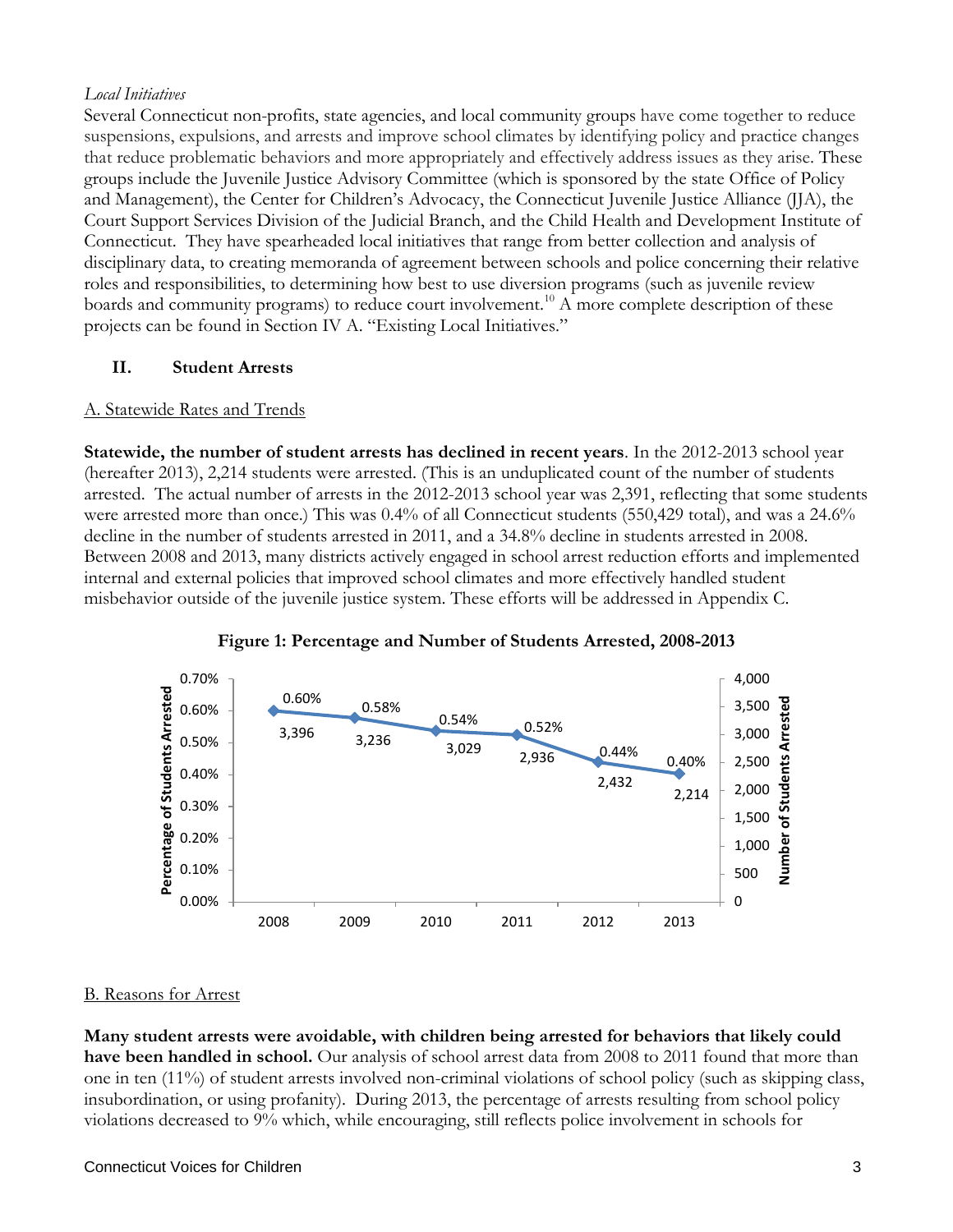activities such as the use of profanity, disruptive or disrespectful behavior, tardiness, leaving class without permission, and not attending detention or in-school suspension. Beyond the category of school policy violations, there are other arrests that were questionably necessary – incidents that may have risen to the level of a crime in some circumstances but in many cases could have been handled by the school. Minor, non-violent, and typical adolescent behaviors are inappropriate reasons for arrest.<sup>[11](#page-51-5)</sup>



#### **Figure 2: Reasons for Arrest, 2013**

|  |  |  |  |  | Figure 3: Reasons for Arrest, 2011 and 2013 |
|--|--|--|--|--|---------------------------------------------|
|--|--|--|--|--|---------------------------------------------|

|                                                  | <b>Arrests</b> |       |
|--------------------------------------------------|----------------|-------|
| <b>Reason for Arrest</b>                         | 2011           | 2013  |
| Fighting/Battery                                 | 31.5%          | 32.7% |
| Drugs/Alcohol/Tobacco                            | 18.8%          | 16.9% |
| Physical/Verbal Confrontation/Conduct Unbecoming | 15.8%          | 15.1% |
| <b>School Policy Violations</b>                  | 11.0%          | 8.9%  |
| Personally Threatening Behavior                  | 7.0%           | 8.1%  |
| Weapons                                          | 6.3%           | 6.3%  |
| Theft/Theft Related Behaviors                    | 4.1%           | 6.1%  |
| <b>Violent Crimes Against Persons</b>            | 2.3%           | 2.6%  |
| <b>Property Damage</b>                           | 2.2%           | 1.8%  |
| Sexually Related Behavior                        | 1.1%           | 1.6%  |

#### **Figure 4: Behaviors Resulting in Arrests for School Policy Violations, 2013**

| Incident Resulting in "School Policy<br>Violation" Student Arrest | Number of<br><b>Arrests</b> | Percentage of School Policy<br><b>Violations</b> |
|-------------------------------------------------------------------|-----------------------------|--------------------------------------------------|
| Insubordination/Disrespect                                        | 42                          | 17.6%                                            |
| <b>Disorderly Conduct</b>                                         | 37                          | 15.5%                                            |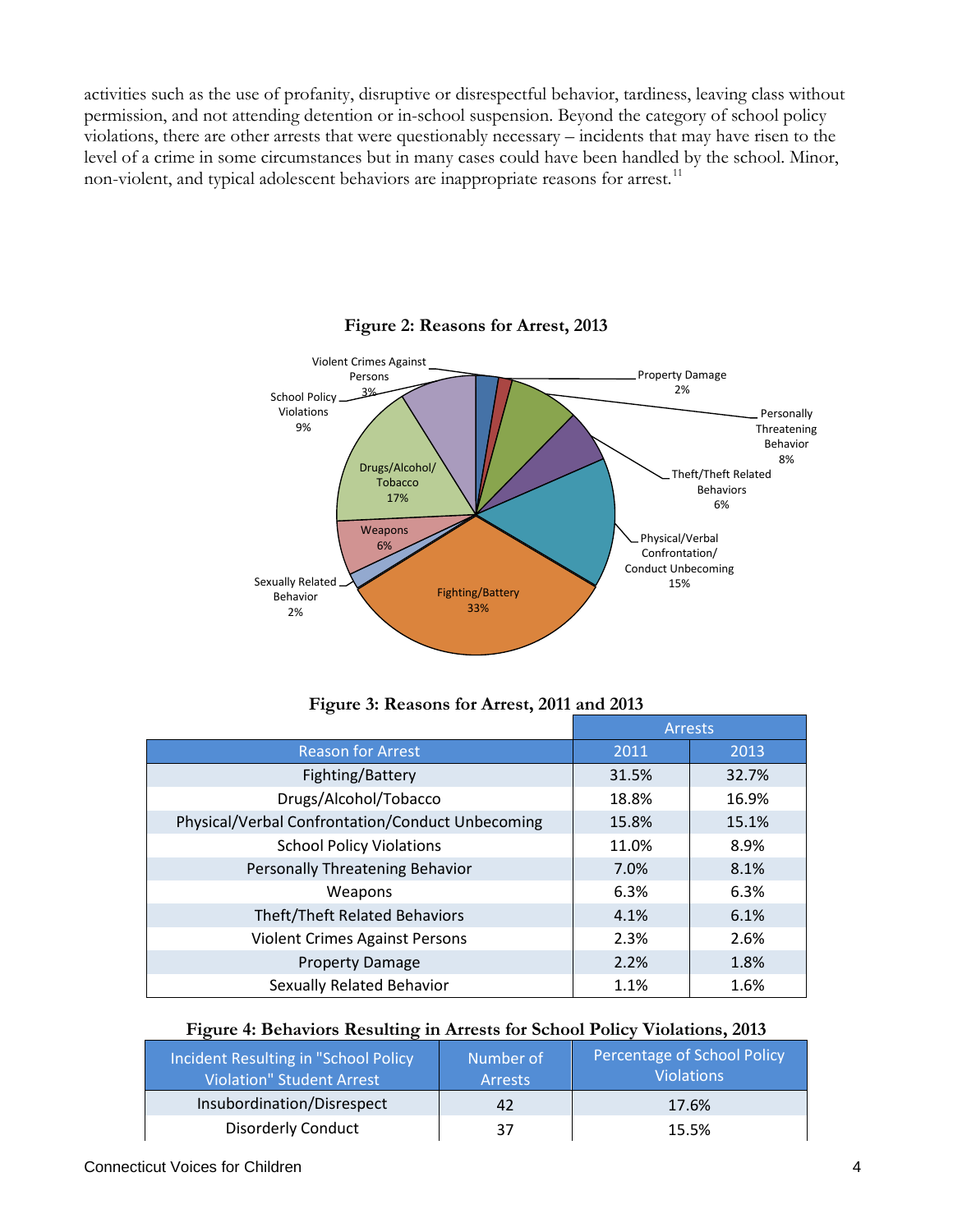| Disruption/Disruptive Behavior     | 30  | 12.6% |
|------------------------------------|-----|-------|
| <b>Obscene Language/Profanity</b>  | 28  | 11.7% |
| Leaving Grounds                    | 13  | 5.4%  |
| <b>Skipping Class</b>              | 12  | 5.0%  |
| Inappropriate behavior             | 11  | 4.6%  |
| <b>Failure to Attend Detention</b> | 7   | 2.9%  |
| Other                              | 59  | 24.7% |
| Total                              | 239 |       |

#### C. Race, Special Education, and Socioeconomic Disparities

Pervasive and disturbing disproportionality in student arrests persist in Connecticut. Students of color, students with special needs, and students from poorer school districts were all significantly more likely to be arrested from Connecticut's schools.<sup>[12](#page-51-6)</sup>

#### Race

Although comprising just 13.0% of the student population, black students made up 32.9% of all students arrested in 2013. Hispanic/Latino students faced similar disproportionate rates of arrest: although comprising 20.4% of the student population, Hispanic/Latino students made up 32.9% of all students arrested. In contrast, white students made up 59.5% of the student population, yet only 31.2% of students arrested. These rates of disproportionality are similar, and in the case of black students higher, than they were in 2011.





While the disproportionality of arrests between white students and students of color has remained high, the absolute percentages of white, Hispanic/Latino, and black students arrested has decreased since 2011. In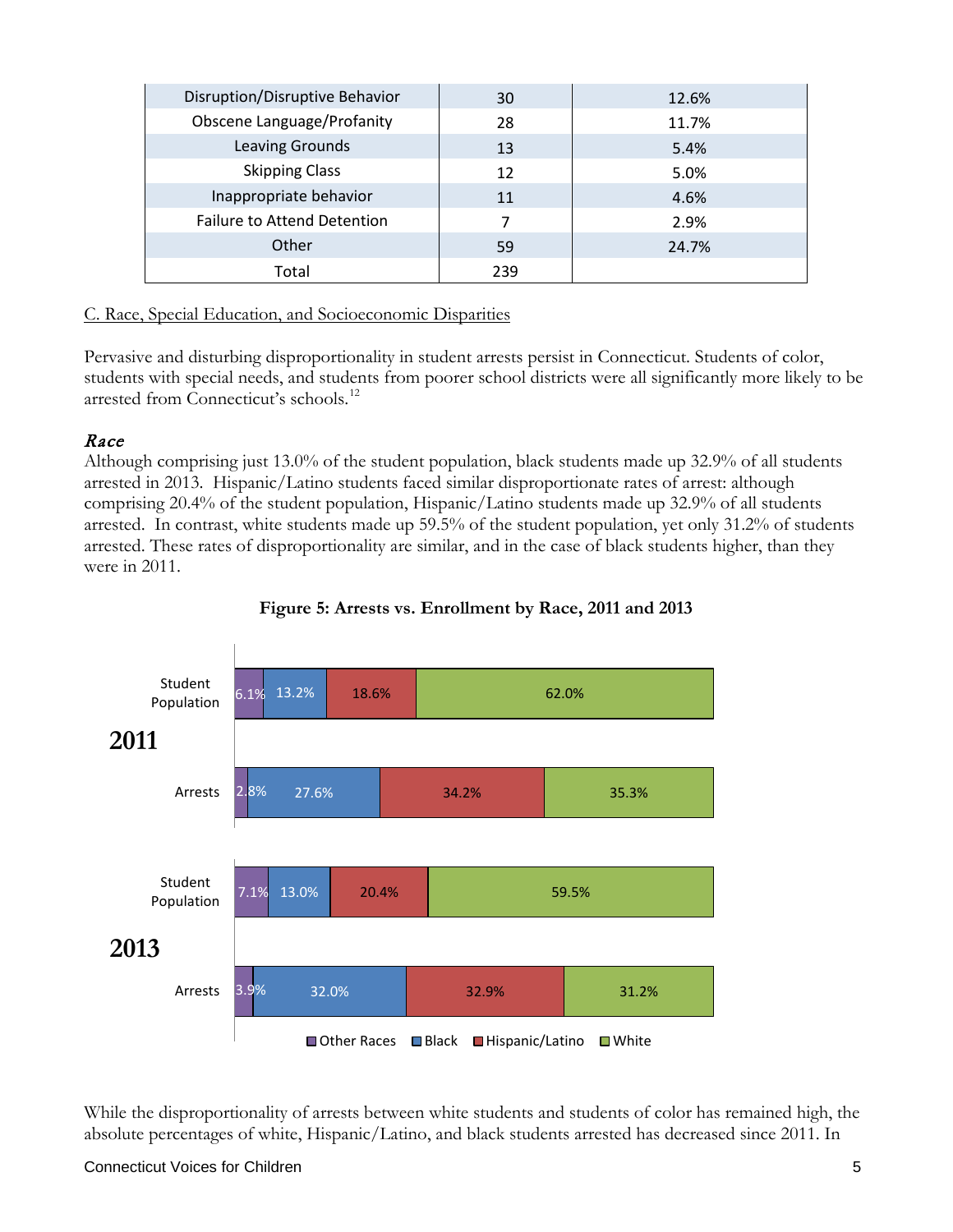other words, the number of black students arrested as a percentage of the black student population has declined since 2011 (see Figure 6). However, the percentage of black students arrested compared to the percentage of black students in the general population has remained high (see Figure 5).



**Figure 6: Percentage of Students Arrested by Race, 2011 and 2013**

Figure 7 compares the arrest rate of white students with the arrest rate of students of color. Note that in Figure 7, the percentage of students arrested is rounded to the nearest tenth. In 2013, black students were arrested at 4.7 times the rate of white students, up from 3.6 times the rate in 2011. Hispanic/Latino students were arrested at 3.1 times the rate of white students in 2013 and 2011.

|                    | 2011                                                                                                                     |     | 2013                                         |                                                                             |
|--------------------|--------------------------------------------------------------------------------------------------------------------------|-----|----------------------------------------------|-----------------------------------------------------------------------------|
|                    | <b>Times More Likely</b><br>Percentage of<br>to be Arrested than<br><b>Students</b><br><b>White Students</b><br>Arrested |     | Percentage of<br><b>Students</b><br>Arrested | <b>Times More Likely</b><br>to be Arrested<br>than White<br><b>Students</b> |
| White              | 0.3%                                                                                                                     |     | 0.2%                                         |                                                                             |
| Hispanic/Latino    | 1.0%                                                                                                                     | 3.1 | 0.6%                                         | 3.1                                                                         |
| <b>Black</b>       | 1.1%                                                                                                                     | 3.6 | 1.0%                                         | 4.7                                                                         |
| <b>Other Races</b> | 0.2%                                                                                                                     | 0.8 | 0.2%                                         | 1.1                                                                         |

**Figure 7: Disproportionality by Race in Student Arrests, 2011 and 2013**

#### Education Status

Similar disproportionality exists with regard to special education and regular education students. In 2013, students identified as having special education needs made up 28.8% of all students arrested, despite comprising only 11.9% of the student population. In contrast, general education students made up 88.1% of the population yet comprised 71.2% of all arrests.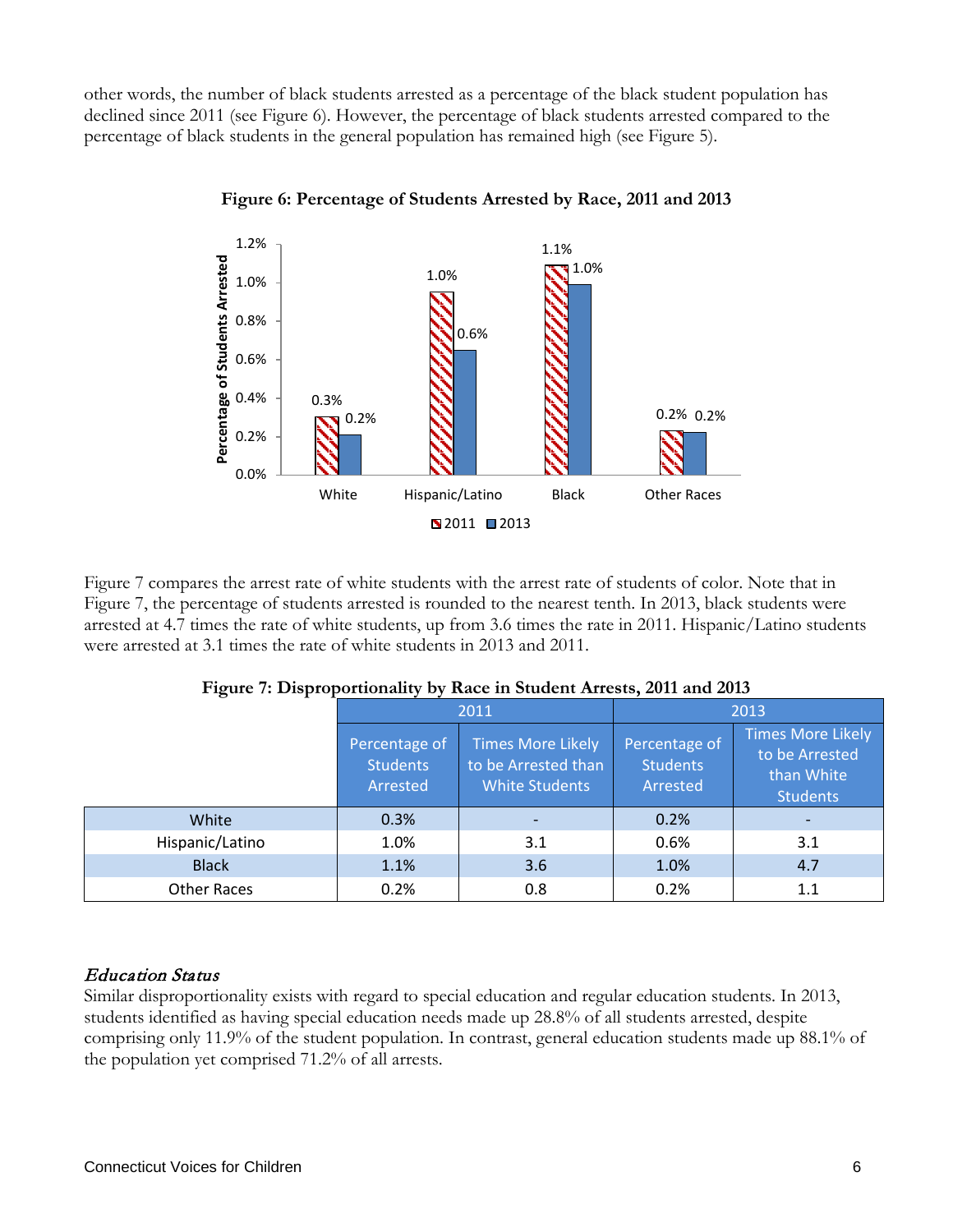

**Figure 8: Arrests vs. Enrollment for Students by Education Status, 2011 and 2013**

While the disproportionality of arrests between regular education students and special education students has remained high, the absolute percentages of arrests of special education and general education students have decreased since 2011.



**Figure 9: Percentage of Students Arrested by Education Status, 2011 and 2013**

Special education students were arrested at 3.0 times the rate of general education students in 2013, up from 2.7 times the rate in 2011.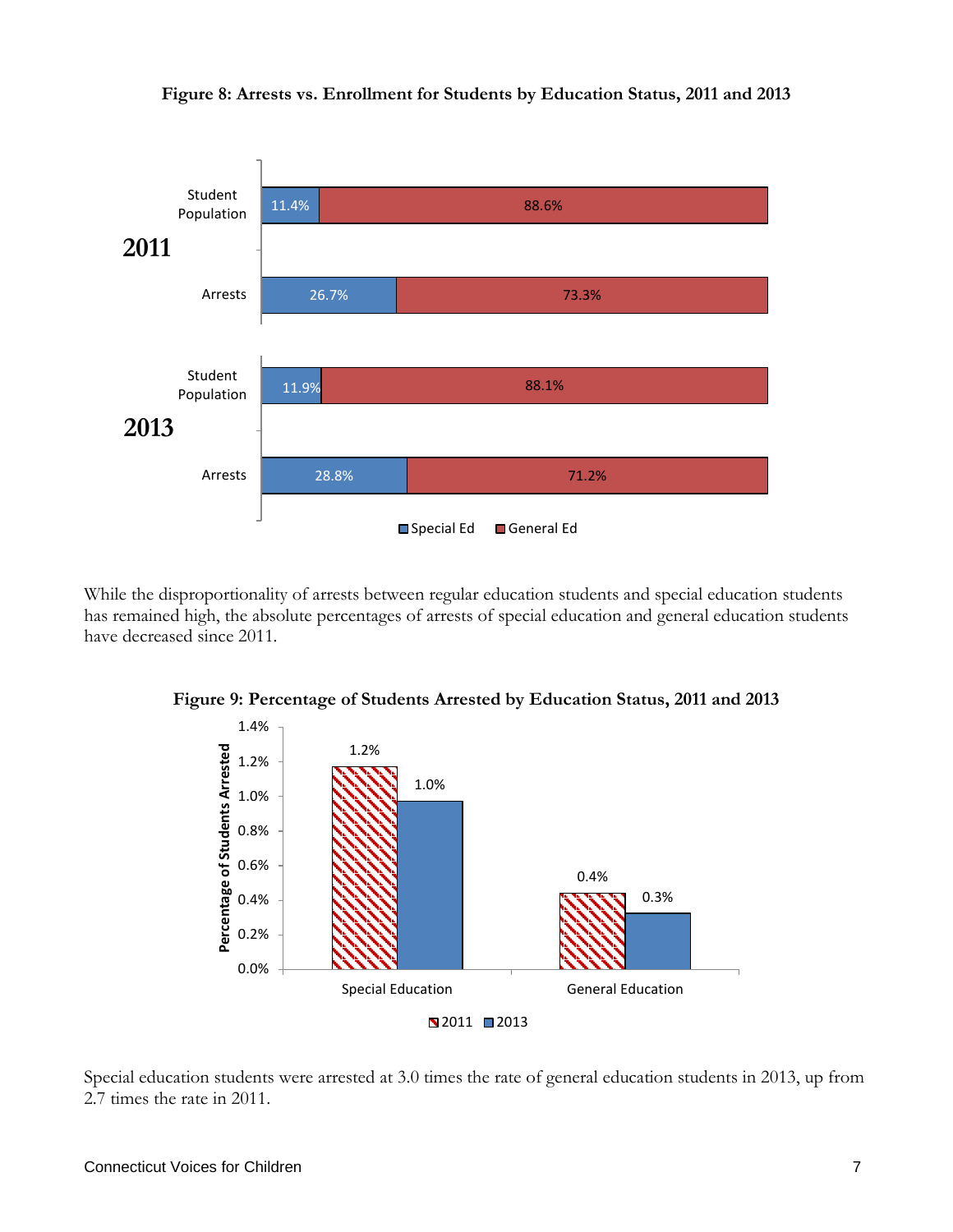|                          | 2011                                         |                                                               | 2013                                         |                                                                                |
|--------------------------|----------------------------------------------|---------------------------------------------------------------|----------------------------------------------|--------------------------------------------------------------------------------|
|                          | Percentage of<br><b>Students</b><br>Arrested | Times More Likely<br>to be Arrested than<br>Gen. Ed. Students | Percentage of<br><b>Students</b><br>Arrested | <b>Times More Likely</b><br>to be Arrested<br>than Gen. Ed.<br><b>Students</b> |
| <b>General Education</b> | 0.4%                                         |                                                               | 1.0%                                         |                                                                                |
| <b>Special Education</b> | 1.2%                                         | 2.7                                                           | 0.3%                                         | 3.0                                                                            |

**Figure 10: Disproportionality by Education Status in Student Arrests, 2011 and 2013**

#### Socioeconomic Status

Finally, students in poorer, more urban districts are arrested at greater rates than students in more advantaged suburban districts. Students in the poorest urban areas (District Reference Group, or DRG, I, which includes the cities of Bridgeport, Hartford, New Britain, New Haven, New London, Waterbury, and Windham) were arrested nearly 23 times more often than students in the wealthiest suburban areas (DRG A, which includes nine suburban districts in Fairfield County).<sup>[13](#page-51-7)</sup> This trend has remained unchanged since 2011.

**Figure 11: Percentage of Students Arrested by District Reference Group, 2011 and 2013**

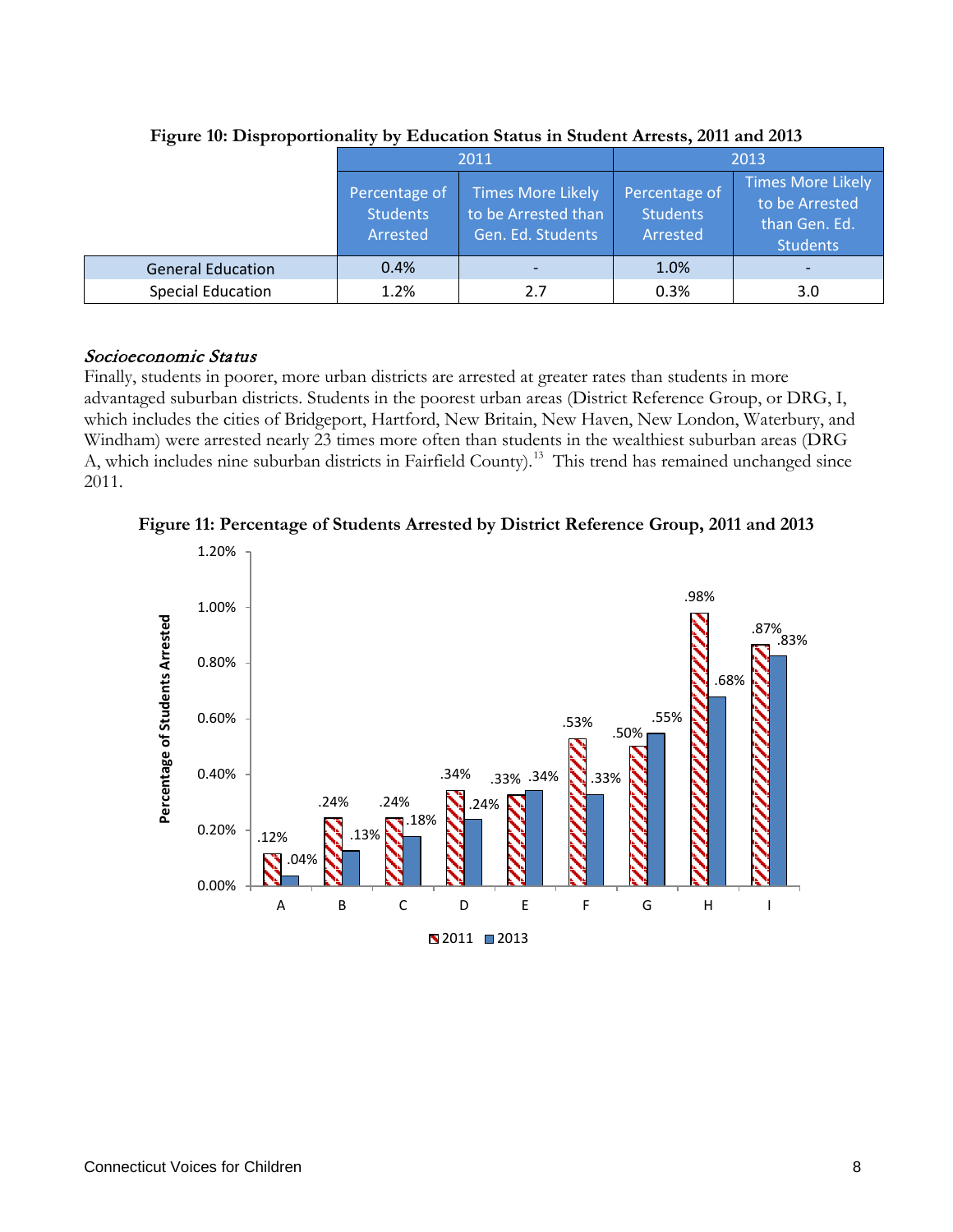#### **III. Total Number of Connecticut Students Facing Exclusionary School Discipline**

In order to parse the racial/ethnic, special education, and socioeconomic breakdown of students expelled and suspended out-of-school and in-school, the following three sections of this paper treat expulsion, OSS, and ISS as discrete units of analysis. However, since many students are disciplined with both expulsion and suspension, it is not accurate to simply add up the total number of students suspended and expelled to calculate the number of students facing exclusionary school discipline in Connecticut. Rather, the unduplicated count of students who received one or more expulsions or suspensions, as shown in Figure 12, reflects the number of students facing exclusionary school discipline in Connecticut. In 2013, 7.4% of all students received at least one expulsion or suspension, down from 8.5% in 2011.

|                                                                              | 2011    | 2013    |
|------------------------------------------------------------------------------|---------|---------|
| <b>Number of Expulsions and Suspensions</b>                                  | 121,120 | 114,529 |
| Number of Students Who Received One<br>or More Expulsions or Suspensions     | 47,853  | 40,939  |
| Percentage of Students Who Received<br>One or More Expulsions or Suspensions | 8.50%   | 7.40%   |

#### **Figure 12: Total Number of Expulsions and Suspensions and Students Receiving One or More Expulsions or Suspensions, 2011 and 2013**

#### **IV. Expulsions**

#### A. Statewide Rates and Trends

Connecticut school districts expelled 31% fewer students in 2013 than it did in 2008. In 2013, 898 students were expelled, or 0.16% of 550,429 total students, compared to 1,302, or 0.23% of 566,127 total students, in 2008 (This is an unduplicated count of the number of students expelled. The actual number of expulsions in 2013 was 954, reflecting that some students were expelled more than once). However, the decline in expulsions has not followed a clear trend; rather, between 2008 and 2010 the number of students expelled declined sharply (to 682, or .12% of 563,861 total students), then rose, then began a slow decline.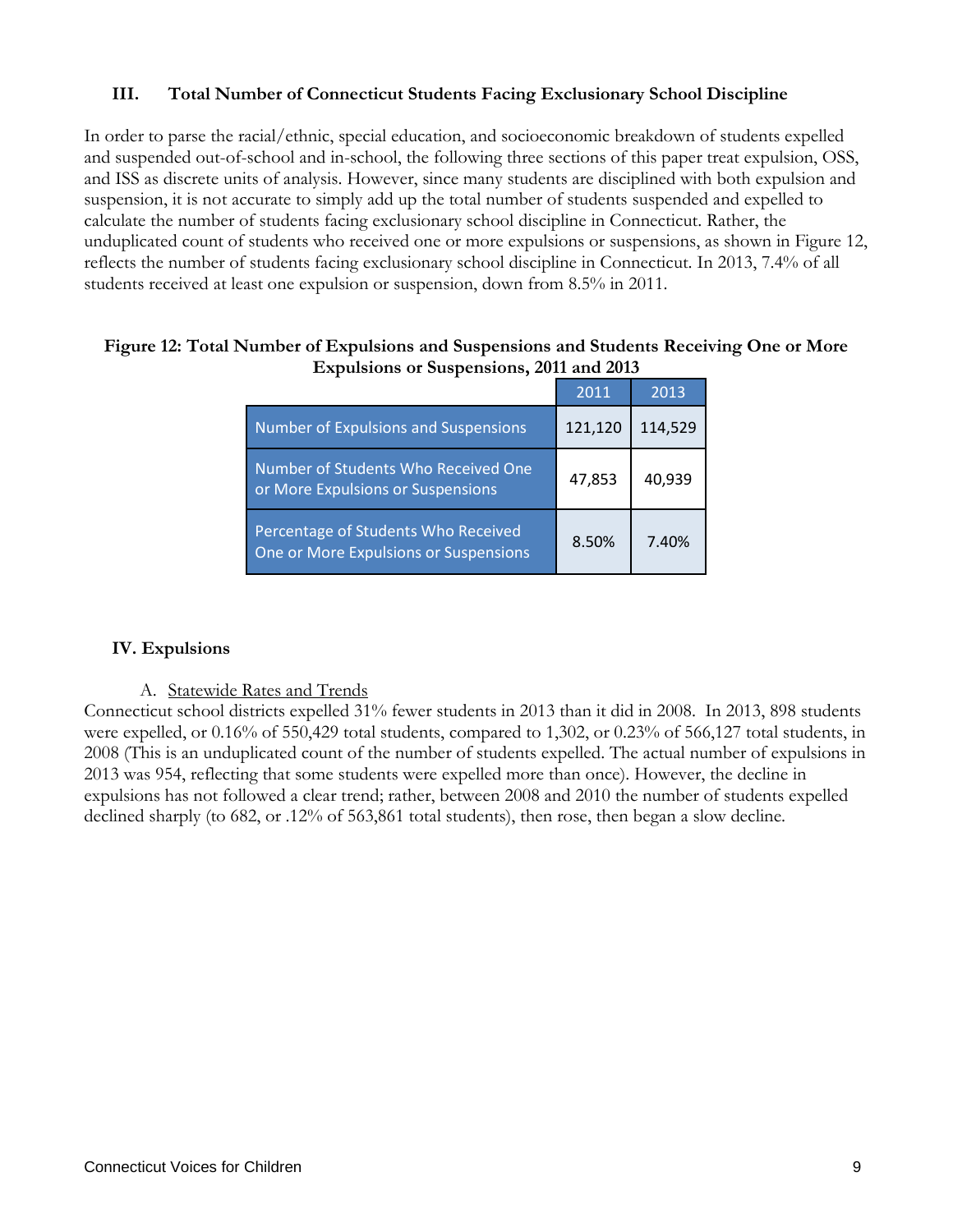

**Figure 13: Percentage and Number of Students Expelled, 2008-2013**

#### B. Reasons for Expulsion

In 2013, over half of students in Connecticut were expelled for violations related to drugs, alcohol, tobacco, and weapons.



Between 2011 and 2013, the percentage of expulsions due to theft/theft related behaviors increased by 1.8%, while the percentage of expulsions due to weapons infractions declined by 2.1% and the percentage of expulsions due to personally threating behavior declined by 1.4%. The percentage change of expulsions in all other categories has remained within one percent.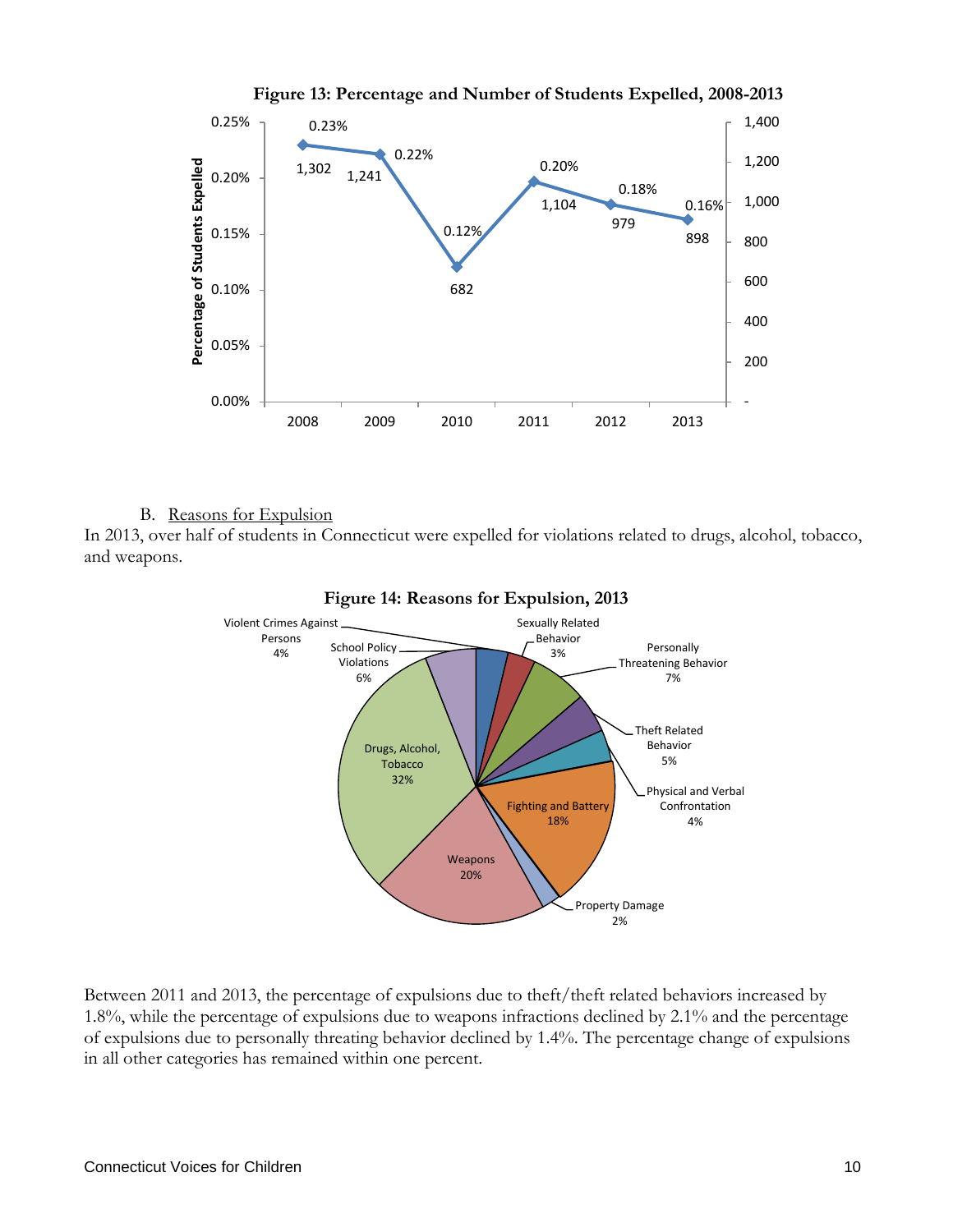| <b>Reason for Expulsion</b>                      | 2011  | 2013  |
|--------------------------------------------------|-------|-------|
| Drugs/Alcohol/Tobacco                            | 31.6% | 31.7% |
| Weapons                                          | 22.5% | 20.4% |
| Fighting/Battery                                 | 16.8% | 17.7% |
| Personally Threatening Behavior                  | 8.1%  | 6.7%  |
| <b>School Policy Violations</b>                  | 5.8%  | 6.0%  |
| <b>Theft/Theft Related Behaviors</b>             | 2.8%  | 4.6%  |
| Physical/Verbal Confrontation/Conduct Unbecoming | 4.6%  | 3.8%  |
| <b>Violent Crimes Against Persons</b>            | 3.8%  | 3.7%  |
| Sexually Related Behavior                        | 2.4%  | 3.2%  |
| <b>Property Damage</b>                           | 1.6%  | 2.2%  |

#### **Figure 15: Reasons for Expulsion, 2011 and 2013**

C. Race, Special Education, and Socioeconomic Disparities

#### Race

Students of color are more likely to be expelled than white students, and the divide between these groups increased between 2008 and 2013. In 2013, 34.5% of all students expelled were black, while 29.3% of total students expelled were Hispanic/Latino, though these groups constituted just 13.0% and 20.4% of the student population respectively. Taken together, in 2013 67.4% of students expelled were students of color, though these students composed just 40.5% of the student population. In comparison, in 2011 63.7% of students expelled were students of color, while these students constituted 37.9% of the student population.



#### **Figure 16: Expulsions vs. Enrollment by Race, 2011 and 2013**

While the disproportionality of expulsions between white students and students of color has remained high, the absolute percentages of white, Hispanic/Latino, and black students arrested has decreased since 2011.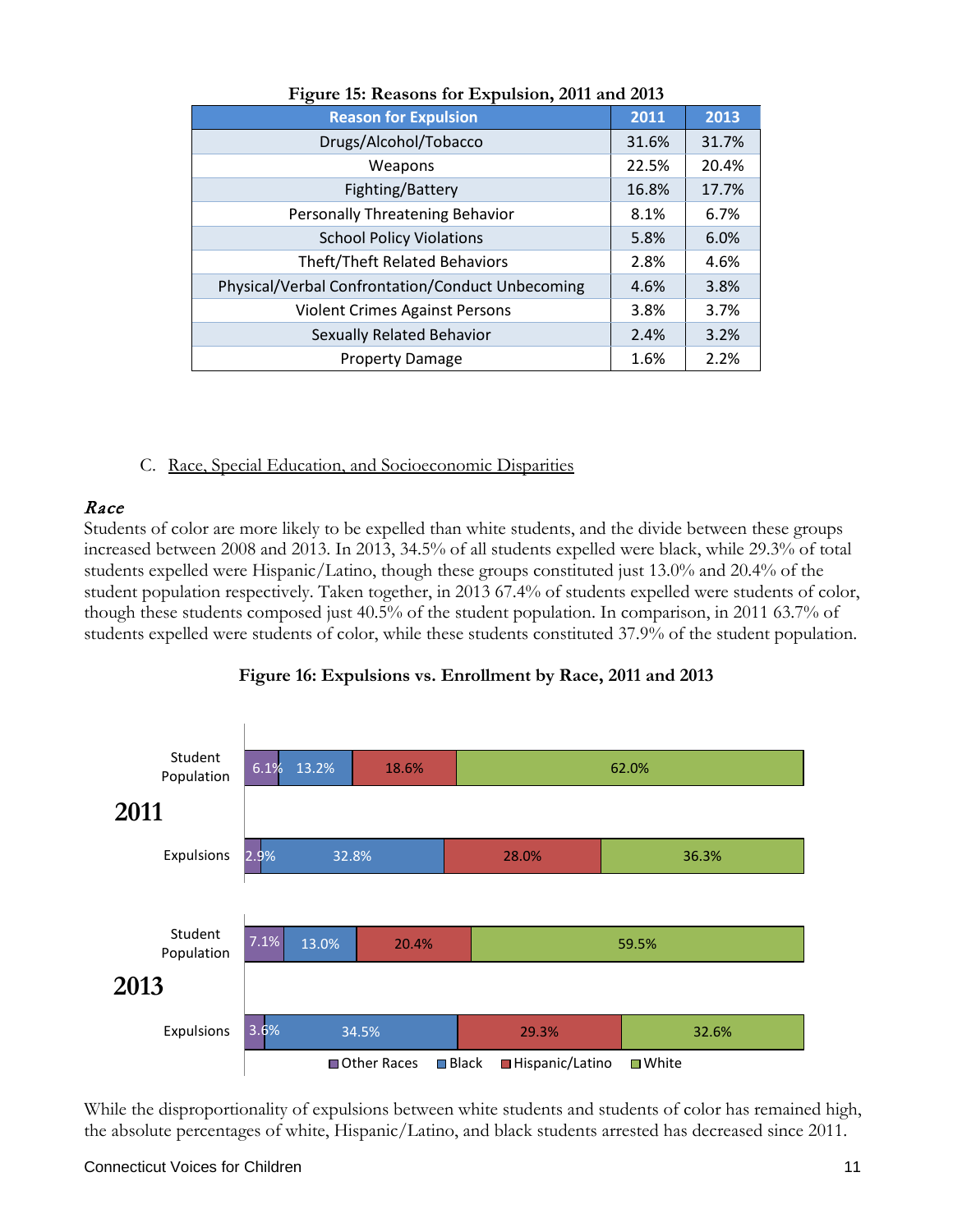

**Figure 17: Percentage of Students Expelled by Race, 2011 and 2013**

Black students were 4.9 times more likely to be expelled than white students, up from 4.2 times more likely in 2011. Hispanic/Latino students were 2.6 times more likely to be expelled than white students in 2011 and 2011.

|                    | 2011                                                                                                                     |     |                                              | 2013                                                                     |
|--------------------|--------------------------------------------------------------------------------------------------------------------------|-----|----------------------------------------------|--------------------------------------------------------------------------|
|                    | <b>Times More Likely</b><br>Percentage<br>of Students<br>to be Expelled than<br><b>White Students</b><br><b>Expelled</b> |     | Percentage<br>of Students<br><b>Expelled</b> | <b>Times More Likely to</b><br>be Expelled than<br><b>White Students</b> |
| White              | 0.1%                                                                                                                     |     | 0.1%                                         |                                                                          |
| Hispanic/Latino    | 0.3%                                                                                                                     | 2.6 | 0.2%                                         | 2.6                                                                      |
| <b>Black</b>       | 0.5%                                                                                                                     | 4.2 | 0.4%                                         | 4.9                                                                      |
| <b>Other Races</b> | 0.1%                                                                                                                     | 0.8 | 0.1%                                         | 0.9                                                                      |

**Figure 18: Disproportionality by Race in Expulsions, 2011 and 2013**

## Education Status

School districts also continue to expel special education students at rates disproportionate to the size of their population. In 2013, 19.8% of students expelled were receiving special education services, though these students composed only 11.9% of the student population. In comparison, in 2011, 16.1% of students expelled were receiving special education services, and at that time constituted 11.4% of the student population.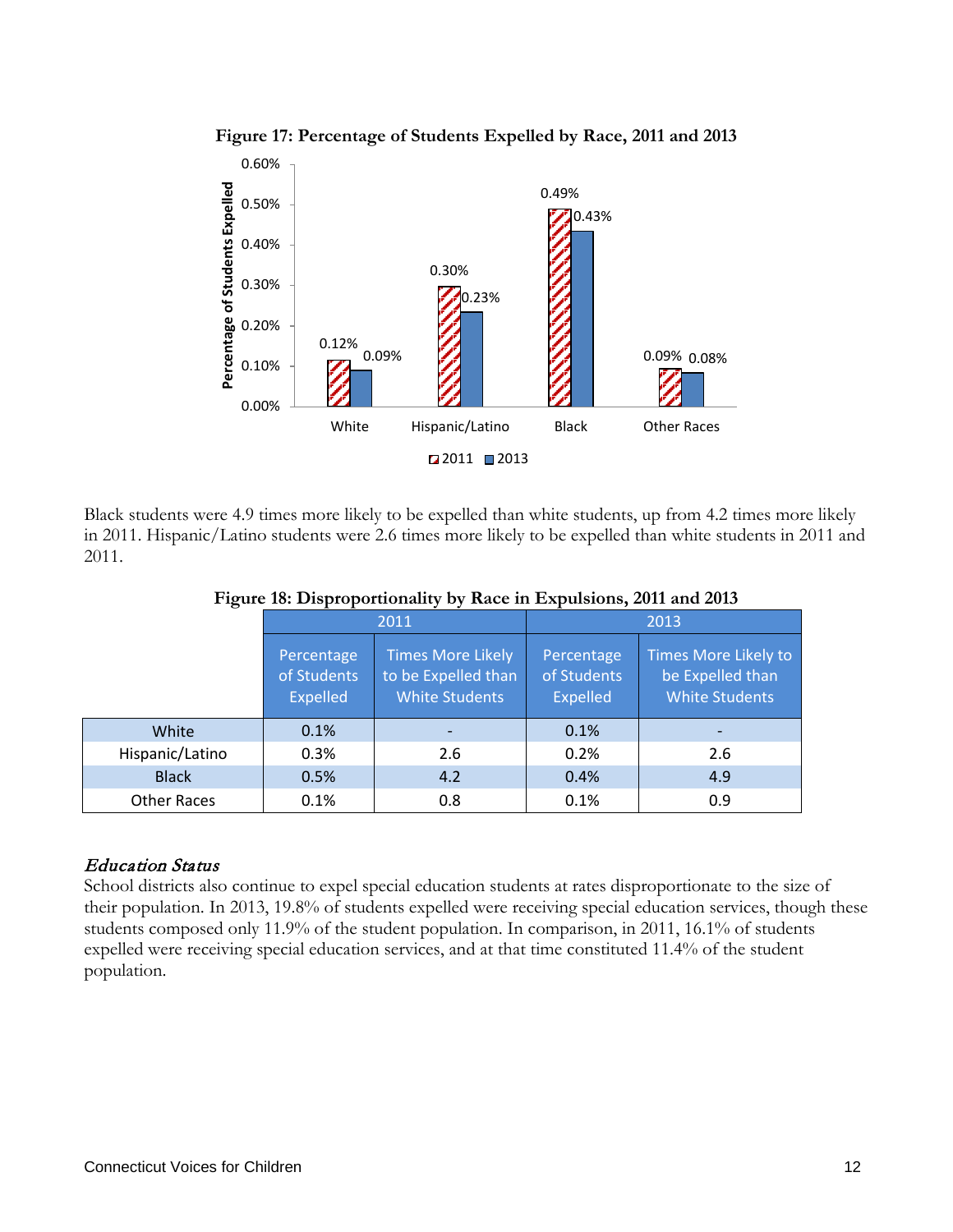

**Figure 19: Expulsions vs. Enrollment for Students by Education Type, 2011 and 2013**

While the disproportionality of expulsions between regular education students and special education students has remained high, the absolute percentages of expulsions of special education and general education students have decreased since 2011.



**Figure 20: Percentage of Students Expelled by Education Status, 2011 and 2013**

In 2013, special education students were 1.8 times more likely to be expelled than general education students, an increase from 2011, where they were 1.5 times more likely to be expelled.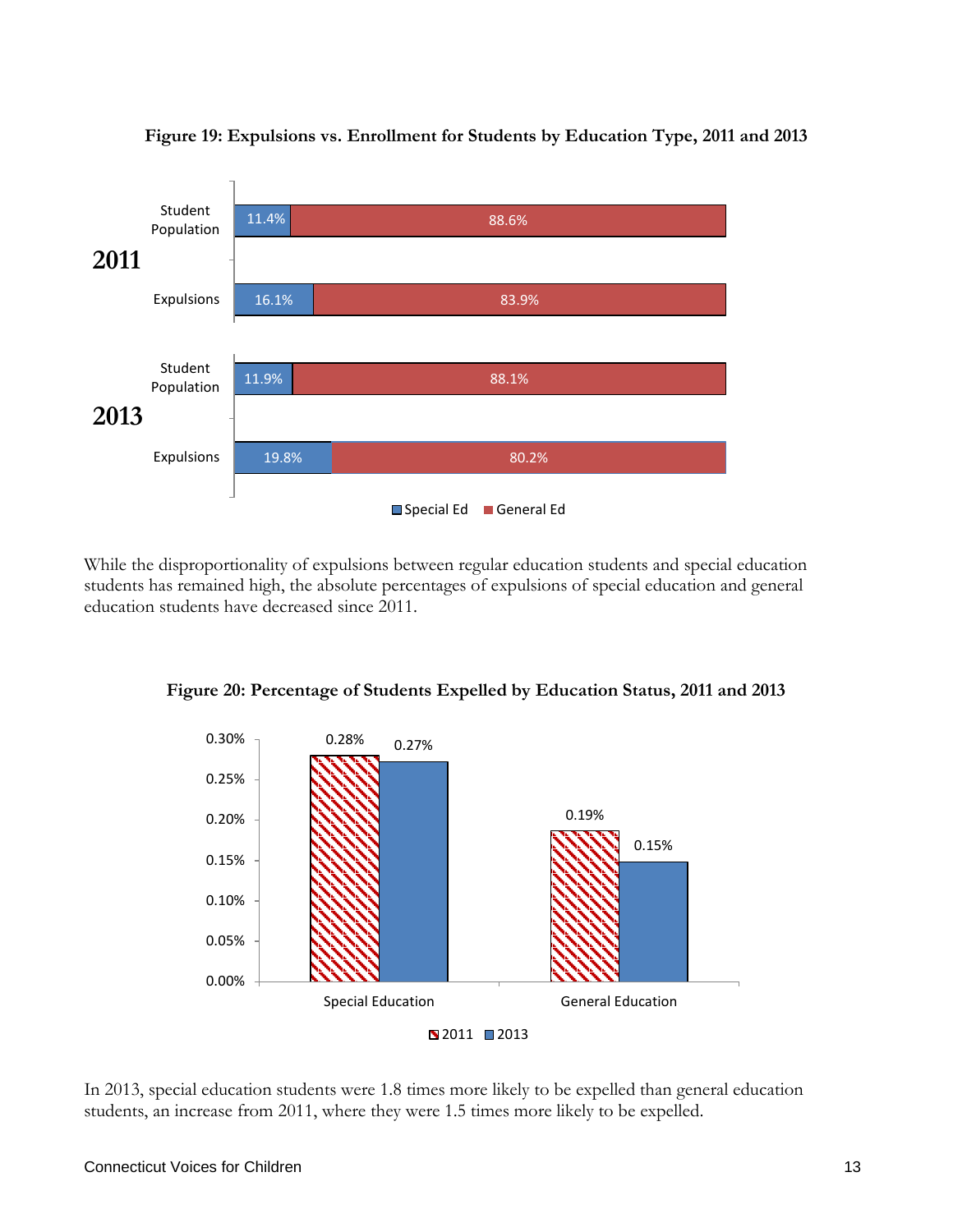|                          |                                       | 2011                                                                 | 2013                                  |                                                               |  |
|--------------------------|---------------------------------------|----------------------------------------------------------------------|---------------------------------------|---------------------------------------------------------------|--|
|                          | Percentage<br>of Students<br>Expelled | <b>Times More Likely</b><br>to be Expelled than<br>Gen. Ed. Students | Percentage<br>of Students<br>Expelled | Times More Likely to<br>be Expelled than<br>Gen. Ed. Students |  |
| <b>General Education</b> | 0.2%                                  |                                                                      | 0.2%                                  |                                                               |  |
| <b>Special Education</b> | 0.3%                                  | 1.5                                                                  | 0.3%                                  | 1.8                                                           |  |

**Figure 21: Disproportionality by Education Status, 2011 and 2013**

#### Socioeconomic Status

Schools in poorer, more urban districts expel a higher percentage of students than schools in more advantaged, suburban districts. In 2013, students in DRG I were expelled over 17 times more often than students in DRG A.



**Figure 22: Expulsion Rates by District Reference Group, 2011 and 2013**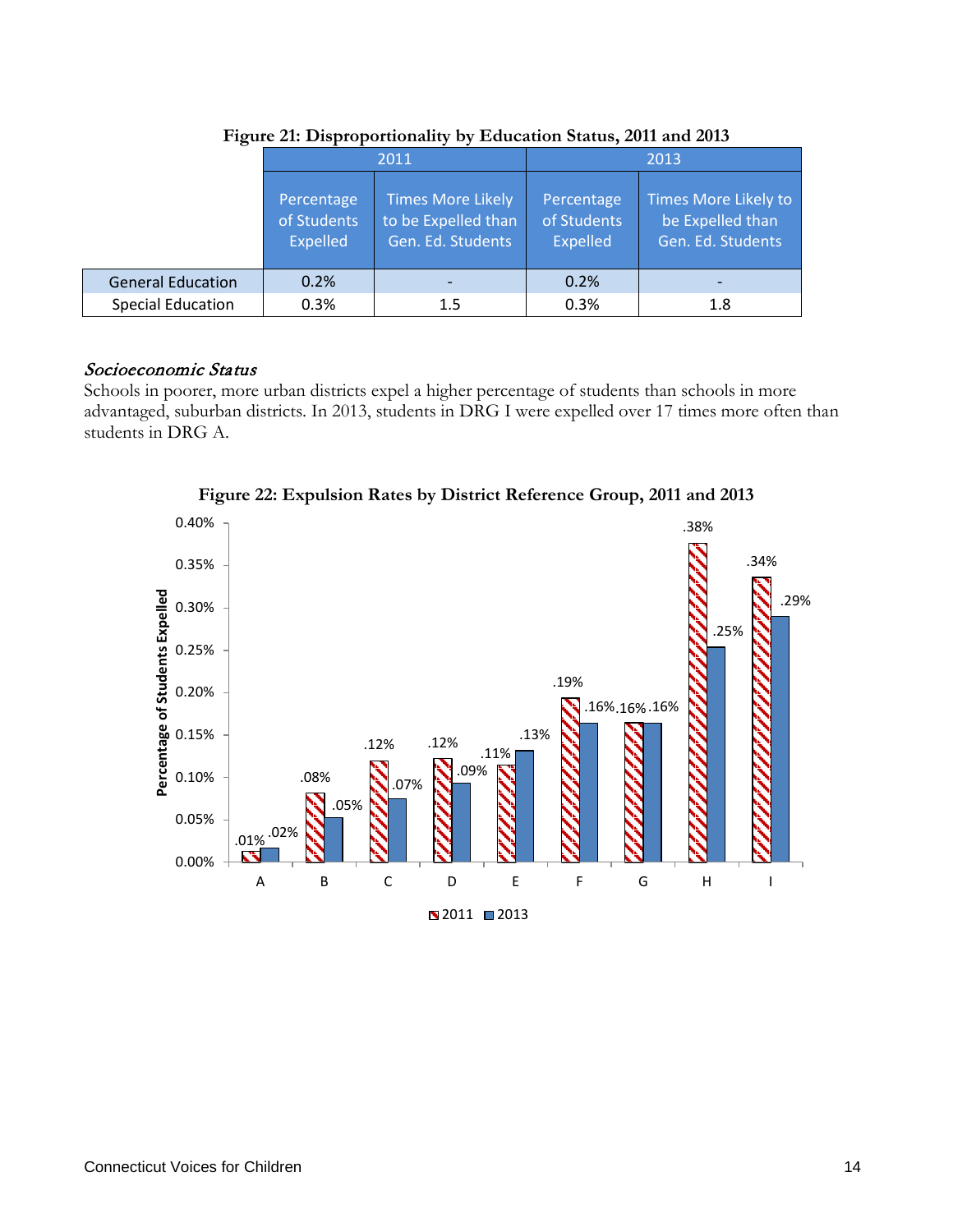#### **V. Suspensions**

Although in our analysis below we examine out-of-school (OSS) and in-school suspensions (ISS) separately, it is important to understand that there is fundamentally very little difference between them: both remove students from the classroom, often with few alternative learning opportunities. Both out-of-school and inschool suspensions often lead to disengagement from school, escalated negative behaviors, and future involvement in the juvenile justice system.<sup>[14](#page-51-8)</sup>

#### A. Statewide Rates and Trends

From 2008-2013 the percentage of students suspended out-of-school fell from 4.9% to 2.7%. During the same time period, the percentage of students suspended in-school increased from 4.9% to 5.2%.

In total, in 2008, Connecticut schools issued out-of-school suspensions to 27,497 students and in-school suspensions to 27,624 students. (This is an unduplicated count of the number of students suspended out-ofschool and in-school. The actual number of out-of-school suspensions in 2013 was 40,897 and the actual number of in-school suspensions was 72,678, reflecting that some students were suspended more than once.) In contrast, in 2013, Connecticut schools issued out-of-school suspensions to 14,720 students and in-school suspensions to 28,666 students.



**Figure 23: Percentage of Students Suspended (OSS and ISS), 2008-2013**

The number of suspension incidents consistently eclipses the number of students suspended, indicating that many students are suspended more than once. In 2009 and 2010, students receiving out-of-school suspensions received this sanction an average of 3.3 times (a significant increase from 2008). The average number of out-of-school suspensions per student then fell to a low of 2.7 in 2011 and 2012 and increased to 2.8 in 2013. With regard to in-school suspensions, the average number received by students given this sanction increased from a low of 2.0 in 2009 to a high of 3.2 in 2010. In 2013, students who were disciplined with in-school suspension received this sanction an average of 2.5 times.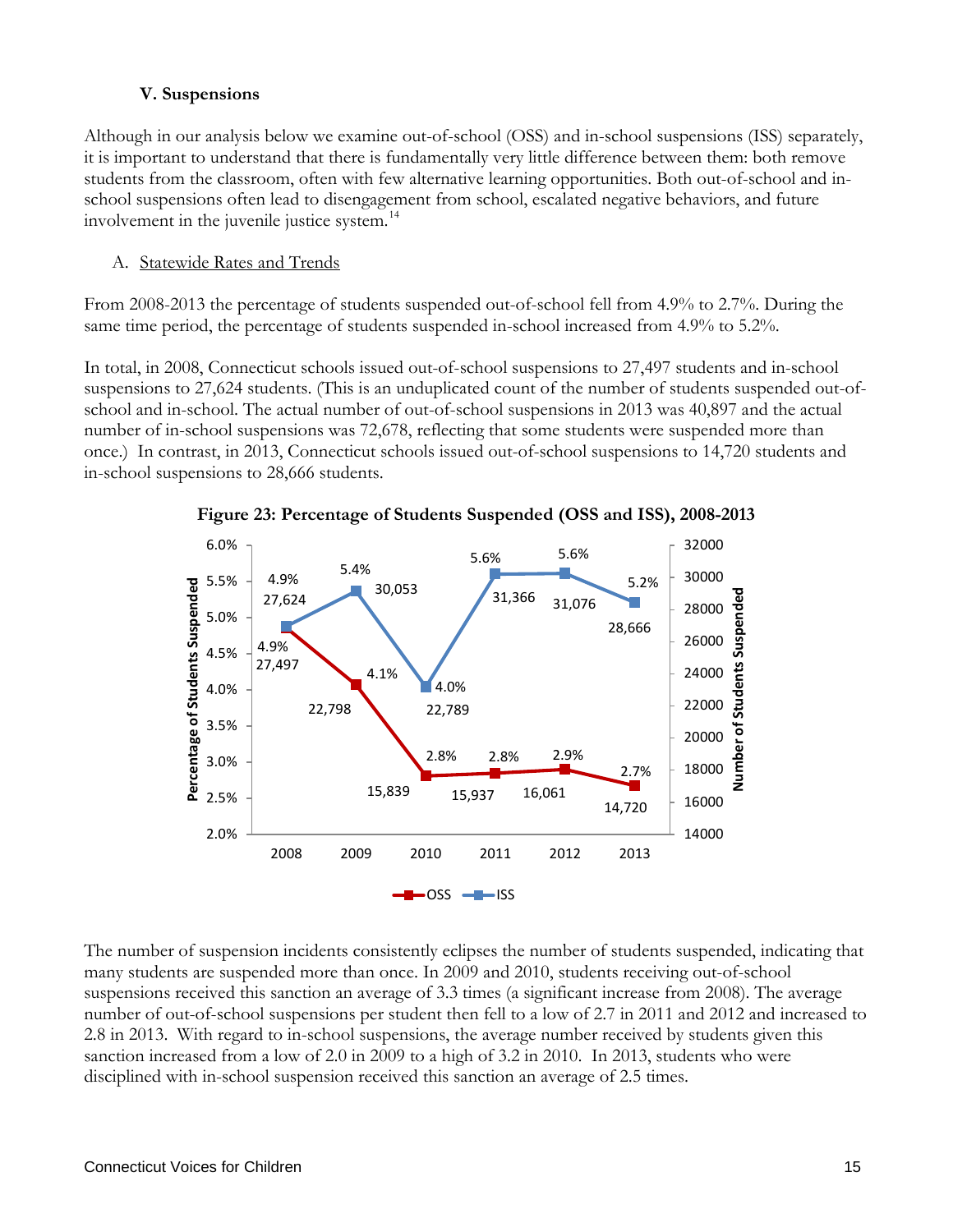



#### B. Reasons for Suspension

In 2013, schools attributed nearly half of all incidents of OSS to "School Policy Violations."



#### **Figure 25: Reasons for OSS, 2013**

Between 2011 and 2013, the percentage change of suspensions in each category has remained within 1.5%.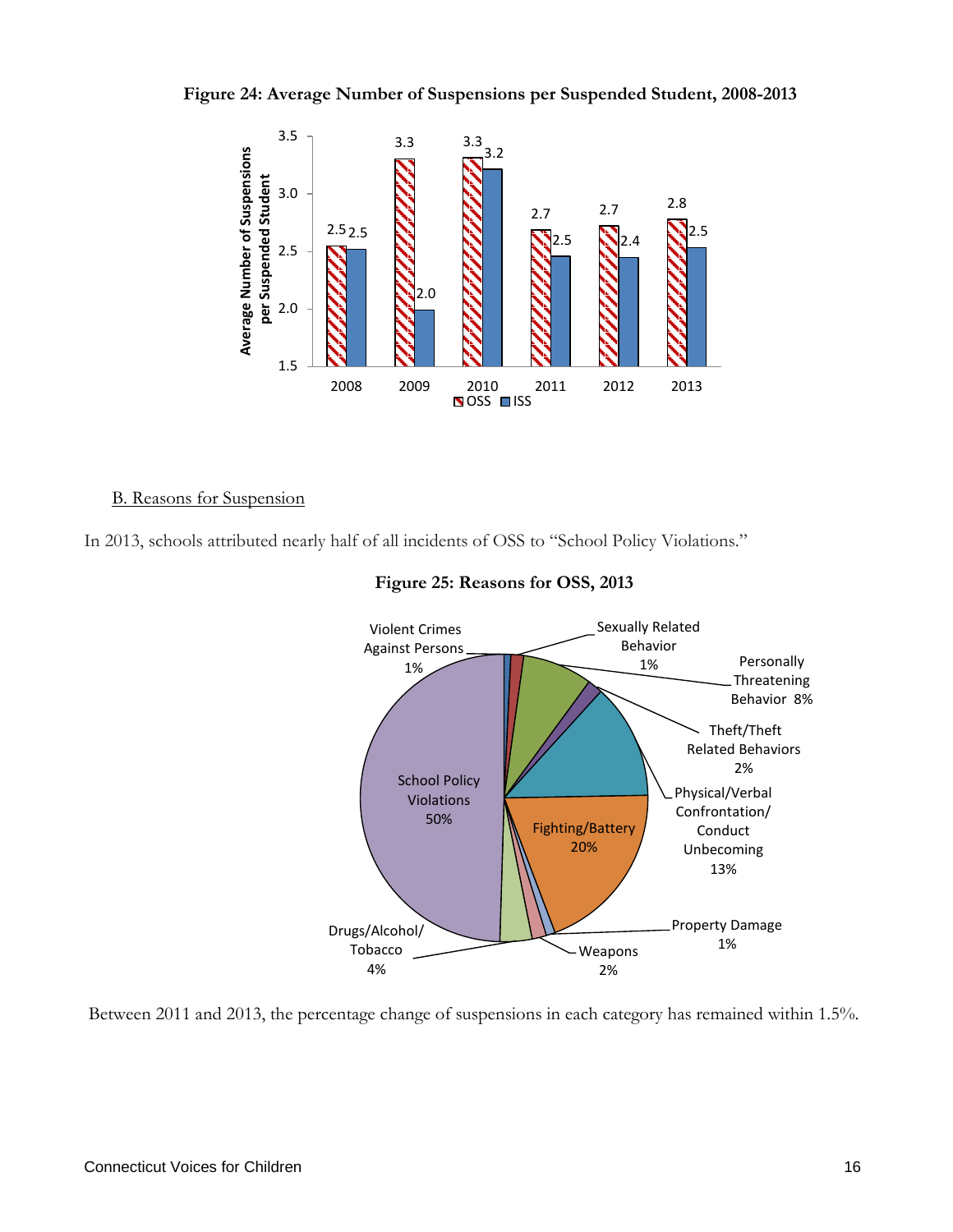|                                                  |       | <b>OSS</b> |
|--------------------------------------------------|-------|------------|
| <b>Reason for Suspension</b>                     | 2011  | 2013       |
| <b>School Policy Violations</b>                  | 49.9% | 49.5%      |
| Fighting/Battery                                 | 18.5% | 19.5%      |
| Physical/Verbal Confrontation/Conduct Unbecoming | 13.2% | 13.0%      |
| Personally Threatening Behavior                  | 8.2%  | 7.9%       |
| Drugs/Alcohol/Tobacco                            | 3.5%  | 3.6%       |
| Theft/Theft Related Behaviors                    | 1.6%  | 1.7%       |
| Weapons                                          | 1.5%  | 1.6%       |
| <b>Sexually Related Behavior</b>                 | 1.4%  | 1.4%       |
| <b>Property Damage</b>                           | 1.4%  | 1.0%       |
| <b>Violent Crimes Against Persons</b>            | 0.8%  | 0.8%       |

#### **Figure 26: Reasons for Suspension, 2011 and 2013**

|                                                  | <b>ISS</b> |       |
|--------------------------------------------------|------------|-------|
| <b>Reason for Suspension</b>                     | 2011       | 2013  |
| <b>School Policy Violations</b>                  | 77.8%      | 79.3% |
| Physical/Verbal Confrontation/Conduct Unbecoming | 7.2%       | 6.7%  |
| Fighting/Battery                                 | 5.2%       | 5.3%  |
| Personally Threatening Behavior                  | 4.8%       | 4.2%  |
| <b>Theft/Theft Related Behaviors</b>             | 1.3%       | 1.3%  |
| Drugs/Alcohol/Tobacco                            | 1.6%       | 1.2%  |
| <b>Property Damage</b>                           | 0.8%       | 0.8%  |
| Sexually Related Behavior                        | 0.8%       | 0.8%  |
| <b>Violent Crimes Against Persons</b>            | 0.4%       | 0.3%  |
| Weapons                                          | 0.3%       | 0.3%  |

## C. Race, Special Education, and Socioeconomic Disparities

Connecticut school districts consistently suspend black and Hispanic/Latino students, students with special educational needs, and students in districts with lower socioeconomic indicators at rates disproportionate to their populations. While the overall percentages of students disciplined with OSS and ISS have declined since 2011, the disproportionate rate at which students of color, students with special educational needs, and students in districts with lower socioeconomic indicators has remained steady.

## Race

In 2013, 34.8% of all students receiving out-of-school suspensions were black, while 36.9% of all students receiving this sanction were Hispanic/Latino, though these groups constituted just 13% and 20.4% of the student population respectively. This was a very small decline in the disproportionate rates of out-of-school expulsion for black students from 2011, when 36.7% of students suspended out-of-school were black (when blacks then constituted 13.2% of the student population), and an increase for Hispanic students, from 34.4% (when Hispanics then constituted 18.6% of the student population).

Students of color were similarly much more likely to receive in-school suspensions than their peers. In 2013, 26.2% of all students receiving in-school suspensions were black, and 31.0% were Hispanic/Latino.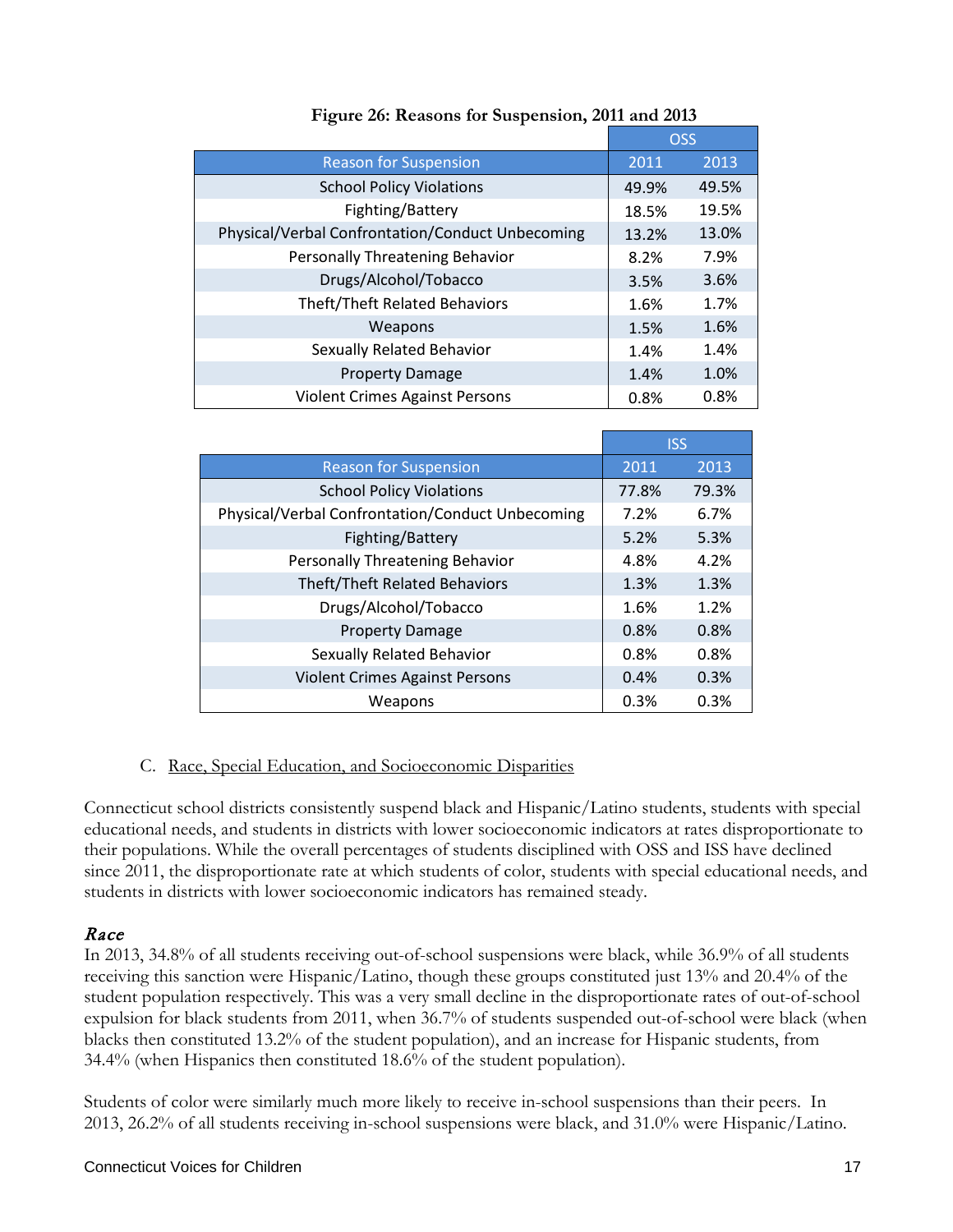This was an increase in the disproportionate rates of in-school suspension for both black and Hispanic/Latino students in comparison to 2011, when 25.0% of students suspended in-school were black and 28.2% were Hispanic/Latino.



**Figure 27: Suspensions vs. Enrollment by Race, 2011 and 2013[15](#page-51-9)**

The percentage of students disciplined with OSS has decreased across all racial groups since 2011. However, the percentage of black and Hispanic/Latino students suspended (OSS) remains high in comparison to their white counterparts. Only 1.1% of all white students received OSS in 2013, in comparison to 7.2% of all black students and 4.8% of all Hispanic/Latino students.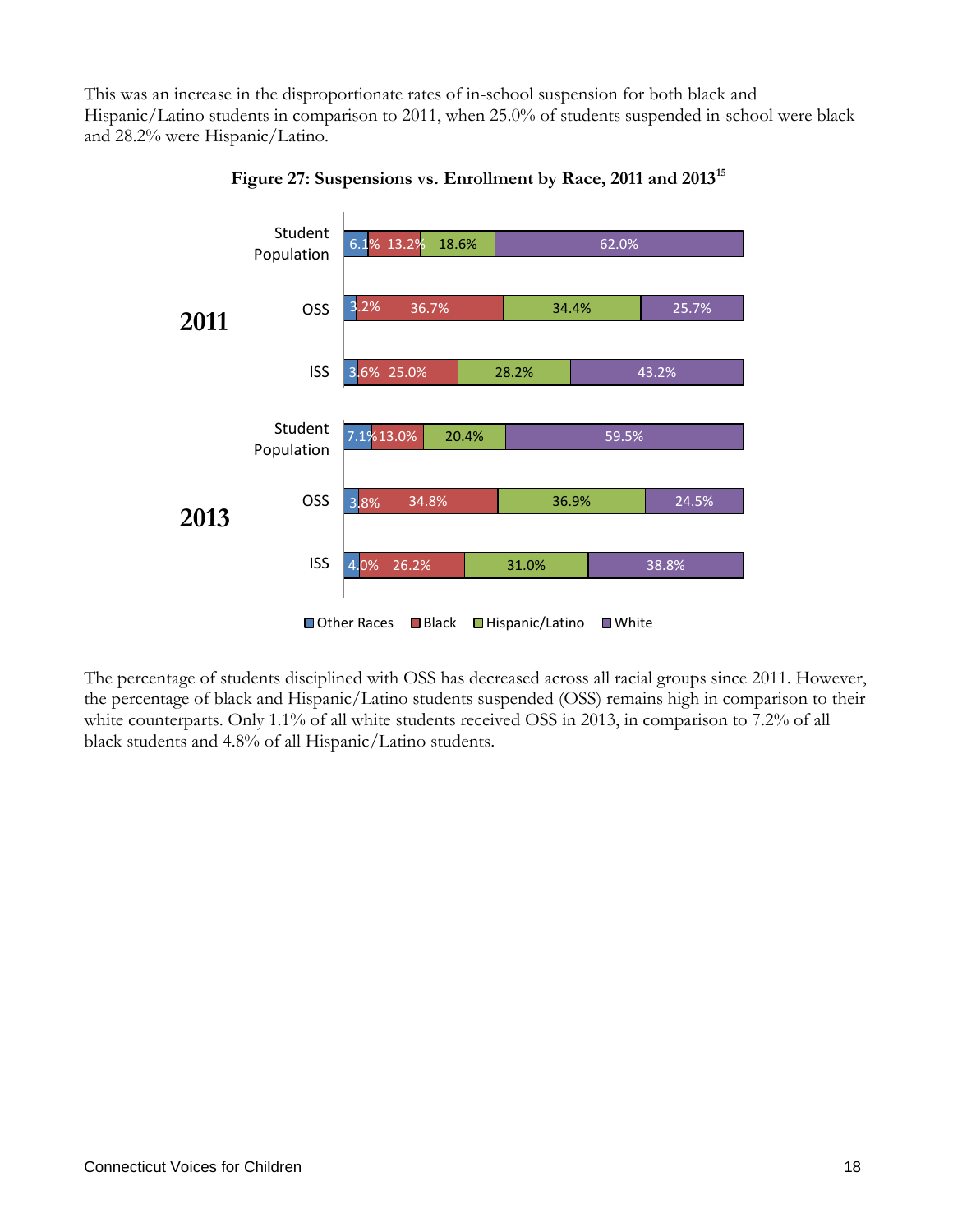



Similarly, schools consistently issue in-school suspensions to black and Hispanic/Latino students at much higher rates than to their white counterparts. In 2011, more than one in 10 (10.6%) of black students received at least one in-school suspension; this was true in 2013 as well. In 2011, approximately one in 12 (8.5%) Hispanic/Latino students received at least one in-school suspension; this number declined only slightly in 2013. In contrast, only one out of every (3.9%) 26 white students received at least one in-school suspension in 2011; in 2013 this number declined, with only one out of every 30 (3.4%) white students receiving at least one ISS.



**Figure 29: Percentage of Students Suspended (ISS) by Race, 2011 and 2013**

Black students remain the most likely to be suspended, followed closely by Hispanic/Latino students. In 2011, black students were 6.7 times more likely to receive OSS, and 2.7 times more likely to receive ISS, than their white counterparts; in 2013, they were 6.5 times more likely to receive OSS and 3.1 times more likely to receive ISS. In 2011, Hispanic/Latino students were 4.5 times more likely to receive OSS, and 2.2 times more likely to receive ISS, than white students, while in 2013 they were 4.4 times more likely to receive OSS and 2.3 times more likely to receive ISS.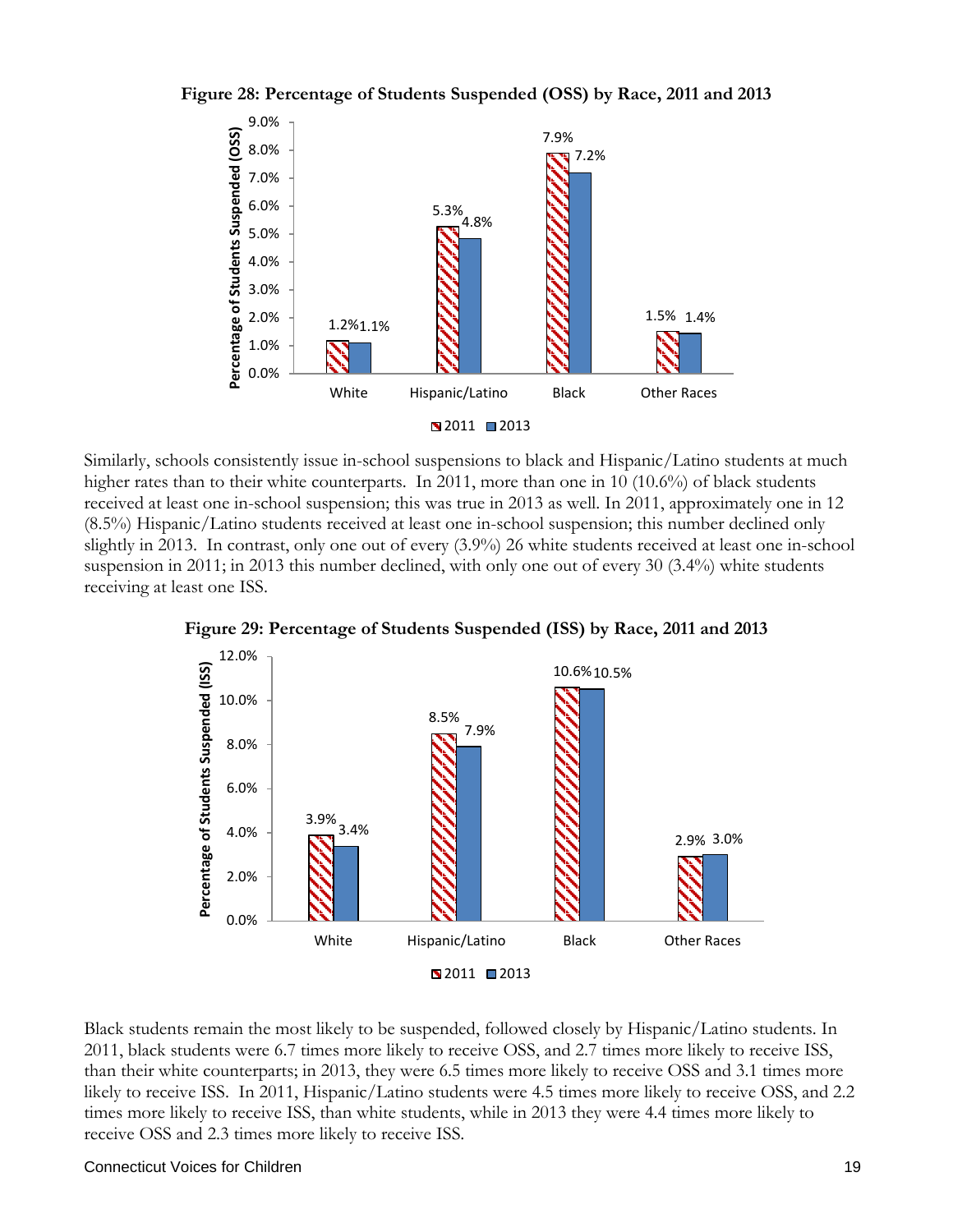|                    |                                                                                                                     | 2011 |                                               | 2013                                                                      |
|--------------------|---------------------------------------------------------------------------------------------------------------------|------|-----------------------------------------------|---------------------------------------------------------------------------|
|                    | Times More Likely to<br>Percentage of<br>be Suspended than<br><b>Students</b><br><b>White Students</b><br>Suspended |      | Percentage of<br><b>Students</b><br>Suspended | Times More Likely to be<br><b>Suspended than White</b><br><b>Students</b> |
| White              | 1.2%                                                                                                                |      | 1.1%                                          |                                                                           |
| Hispanic/Latino    | 5.3%                                                                                                                | 4.5  | 4.8%                                          | 4.4                                                                       |
| <b>Black</b>       | 7.9%                                                                                                                | 6.7  | 7.2%                                          | 6.5                                                                       |
| <b>Other Races</b> | 1.5%                                                                                                                | 1.3  | 1.4%                                          | 1.3                                                                       |

#### **Figure 30: Disproportionality by Race in Out-of-School Suspensions, 2011 and 2013**

#### **Figure 31: Disproportionality by Race in In-School Suspensions, 2011 and 2013**

|                    |                                               | 2011                                                               | 2013                                          |                                                                           |  |
|--------------------|-----------------------------------------------|--------------------------------------------------------------------|-----------------------------------------------|---------------------------------------------------------------------------|--|
|                    | Percentage of<br><b>Students</b><br>Suspended | Times More Likely to<br>be Suspended than<br><b>White Students</b> | Percentage of<br><b>Students</b><br>Suspended | Times More Likely to be<br><b>Suspended than White</b><br><b>Students</b> |  |
| White              | 3.9%                                          |                                                                    | 3.4%                                          |                                                                           |  |
| Hispanic/Latino    | 8.5%                                          | 2.2                                                                | 7.9%                                          | 2.3                                                                       |  |
| <b>Black</b>       | 10.6%                                         | 2.7                                                                | 10.5%                                         | 3.1                                                                       |  |
| <b>Other Races</b> | 2.9%                                          | 0.8                                                                | 3.0%                                          | 0.9                                                                       |  |

## Education Status

School districts also continue to suspend special education students at rates disproportionate to the size of their population. Students identified as having special educational needs, who comprised 11.9% of the student population in 2013, made up 25.8% of out-of-school and 21.1% of students suspended in-school in 2013. The disproportionate rate at which school districts suspended students with special educational needs has increased since 2011, when this group of student made up 11.4% of the student population but constituted 23.2% of out-of-school and 18.2% of in-school students suspended.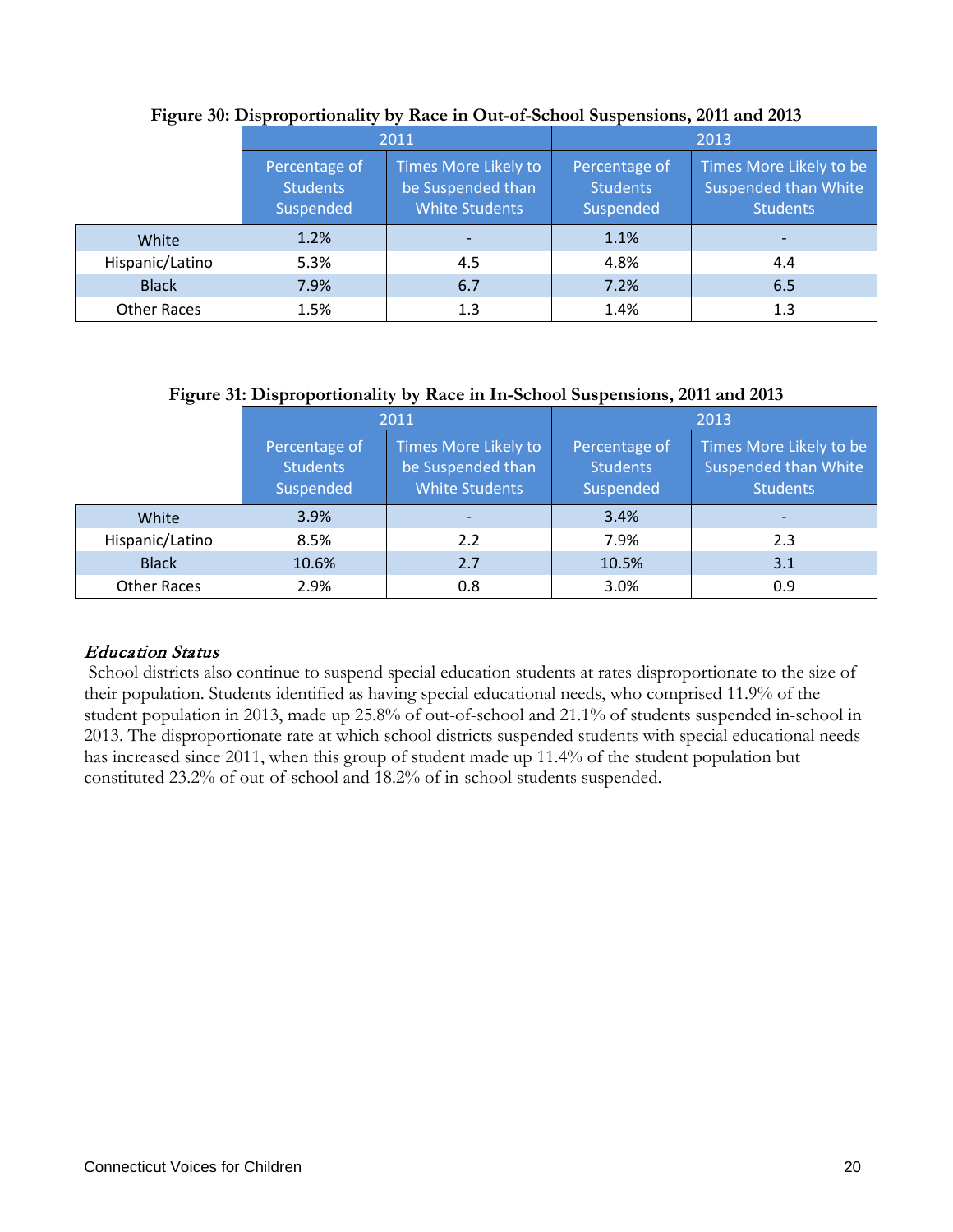

## **Figure 32: Suspensions vs. Enrollment by Education Type, 2011 and 2013**

Special education students are more than twice as likely to receive out-of-school suspensions, and more than one and a half times more likely to receive in-school suspensions, than general education students. This was true in 2011 and remained the case in 2013.

| $= 15$ were set $= 10$ properties. |                                               |                                                                                    |                                               |                                                                                    |  |  |  |  |  |  |
|------------------------------------|-----------------------------------------------|------------------------------------------------------------------------------------|-----------------------------------------------|------------------------------------------------------------------------------------|--|--|--|--|--|--|
|                                    |                                               | 2011                                                                               | 2013                                          |                                                                                    |  |  |  |  |  |  |
|                                    | Percentage of<br><b>Students</b><br>Suspended | <b>Times More Likely</b><br>to be Suspended<br>than General Ed.<br><b>Students</b> | Percentage of<br><b>Students</b><br>Suspended | <b>Times More Likely</b><br>to be Suspended<br>than General Ed.<br><b>Students</b> |  |  |  |  |  |  |
| <b>General Education</b>           | 2.5%                                          |                                                                                    | 2.3%                                          |                                                                                    |  |  |  |  |  |  |
| <b>Special Education</b>           | 5.8%                                          | 2.4                                                                                | 5.8%                                          | 2.6                                                                                |  |  |  |  |  |  |

|  |  |  |  |  | Figure 33: Disproportionality by Education Status in Out-of-School Suspensions, 2011 and 2013 |  |  |  |
|--|--|--|--|--|-----------------------------------------------------------------------------------------------|--|--|--|
|  |  |  |  |  |                                                                                               |  |  |  |

#### **Figure 34: Disproportionality in Education Status in In-School Suspensions, 2011 and 2013**

| $\cdot$                  |                                               |                                                                             |                                               |                                                                                    |  |  |
|--------------------------|-----------------------------------------------|-----------------------------------------------------------------------------|-----------------------------------------------|------------------------------------------------------------------------------------|--|--|
|                          |                                               | 2011                                                                        | 2013                                          |                                                                                    |  |  |
|                          | Percentage of<br><b>Students</b><br>Suspended | Times More Likely<br>to be Suspended<br>than General Ed.<br><b>Students</b> | Percentage of<br><b>Students</b><br>Suspended | <b>Times More Likely</b><br>to be Suspended<br>than General Ed.<br><b>Students</b> |  |  |
| <b>General Education</b> | 5.0%                                          |                                                                             | 4.7%                                          |                                                                                    |  |  |
| <b>Special Education</b> | 9.0%                                          | 1.7                                                                         | 9.2%                                          | 2.0                                                                                |  |  |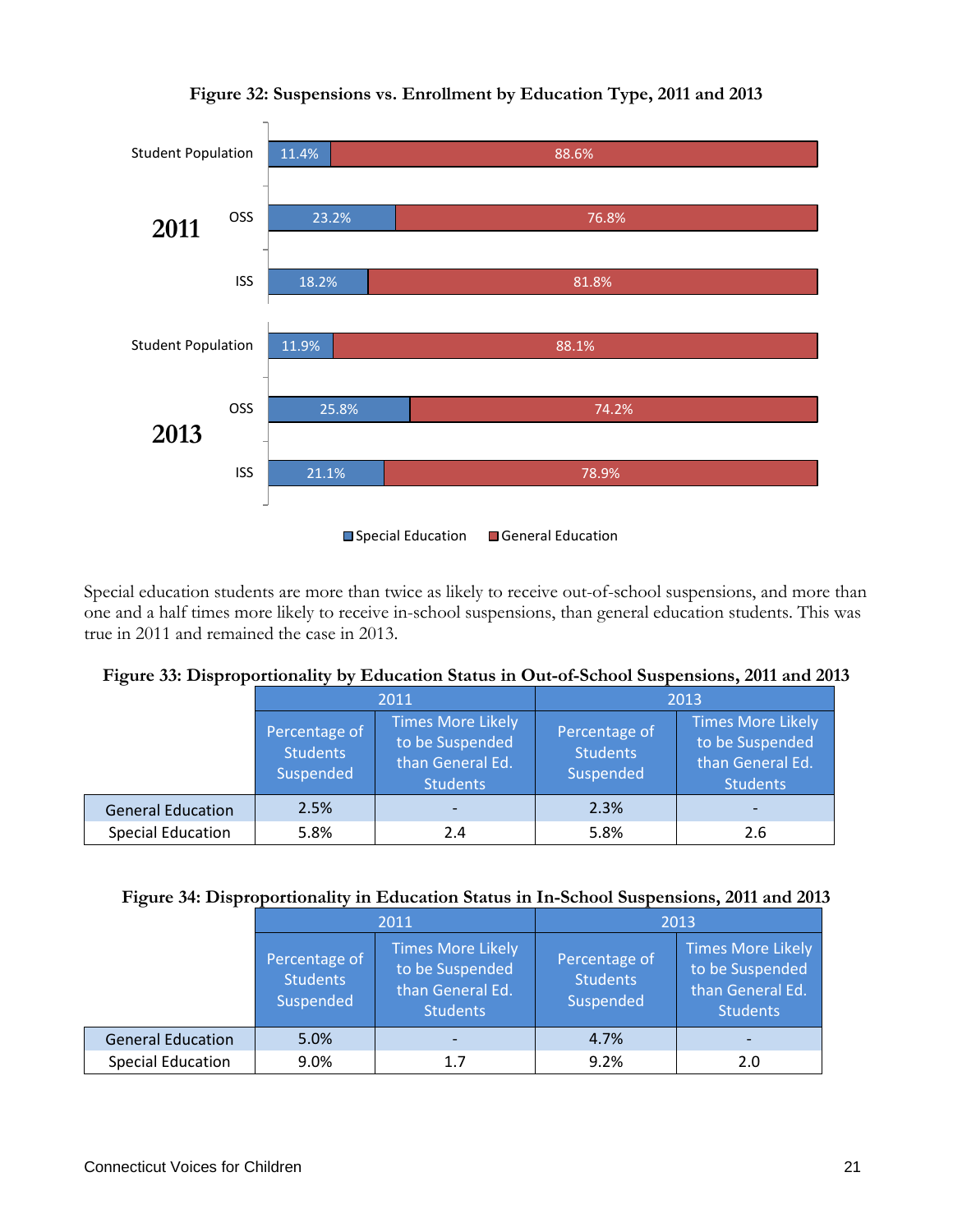#### Socioeconomic Status

Schools in districts with lower socioeconomic indicators suspend significantly higher percentages of students than schools in districts with higher socioeconomic indicators. Students in the poorest urban areas (DRG I) were suspended out-of-school 24 times more often than students in the wealthiest suburban areas (DRG A).



**Figure 35: Percentage of Students Suspended (OSS) by DRG, 2011 and 2013[16](#page-51-10)**

Students in the poorest urban areas (DRG I) were suspended in-school nearly 12 times more often than students in more advantaged, suburban areas (DRG A).



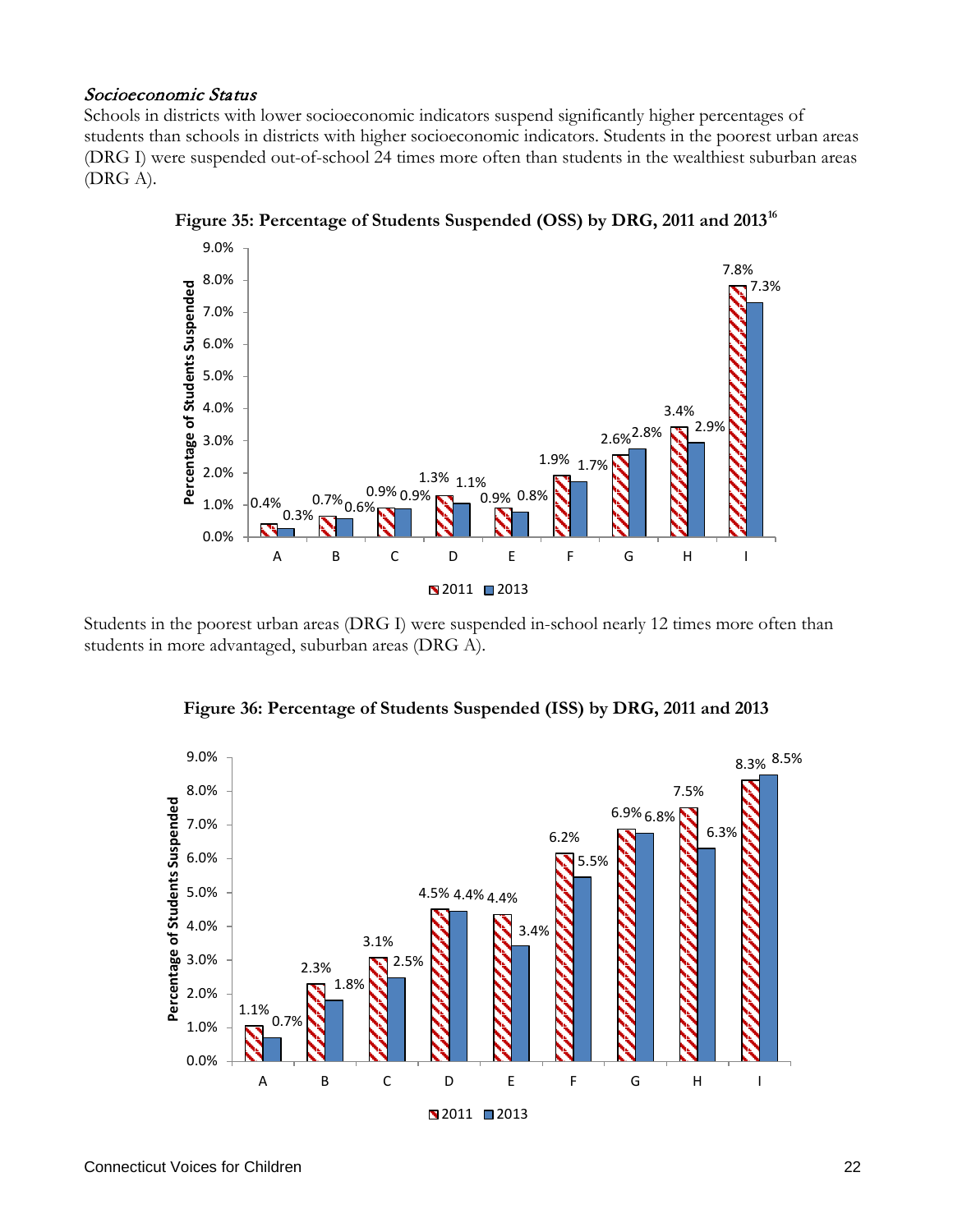## **VI. Existing Local Initiatives, Recommendations, and Future Research Questions**

#### A. Existing Local Initiatives

Several Connecticut groups, including the Juvenile Justice Advisory Committee sponsored by the state Office of Policy and Management, the Center for Children's Advocacy, the Connecticut Juvenile Justice Alliance, the Court Support Services Division of the Judicial Branch, and the Child Health and Development Institute of Connecticut, working in conjunction with initiatives in many local school districts, have turned their attention to the problem of exclusionary school discipline. These local initiatives have begun to take steps to reduce the reliance on the justice system to resolve school discipline problems. These efforts include the following:

#### Connecticut Juvenile Justice Alliance Pilot Projects

Stamford, Manchester, and Windham participated in pilot projects with the Connecticut Juvenile Justice Alliance in the 2011-2012 and 2012-2013 school years. These pilot programs shared key features, including the co-leadership of the initiative by a juvenile court judge, police chief, and superintendent; use of a memorandum of agreement (MOA) between police and schools following the JJAC model; a graduated response model that spells out the disciplinary consequences for particular behaviors; and increased use of alternatives to arrest such as Juvenile Review Boards, Substance Abuse Diversion Programs, and Attendance Review Boards. [17](#page-51-11)

#### Center for Children's Advocacy Disproportionate Minority Contact (DMC) Reduction Project

Hartford and Bridgeport have been working with the Center for Children's Advocacy (CCA) and the Center for Children's Law and Policy to reduce racial and ethnic disparities in youth interaction with the justice system. Leaders of this initiative focused resources and attention on schools with the highest numbers of arrests, trained school staff and law enforcement personnel, negotiated agreements between police and schools on handling of disciplinary incidents, and increased the use of Juvenile Review Boards and other alternatives to arrest.<sup>[18](#page-51-12)</sup>

#### CHDI School-Based Diversion Initiative

Since 2009, the Child Health and Development Institute of Connecticut (CHDI) has led a program called the School-Based Diversion Initiative (SBDI), which works to reduce suspensions, expulsions, and student arrests by training school staff to recognize symptoms of mental health problems and making them aware of community resources including Emergency Mobile Psychiatric Services (EMPS); working with the schools to create a graduated response model for behavioral interventions and creating data collection and analysis systems; and improving collaboration with other community stakeholders.<sup>[19](#page-51-13)</sup>

#### Juvenile Justice Advisory Committee Grants and Model Memorandum of Agreement

The memoranda of agreement (MOA) that have been used in the pilot communities are based on a model developed by the Juvenile Justice Advisory Committee (JJAC). Since 2011, the JJAC has been encouraging districts to adopt MOAs between schools and police. The JJAC awards competitive grants to districts implementing strategies to reduce student arrests with a requirement that they have an MOA in place. The MOA not only delineates what situations should be handled by school staff instead of police, but also includes a graduated response policy that clearly lays out for staff and students what the consequences are for certain types of behaviors, improving the transparency, uniformity, and fairness of school discipline policies. Many grant recipients have decreased their student arrest rates.

Appendix C will discuss these local initiatives in greater detail.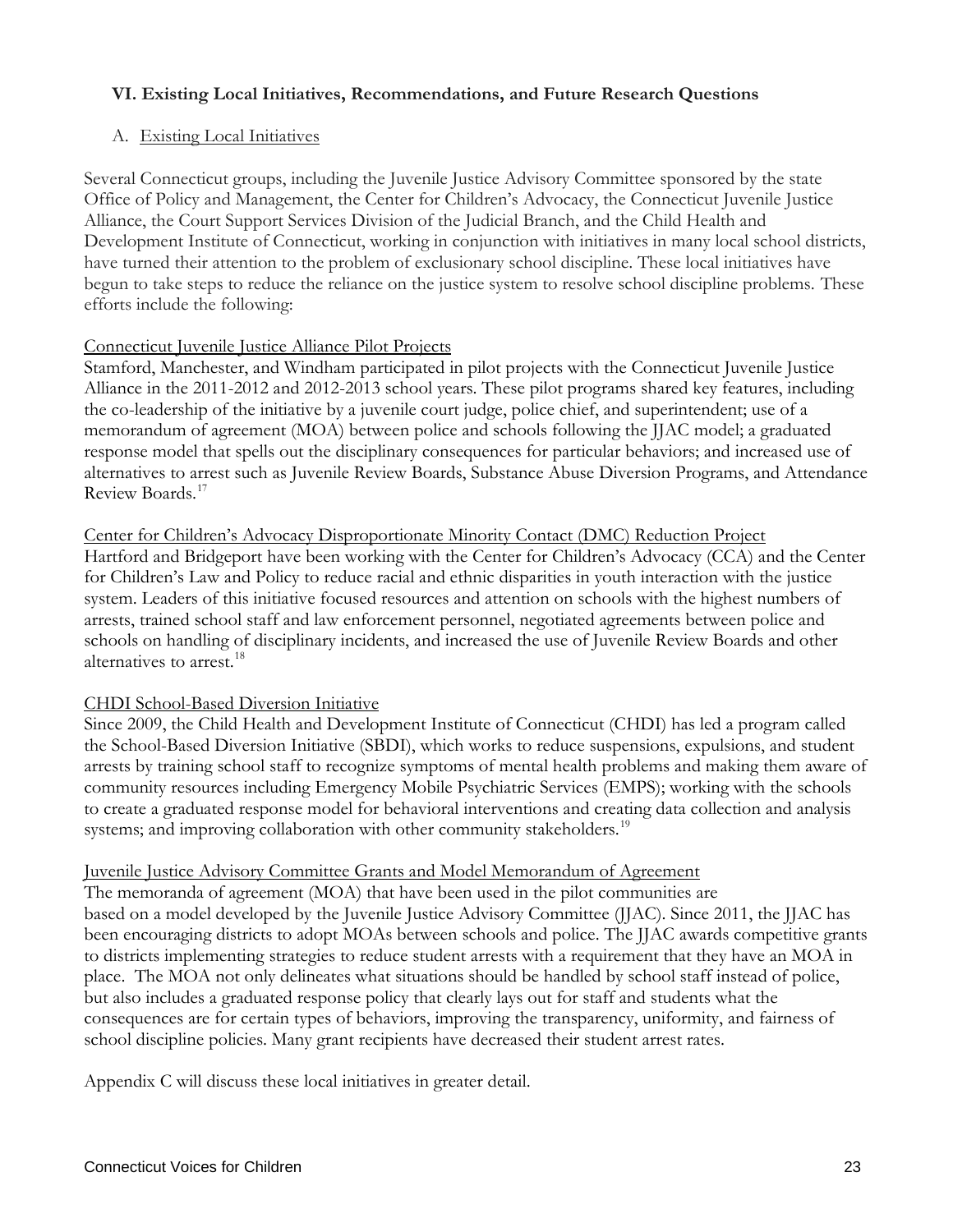#### B. Recommendations

Early and holistic interventions can be highly effective at reducing the behaviors leading to suspensions, expulsions, and arrests. Such interventions include promoting nurturing early childhood environments, access to quality preschool, full access to mental health care services without cost-, location-, language-, cultural competency- and stigma-based barriers, and stronger ties between youth, families, and schools. However, there are also more targeted actions that policymakers, advocates, and school staff can take to lower rates of exclusionary discipline – and to decrease racial and special education disproportionality – in their districts.

To reduce unnecessary student arrests, suspensions, and expulsions –and to focus on reducing racial, educational status, and socioeconomic disparities – policymakers and school officials should build on key elements of successful community programs, as well as state and national best practices.

## **Understand the scope of the school discipline problem in order to effectively address it:**

- **Clearly define "student arrest.**" Neither the State Department of Education nor state statute defines "student arrest" or "school arrest." This can result in inconsistencies in how various stakeholders and data reporters interpret the term. A clear definition of school arrests will help eliminate these inconsistences and will allow for more accurate comparisons to be made across districts.
- **Collect and publish data on student arrests.** All arrest data presented in this report comes from the Connecticut State Department of Education "Serious Incident Reporting Form," called the ED166. Districts may file an ED166 form for all incidents that result in arrests, but it is not required. The ED166 form is only required to be filed for suspension-related events, "serious" offenses (defined in agency policy), and alcohol and drug-related offenses. In order to fully understand the scope of the school arrest problem, districts should be required to report any and all school arrests, and must disaggregate this data by a variety of indicators including race, ethnicity, gender, education status, English Language Learner (ELL) status, and free and reduced price lunch status. These data must be made easily accessible to the general public in a timely, consistent fashion through the State's data portal.

#### **Ensure schools, police, and the community work together to keep students in class:**

- **Implement memoranda of agreement between schools and police**. Memoranda of agreements (MOAs) between school and police are used to delineate what situations should be handled by school staff instead of police, and to establish a graduated response policy that clearly lays out for staff and students what the consequences are for certain types of behaviors, improving the transparency, uniformity, and fairness of school discipline policies. MOAs have already been successful in several pilot communities around the state.<sup>[20](#page-51-14)</sup>
- **Promote police and educator training.** The Juvenile Justice Advisory Committee (JJAC) out of the Office of Policy and Management (OPM) offers a free one day patrol officer training, "Effective Police Interactions with Youth," which is offered multiple times a year and provides instruction in understanding and responding productively to adolescent behavior.<sup>[21](#page-51-15)</sup> It also offers various training opportunities for educators.
- **Establish and support community collaboratives/LISTs across the state.** Local Interagency Service Teams (LISTs) bring together community providers, parents, and youth around issues of the juvenile justice system and service delivery. National studies show that engaging all stakeholders in the discipline process positively impacts student behavior and achievement, regardless of race/ethnicity and socioeconomic background.<sup>[22](#page-51-16)</sup>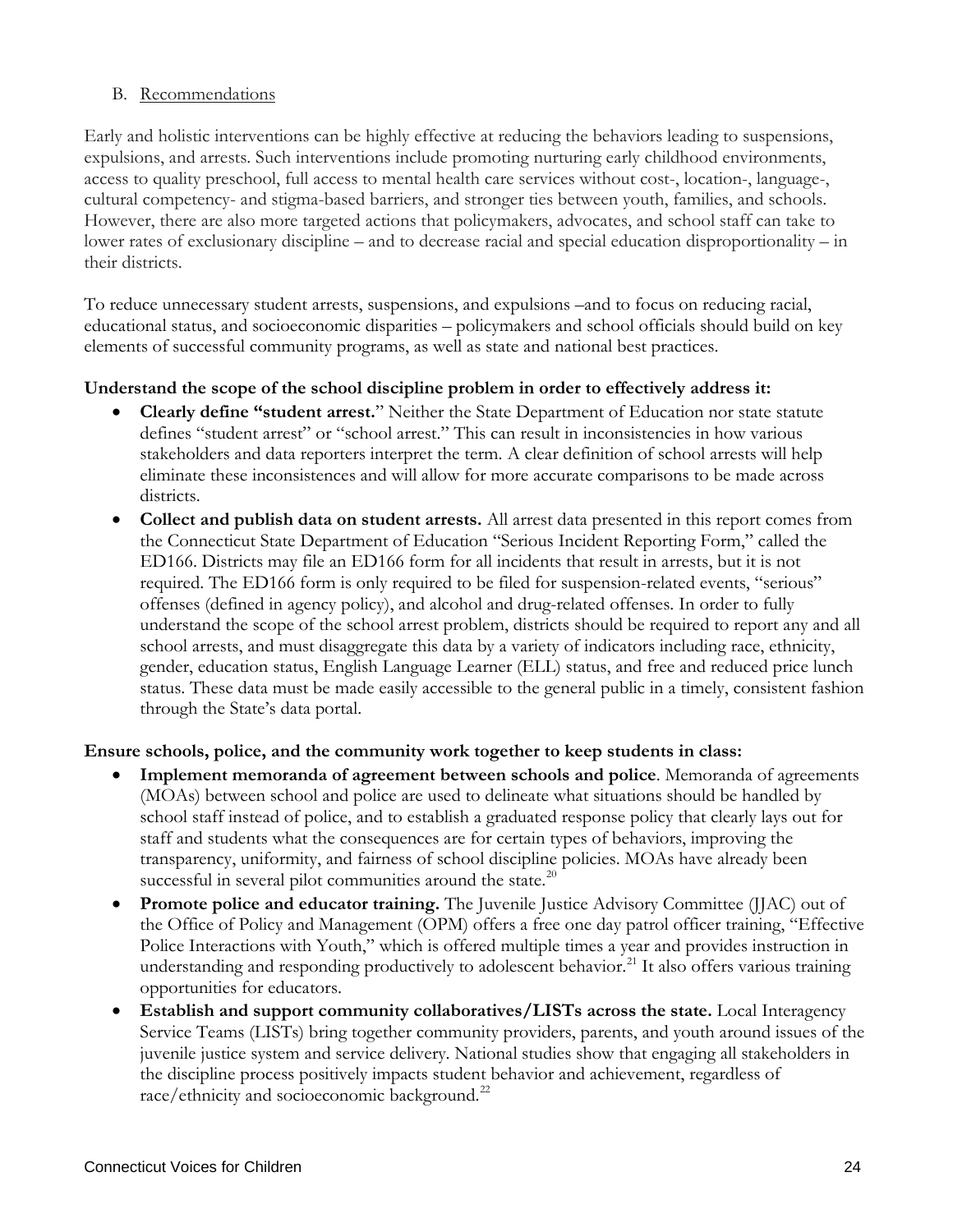#### **Implement preventative strategies and alternative disciplinary measures that take into account racial and other disparities:**

- **Eliminate zero tolerance policies.** Rather than implementing universal discipline policies, districts should empower administrators to use their best judgment when determining how to respond to disciplinary incidents.
- **Conduct ongoing conversations with educators about disciplinary disparities and biases.** In highlighting the disproportionate rates of arrest, suspension, and expulsion for black, Hispanic/Latino, and special education students, school leaders can ensure that disciplinary measures are meted out fairly and that subjective offenses like defiance or misbehavior are handled by the same criteria for all students.
- **Promote restorative practices and empower students to develop shared behavioral expectations.** The restorative approach teaches de-escalation of conflict and taking responsibility for wrongdoing in order to restore relationships with the affected parties. This practice holds students accountable for their actions and engages students in behavioral expectations reinforced in everyday interactions.
- **Support exclusionary discipline reduction initiatives and peer learning for schools and school districts.**
- **Expand and utilize Juvenile Review Boards.** Juvenile Review Boards represent an effort to divert juvenile offenders from the formal justice system. Generally, the Boards are community-based and are designed to reflect the population that resides in that community.
- **Ensure access to behavioral and mental health services**, including Emergency Mobile Psychiatric Services, to address the root causes for student misbehavior.

## **Ensure those excluded from school are provided equal opportunities for high-quality education:**

- **Cap the number of consecutive and/or overall days a student may be placed in out-ofschool suspension.** By placing a limit on how long students are excluded from school in a given year, the use of out-of-school suspension as punishment for low-level offenses will decrease in favor of disciplinary measures that keep students in the classroom.
- **Provide high-quality alternative educational settings and support services for students who must be removed from school.** Suspended or expelled students should have access to high-quality alternative educational settings with qualified personnel in order to not fall behind in their schoolwork and face further barriers to achievement. Such environments could also enact behavioral support services that mitigate future negative behaviors.

## C. Future Research Questions

This report does not address several questions about the nature and problems of student arrests, expulsions, and suspensions. In particular, we do not analyze the breakdown of school discipline sanctions by gender, by status as an English Language Learner (ELL), and by status of those students receiving free and reduced price lunch (FRPL). In addition, this report does not analyze school discipline sanctions by grade, by school type, and does not delve into school-specific data. Future Connecticut Voices for Children reports will seek to analyze available data to address these topics, and we hope that schools, districts, and the state will improve their data collection and transparency and address these topics as they pertain to them.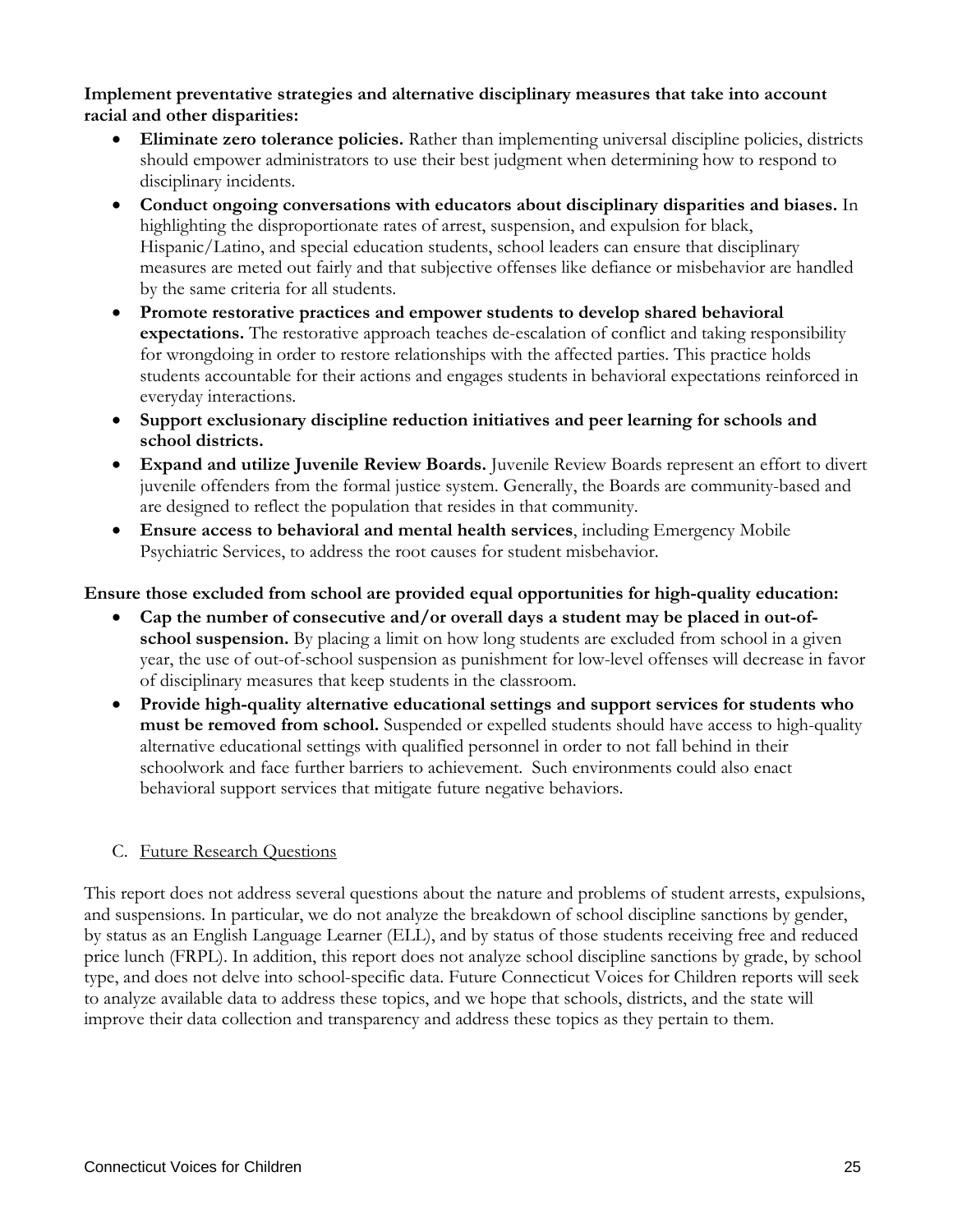#### **VII. Conclusion**

Data indicate that the students at greatest risk of being excluded from school are those who need educational opportunity the most. Arrest, expulsion, and suspension rates are disproportionately high among racial minorities, special education students, students from less advantaged socioeconomic backgrounds, and students at-risk of educational failure. While Connecticut has made great strides since 2008, Connecticut schools still too frequently discipline students by excluding them from school. Data also show that too many arrests, expulsions, and suspensions issued in Connecticut are for school policy violations.

The extensive research linking exclusionary discipline policies to poor academic performance, a weakening of the bond between students and their school community, dropping out, and juvenile delinquency raises serious concerns about the educational and social costs of Connecticut schools continuing these practices, particularly in a state with an achievement gap as wide and persistent as Connecticut's. The disproportionate rate by which students of color and students from poorer districts are excluded from school may in fact contribute to widening the achievement gap; students from less privileged backgrounds will continue to perform worse than their more advantaged peers if they are excluded from the classroom in the first place.

Nor are current discipline practices justified in terms of their disciplinary benefits. Indeed, in terms of promoting discipline and ensuring a positive learning environment, arrests, expulsions, and suspensions are, in the majority of cases, not only ineffective, but also counterproductive.

The high social and educational costs of excluding children from school suggest that if we are serious about closing the achievement gap, ensuring positive learning environments, preventing juvenile delinquency and reducing drop out, Connecticut should invest in alternative methods of preventing and correcting school disciplinary problems.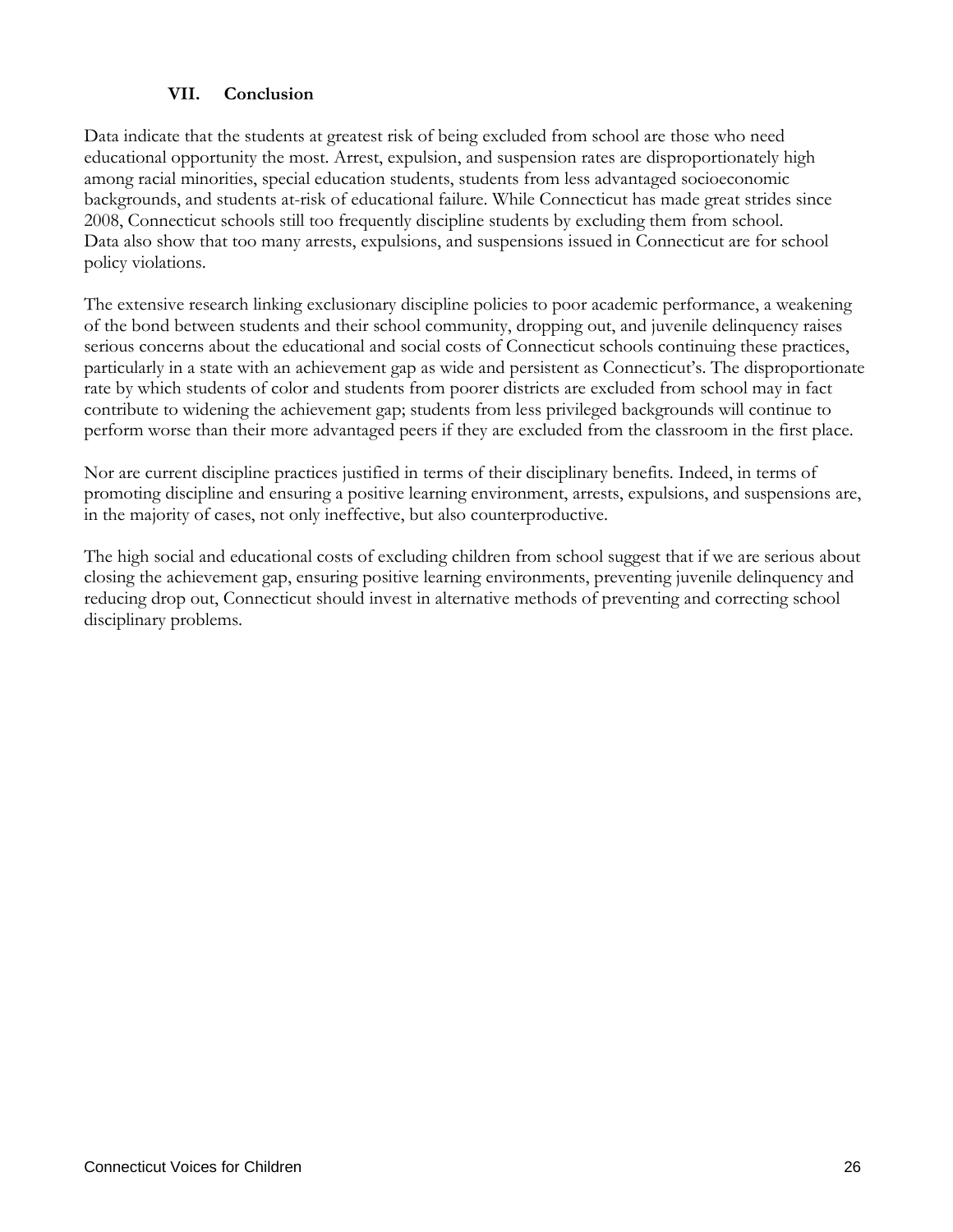## **Appendix A: Arrest, Expulsion, and Suspension Rates by District**

| <b>District</b>                                      | <b>Enrollment</b> | <b>Arrests</b> | <b>Expulsions</b> | <b>OSS</b>    | <b>ISS</b>    |
|------------------------------------------------------|-------------------|----------------|-------------------|---------------|---------------|
| Achievement<br><b>First Hartford</b><br>Academy Inc. | 824               | $0.0\%$ (0)    | $\ast$            | $0.0\%$ (0)   | 20.6% (170)   |
| Amistad<br>Academy                                   | 904               | $0.0\%$ (0)    | $\ast$            | $6.3\%$ (57)  | 30% (271)     |
| Andover                                              | 314               | $0.0\%$ (0)    | $0.0\%$ (0)       | $0.0\%$ (0)   | $0.0\%$ (0)   |
| Ansonia                                              | 2,409             | $1.5\%$ (37)   | $0.4\%$ (9)       | $3.9\%$ (93)  | 5.1% (124)    |
| Area<br>Cooperative<br>Educational<br>Services       | 1,932             | $1.9\%$ (37)   | $0.0\%$ (0)       | $7.0\%$ (135) | 7.4% (143)    |
| Ashford                                              | 439               | $0.0\%$ (0)    | $0.0\%$ (0)       | $0.0\%$ (0)   | $3.4\%$ (15)  |
| Avon                                                 | 3,403             | 0.2%(6)        | $0.0\%$ (0)       | $0.5\%$ (16)  | 1.8% (62)     |
| Barkhamsted                                          | 349               | $0.0\%$ (0)    | $0.0\%$ (0)       | $0.0\%$ (0)   | $\ast$        |
| <b>Berlin</b>                                        | 2,972             | $\ast$         | $\ast$            | $0.5\%$ (16)  | 3.5% (103)    |
| Bethany                                              | 473               | $0.0\%$ (0)    | $0.0\%$ (0)       | $0.0\%$ (0)   | $\ast$        |
| <b>Bethel</b>                                        | 2,975             | 0.2%(6)        | $0.3\%$ (10)      | $0.5\%$ (15)  | $6.8\%$ (202) |
| Bloomfield                                           | 2,108             | $0.6\%$ (13)   | $0.5\%$ (11)      | 4.6% (96)     | 7.9% (166)    |
| <b>Bolton</b>                                        | 892               | $\ast$         | $\ast$            | $2.2\%$ (20)  | $1.0\%$ (9)   |
| Bozrah                                               | 241               | $0.0\%$ (0)    | $0.0\%$ (0)       | $0.0\%$ (0)   | $\ast$        |
| <b>Branford</b>                                      | 3,250             | $\ast$         | $0.0\%$ (0)       | $1.0\%$ (33)  | 4.0% (129)    |
| Bridgeport<br>Achievement<br>First                   | 702               | $0.0\%$ (0)    | $\ast$            | 11.1% (78)    | $7.1\%$ (50)  |
| Bridgeport                                           | 20,155            | $0.3\%$ (59)   | $0.2\%$ (42)      | 6.6% (1,340)  | 10.5% (2,110) |
| <b>Bristol</b>                                       | 8,289             | $0.3%$ (28)    | $0.2\%$ (15)      | 2.8% (230)    | 5.7% (471)    |
| <b>Brookfield</b>                                    | 2,789             | $0.0\%$ (0)    | $0.0\%$ (0)       | $0.4\%$ (11)  | $2.4\%$ (68)  |
| Brooklyn                                             | 937               | $\ast$         | $0.0\%$ (0)       | $0.0\%$ (0)   | 4.8% (45)     |
| Canaan                                               | 75                | $0.0\%$ (0)    | $0.0\%$ (0)       | $0.0\%$ (0)   | $\ast$        |
| Canterbury                                           | 490               | $\ast$         | $\ast$            | 1.2%(6)       | $2.7\%$ (13)  |
| Canton                                               | 1,748             | $\ast$         | $0.0\%$ (0)       | $0.0\%$ (0)   | $1.6\%$ (28)  |
| Capitol Region<br>Education<br>Council               | 6,260             | $0.2\%$ (15)   | $0.0\%$ (0)       | $0.9%$ (57)   | 7.7% (483)    |
| Chaplin                                              | 185               | $0.0\%$ (0)    | $0.0\%$ (0)       | $0.0\%$ (0)   | $\ast$        |
| Cheshire                                             | 4,649             | $0.2\%$ (11)   | $\ast$            | $1.1\%$ (53)  | $1.5\%$ (68)  |
| Chester                                              | 251               | $0.0\%$ (0)    | $0.0\%$ (0)       | $0.0\%$ (0)   | $0.0\%$ (0)   |
| Clinton                                              | 1,977             | $\ast$         | $\ast$            | 1.3% (25)     | 4.7% (92)     |
| Colchester                                           | 2,875             | $\ast$         | $\ast$            | $1.1\%$ (31)  | $3.3\%$ (95)  |
| Colebrook                                            | 104               | $0.0\%$ (0)    | $0.0\%$ (0)       | $0.0\%$ (0)   | $\ast$        |
| Columbia                                             | 503               | $0.0\%$ (0)    | $0.0\%$ (0)       | $0.0\%$ (0)   | $\ast$        |
| Common                                               | 169               | $0.0\%$ (0)    | $\ast$            | $0.0\%$ (0)   | $\ast$        |

#### **Table 1: Arrest, Expulsion, and Suspension Rates by District, 2013**

**Connecticut Voices for Children** 27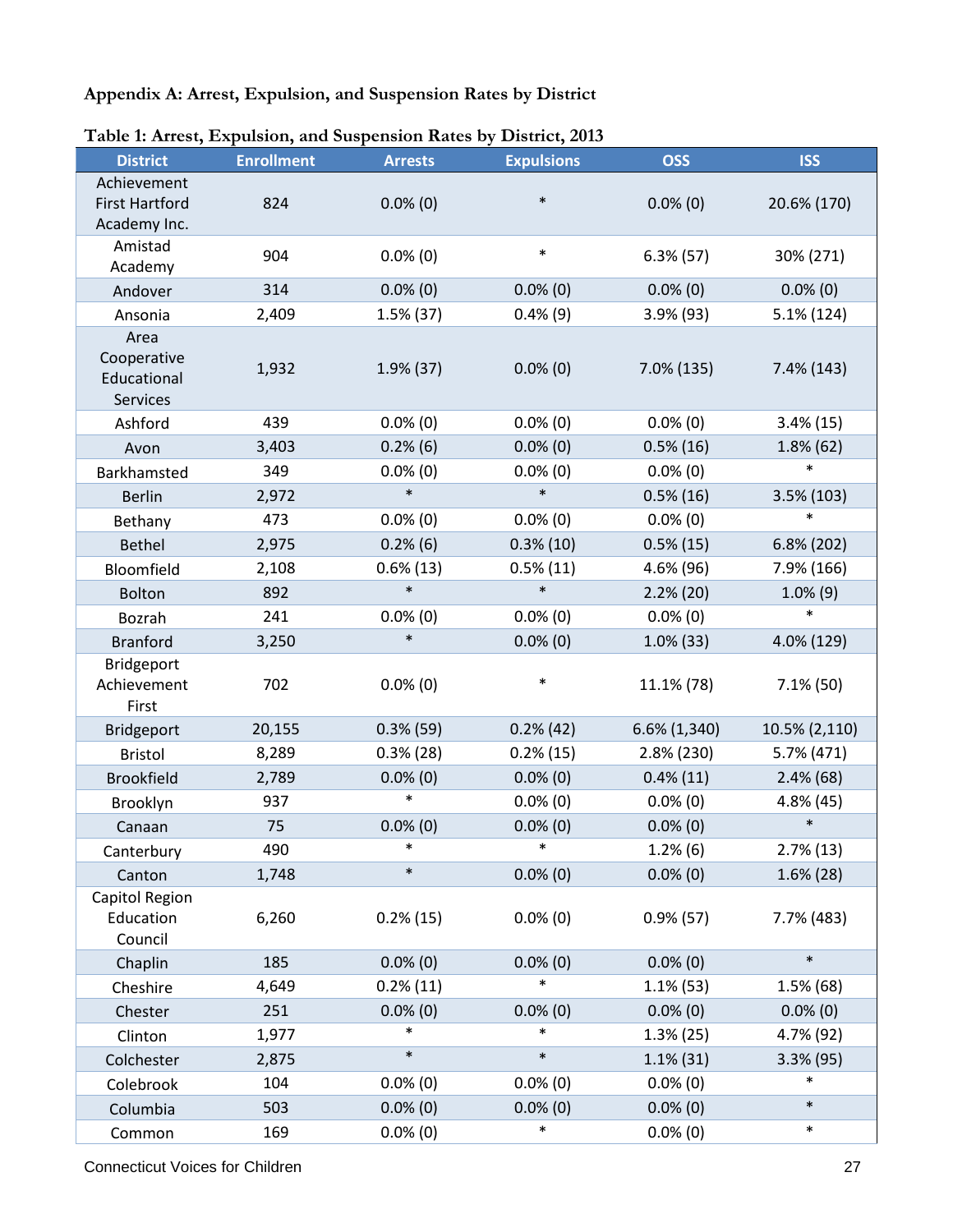| <b>District</b>                                              | <b>Enrollment</b> | <b>Arrests</b> | <b>Expulsions</b> | <b>OSS</b>    | <b>ISS</b>    |
|--------------------------------------------------------------|-------------------|----------------|-------------------|---------------|---------------|
| Ground High                                                  |                   |                |                   |               |               |
| Connecticut<br><b>Technical High</b><br><b>School System</b> | 10,651            | $1.3\%$ (136)  | $0.8\%$ (80)      | $4.2\%$ (448) | 15.7% (1,673) |
| Cooperative<br>Educational<br>Services                       | 838               | $\ast$         | $0.0\%$ (0)       | $4.4\%$ (37)  | $1.3\%$ (11)  |
| Cornwall                                                     | 103               | $0.0\%$ (0)    | $0.0\%$ (0)       | $0.0\%$ (0)   | $0.0\%$ (0)   |
| Coventry                                                     | 1,720             | $\ast$         | $0.5\%$ (8)       | $0.7\%$ (12)  | $3.8\%$ (66)  |
| Cromwell                                                     | 1,971             | $0.0\%$ (0)    | $\ast$            | $1.1\%$ (22)  | $6.8\%$ (135) |
| Danbury                                                      | 10,611            | $0.7\%$ (72)   | $0.0\%$ (0)       | $1.9\%$ (201) | 8.6% (915)    |
| Darien                                                       | 4,840             | $0.1\%$ (7)    | $0.0\%$ (0)       | $0.0\%$ (0)   | $0.6\%$ (31)  |
| Deep River                                                   | 347               | $0.0\%$ (0)    | $0.0\%$ (0)       | $3.4\%$ (50)  | $\ast$        |
| Department of<br><b>Mental Health</b>                        | $\ast$            | $0.0\%$ (0)    | $0.0\%$ (0)       | $0.0\%$ (0)   | $0.0\%$ (0)   |
| Derby                                                        | 1,488             | $1.1\%$ (16)   | $0.8\%$ (12)      | $3.4\%$ (50)  | $7.1\%$ (105) |
| East Granby                                                  | 862               | $\ast$         | $0.0\%$ (0)       | 0.9%(8)       | $2.6\%$ (22)  |
| East Haddam                                                  | 1,239             | $0.0\%$ (0)    | $0.0\%$ (0)       | $0.0\%$ (0)   | $0.0\%$ (0)   |
| <b>East Hampton</b>                                          | 1,890             | $\ast$         | $0.0\%$ (0)       | $0.5\%$ (9)   | $2.6\%$ (49)  |
| <b>East Hartford</b>                                         | 7,033             | $1.0\%$ (69)   | $0.3\%$ (20)      | 6.6% (465)    | 11.6% (817)   |
| East Haven                                                   | 3,214             | $0.4\%$ (13)   | $\ast$            | $1.9\%$ (62)  | $6.5\%$ (210) |
| East Lyme                                                    | 2,934             | $\ast$         | $0.0\%$ (0)       | $0.5\%$ (16)  | $2.5\%$ (72)  |
| East Windsor                                                 | 1,256             | $\ast$         | $\ast$            | $2.7\%$ (34)  | $9.0\% (113)$ |
| Eastern<br>Connecticut                                       | 332               | $\ast$         | $0.0\%$ (0)       | $6.3\% (21)$  | 4.2%(14)      |
| Eastford                                                     | 166               | $0.0\%$ (0)    | $0.0\%$ (0)       | $1.1\%$ (29)  | $\ast$        |
| Easton                                                       | 1,015             | $0.0\%$ (0)    | $0.0\%$ (0)       | 18.2% (110)   | $\ast$        |
| Education<br>Connection                                      | 249               | $\ast$         | $0.0\%$ (0)       | $1.9\%$ (103) | $0.0\%$ (0)   |
| Ellington                                                    | 2,714             | $\ast$         | $\ast$            | $1.1\%$ (29)  | 3.8% (102)    |
| Elm City College<br>Preparatory                              | 604               | $0.0\%$ (0)    | $\ast$            | 18.2% (110)   | $8.1\%$ (49)  |
| Enfield                                                      | 5,447             | $0.3\%$ (15)   | $0.4\%$ (24)      | 1.9% (103)    | 7.8% (426)    |
| Essex                                                        | 528               | $0.0\%$ (0)    | $0.0\%$ (0)       | $0.9\%$ (36)  | $1.1\%$ (6)   |
| Explorations<br>District                                     | 73                | $\ast$         | $0.0\%$ (0)       | $9.6\% (7)$   | 13.7% (10)    |
| Fairfield                                                    | 10,281            | $0.1\%$ (10)   | $0.0\%$ (0)       | $0.3\%$ (33)  | 2% (206)      |
| Farmington                                                   | 4,045             | $0.3\%$ (13)   | $0.0\%$ (0)       | 0.9%(36)      | 1% (39)       |
| Franklin                                                     | 200               | $\ast$         | $0.0\%$ (0)       | $0.0\%$ (0)   | $\ast$        |
| Glastonbury                                                  | 6,578             | $\ast$         |                   | $0.5\%$ (32)  | $1.2%$ (79)   |
| Granby                                                       | 2,099             | $\ast$         | $\ast$            | 2.5% (121)    | $1.7\%$ (35)  |
| Greenwich                                                    | 8,842             | $0.0\%$ (0)    | $0.1\%$ (7)       | $0.4\%$ (36)  | 1.4% (127)    |
| Griswold                                                     | 1,958             | $0.4\%$ $(7)$  | $\ast$            | $1.7\%$ (33)  | 7.2% (140)    |
| Groton                                                       | 4,767             | $0.4\%$ (19)   | $0.4\%$ (17)      | 2.5% (121)    | 5.0% (236)    |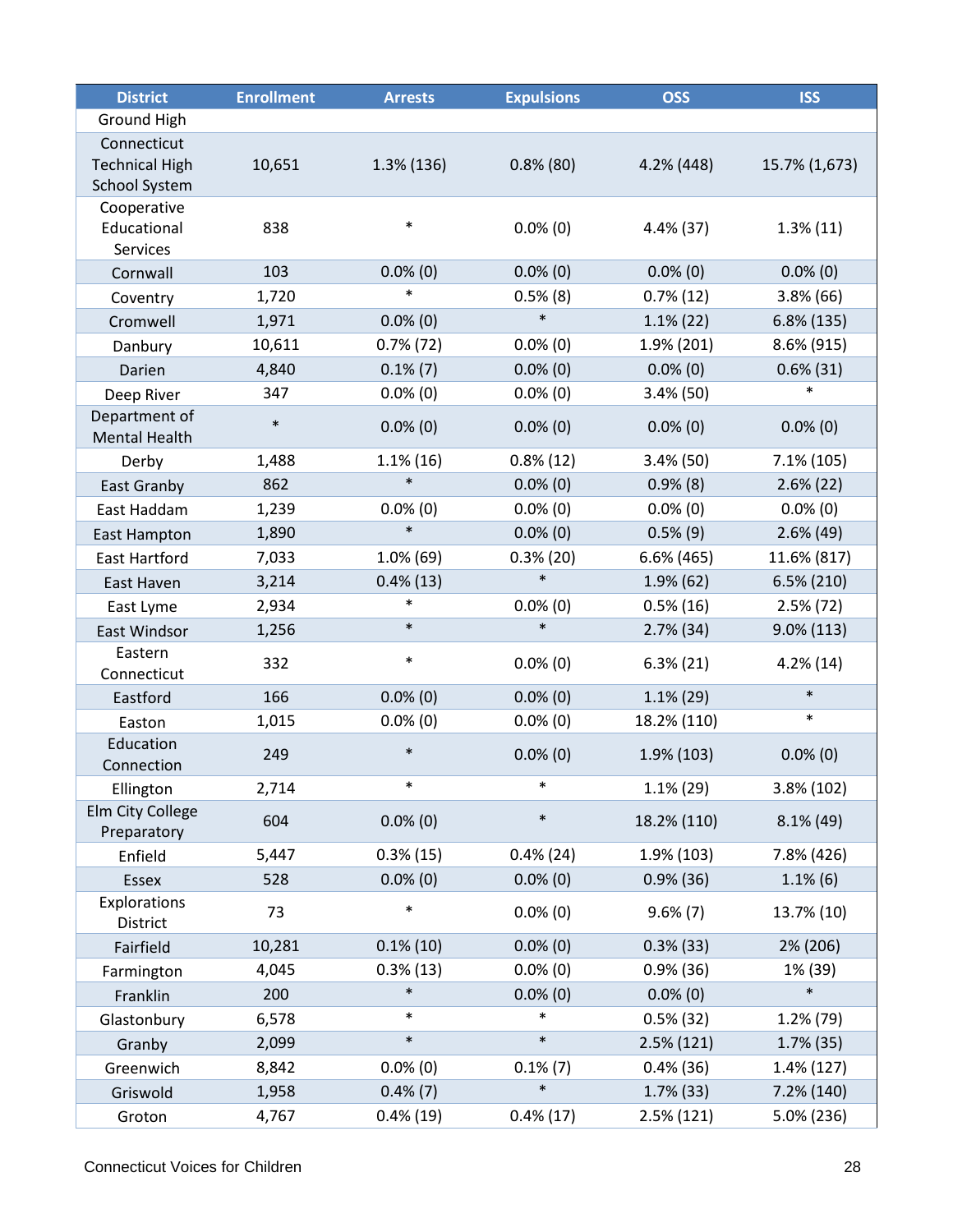| <b>District</b>                                                 | <b>Enrollment</b> | <b>Arrests</b> | <b>Expulsions</b> | <b>OSS</b>    | <b>ISS</b>      |
|-----------------------------------------------------------------|-------------------|----------------|-------------------|---------------|-----------------|
| Guilford                                                        | 3,562             | 0.2%(6)        | $\ast$            | $0.8\%$ (28)  | $1.9\%$ (67)    |
| Hamden                                                          | 5,772             | $0.7\%$ (40)   | $0.3\%$ (18)      | $3.8\%$ (221) | 6.9% (398)      |
| Hampton                                                         | 117               | $0.0\%$ (0)    | $0.0\%$ (0)       | $0.0\%$ (0)   | $0.0\%$ (0)     |
| Hartford                                                        | 21,487            | $0.4\%$ (91)   | $0.5\%$ (97)      | 10.2% (2,188) | $6.7\%$ (1,435) |
| Hartland                                                        | 214               | $0.0\%$ (0)    | $0.0\%$ (0)       | $0.0\%$ (0)   | $\ast$          |
| Hebron                                                          | 935               | $0.0\%$ (0)    | $0.0\%$ (0)       | $0.0\%$ (0)   | $0.0\%$ (0)     |
| <b>Highville Charter</b>                                        | 341               | $0.0\%$ (0)    | $\ast$            | $1.4\%$ (38)  | $0.0\%$ (0)     |
| <b>Integrated Day</b><br>Charter                                | 330               | $0.0\%$ (0)    | $0.0\%$ (0)       | $1.9\%$ (33)  | $\ast$          |
| Interdistrict<br><b>School for Arts</b><br>and<br>Communication | 191               | $\ast$         | $0.0\%$ (0)       | $5.2\%(10)$   | 11.5% (22)      |
| Jumoke<br>Academy<br>District                                   | 589               | $0.0\%$ (0)    | $0.0\%$ (0)       | $1.0\%$ (26)  | $6.3\%$ (37)    |
| Kent School                                                     | 271               | $0.0\%$ (0)    | $0.0\%$ (0)       | $0.0\%$ (0)   | $0.0\%$ (0)     |
| Killingly                                                       | 2,672             | 0.3%(9)        | $0.0\%$ (0)       | $1.4\%$ (38)  | 9.7% (260)      |
| Learn                                                           | 1,728             | $\ast$         | $0.0\%$ (0)       | $1.9%$ (33)   | 4.9% (85)       |
| Lebanon                                                         | 1,228             | $\ast$         | $0.0\%$ (0)       | $2.5\%$ (157) | $3.6\%$ (44)    |
| Ledyard                                                         | 2,591             | $0.3\%$ $(7)$  | $\ast$            | $1.0\%$ (26)  | $3.1\% (81)$    |
| Lisbon                                                          | 443               | $0.0\%$ (0)    | $\ast$            | $0.0\%$ (0)   | $3.2\%$ (14)    |
| Litchfield                                                      | 1,029             | $\ast$         | $\ast$            | $0.6\%$ (6)   | $4.2%$ (43)     |
| Madison                                                         | 3,378             | $\ast$         | $\ast$            | $0.9\%$ (29)  | $2.3\%$ (79)    |
| Manchester                                                      | 6,236             | $0.2\%$ (11)   | $0.1\%$ $(7)$     | $2.5\%$ (157) | 7.6% (477)      |
| Mansfield                                                       | 1,317             | $0.0\%$ (0)    | $\ast$            | $0.7\%$ (23)  | $1.2\%$ (16)    |
| Marlborough                                                     | 639               | $0.0\%$ (0)    | $0.0\%$ (0)       | $0.0\%$ (0)   | $1.4\%$ (9)     |
| Meriden                                                         | 8,153             | $1.2%$ (95)    | $0.2\%$ (14)      | $3.3\% (271)$ | 10% (817)       |
| Middletown                                                      | 4,874             | $0.6\%$ (27)   | 0.2%(9)           | 3.8% (185)    | 4.7% (229)      |
| Milford                                                         | 6,637             | $0.3\%$ (18)   | $\ast$            | 1.9% (124)    | 3.7% (247)      |
| Monroe                                                          | 3,473             | $0.2\%$ (7)    | $0.0\%$ (0)       | $0.7\%$ (23)  | $0.9%$ (32)     |
| Montville                                                       | 2,442             | $0.5\%$ (11)   | $0.0\%$ (0)       | $2.1\%$ (52)  | 3.7% (90)       |
| Naugatuck                                                       | 4,480             | $0.5\%$ (23)   | $0.0\%$ (0)       | $3.5\%$ (156) | 4.9% (219)      |
| <b>New Beginnings</b><br>Inc. Family<br>Academy                 | 399               | $0.0\%$ (0)    | $0.0\%$ (0)       | $5.8\%$ (23)  | 16.5% (66)      |
| New Britain                                                     | 10,217            | 1.3% (128)     | $\ast$            | $6.1\%$ (625) | 12.7% (1,293)   |
| New Canaan                                                      | 4,203             | $0.0\%$ (0)    | $0.0\%$ (0)       | $0.0\%$ (0)   | $0.0\%$ (0)     |
| <b>New Fairfield</b>                                            | 2,798             | $0.0\%$ (0)    | $\ast$            | $0.6\%$ (18)  | 3.4% (95)       |
| New Hartford                                                    | 565               | $0.0\%$ (0)    | $0.0\%$ (0)       | 1.2%(25)      | $\ast$          |
| New Haven                                                       | 21,183            | $0.5\%$ (103)  | $0.4\%$ (80)      | 5.7% (1,203)  | 1.7% (363)      |
| New London                                                      | 3,067             | $1.3\%$ (39)   | *                 | $6.6\%$ (201) | 14.6% (447)     |
| New Milford                                                     | 4,600             | $0.1\%$ (6)    | $\ast$            | $0.5\%$ (24)  | 5.4% (248)      |
| Newington                                                       | 4,307             | $0.2\%$ (10)   | 0.2%(7)           | $0.4\%$ (17)  | 5.5% (236)      |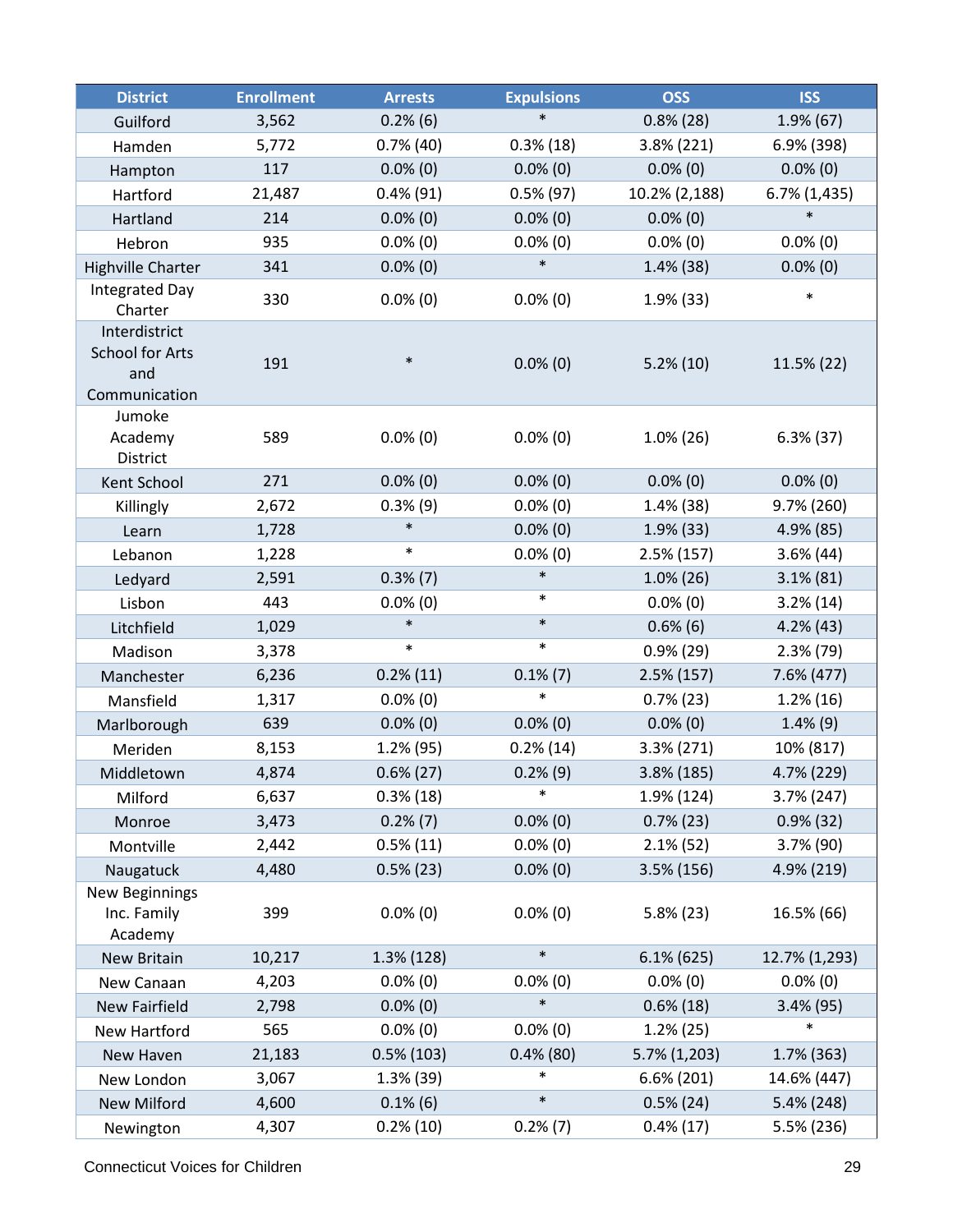| <b>District</b>           | <b>Enrollment</b> | <b>Arrests</b> | <b>Expulsions</b> | <b>OSS</b>    | <b>ISS</b>    |
|---------------------------|-------------------|----------------|-------------------|---------------|---------------|
| Newtown                   | 5,126             | $\ast$         | $\ast$            | $0.2\%$ (11)  | $2.0\%$ (105) |
| Norfolk                   | 121               | $0.0\%$ (0)    | $0.0\%$ (0)       | $0.0\%$ (0)   | $0.0\%$ (0)   |
| North Branford            | 2,080             | $0.8\%$ (16)   | $\ast$            | 1.2%(25)      | 6.5% (136)    |
| North Canaan              | 315               | $\ast$         | $0.0\%$ (0)       | $0.0\%$ (0)   | 1.9%(6)       |
| North Haven               | 3,497             | $\ast$         | $0.0\%$ (0)       | $0.8\%$ (29)  | $3.3\%$ (117) |
| North<br>Stonington       | 764               | $\ast$         | $\ast$            | $1.1\%$ (22)  | 2.9%(22)      |
| Norwalk                   | 11,072            | $0.2\%$ (25)   | $0.5\%$ (50)      | 2.3% (252)    | 5.9% (652)    |
| Norwich Free<br>Academy   | 2,264             | $1.2\%$ (27)   | $0.4\%$ (9)       | $4.0\%$ (91)  | 12.5% (282)   |
| Norwich                   | 3,791             | $\ast$         | $\ast$            | $3.0\%$ (113) | $6.2\%$ (236) |
| Odyssey<br>Community      | 324               | $0.0\%$ (0)    | $0.0\%$ (0)       | $2.0\%$ (32)  | $2.2\%$ (7)   |
| Old Saybrook              | 1,492             | $\ast$         | $\ast$            | $1.6\%$ (24)  | $2.7\%$ (40)  |
| Orange                    | 1,243             | $0.0\%$ (0)    | $0.0\%$ (0)       | $0.0\%$ (0)   | $0.6\%$ (8)   |
| Oxford                    | 2,095             | $0.3\%$ $(7)$  | $0.0\%$ (0)       | $1.1\%$ (22)  | 1.2%(25)      |
| Park City Prep<br>Charter | 251               | $0.0\%$ (0)    | $0.0\%$ (0)       | $6.4\%(16)$   | $7.6\%$ (19)  |
| Plainfield                | 2,490             | $\ast$         | $0.3\%$ (8)       | $2.6\%$ (64)  | $7.3\%$ (183) |
| Plainville                | 2,355             | $\ast$         | $0.0\%$ (0)       | $0.6\%$ (15)  | 4.1% (96)     |
| Plymouth                  | 1,606             | $\ast$         | $\ast$            | $2.0\%$ (32)  | $2.7\%$ (43)  |
| Pomfret                   | 472               | $\ast$         | $\ast$            | $1.0\%$ (23)  | $1.3\%$ (6)   |
| Portland                  | 1,373             | $\ast$         | $\ast$            | $0.7\%$ (10)  | $3.5\%$ (48)  |
| Preston                   | 402               | $0.0\%$ (0)    | $0.0\%$ (0)       | $3.2\%$ (36)  | $3.2\%$ (13)  |
| Putnam                    | 1,263             | $1.1\%$ (14)   | $\ast$            | 2.9%(36)      | $5.9\%$ (75)  |
| Redding                   | 1,130             | $0.0\%$ (0)    | $0.0\%$ (0)       | $1.2\%$ (12)  | $2.5\%$ (28)  |
| Regional 01               | 421               | $\ast$         | $0.0\%$ (0)       | $2.9\%$ (12)  | $9.0\%$ (38)  |
| Regional 04               | 990               | $\ast$         | $\ast$            | $1.2\%$ (12)  | $4.3\%$ (43)  |
| Regional 05               | 2,348             | $0.6\%$ (13)   | $\ast$            | $1.0\%$ (23)  | 2.1% (50)     |
| Regional 06               | 1,027             | $0.7\%$ (7)    | $\ast$            | $1.1\%$ (11)  | $4.6\%$ (47)  |
| Regional 07               | 1,130             | $0.0\%$ (0)    | $0.0\%$ (0)       | $3.2\%$ (36)  | $1.4\%$ (16)  |
| Regional 08               | 1,767             | $\ast$         | $\ast$            | $1.1\%$ (20)  | $6.4\%$ (113) |
| Regional 09               | 1,012             | $\ast$         | $0.0\%$ (0)       | $1.2\%$ (12)  | $0.0\%$ (0)   |
| Regional 10               | 2,621             | $\ast$         | $\ast$            | $0.8\%$ (20)  | $3.1\% (81)$  |
| Regional 11               | 280               | $\ast$         | $0.0\%$ (0)       | $5.4\%(15)$   | $9.6\% (27)$  |
| Regional 12               | 841               | $0.8\%$ $(7)$  | $\ast$            | $1.3\%$ (11)  | $2.6\% (22)$  |
| Regional 13               | 1,949             | $\ast$         | $\ast$            | $0.3\%$ (15)  | 1.8% (35)     |
| Regional 14               | 1,922             | $\ast$         | $0.0\%$ (0)       | $0.7\%$ (13)  | 2.2%(43)      |
| Regional 15               | 4,065             | $\ast$         | $0.0\%$ (0)       | $0.4\%$ (15)  | $2.3\%$ (94)  |
| Regional 16               | 2,413             | $0.5\%$ (13)   | $\ast$            | 1.2%(29)      | $2.8\%$ (68)  |
| Regional 17               | 2,302             | $\ast$         | $\ast$            | $0.0\%$ (0)   | $3.6\% (82)$  |
| Regional 18               | 1,446             | $0.0\%$ (0)    | $\ast$            | $2.6\%$ (60)  | $1.0\%$ (15)  |
| Regional 19               | 1,223             | $\ast$         | $\ast$            | $4.3\%$ (52)  | $4.1\%$ (50)  |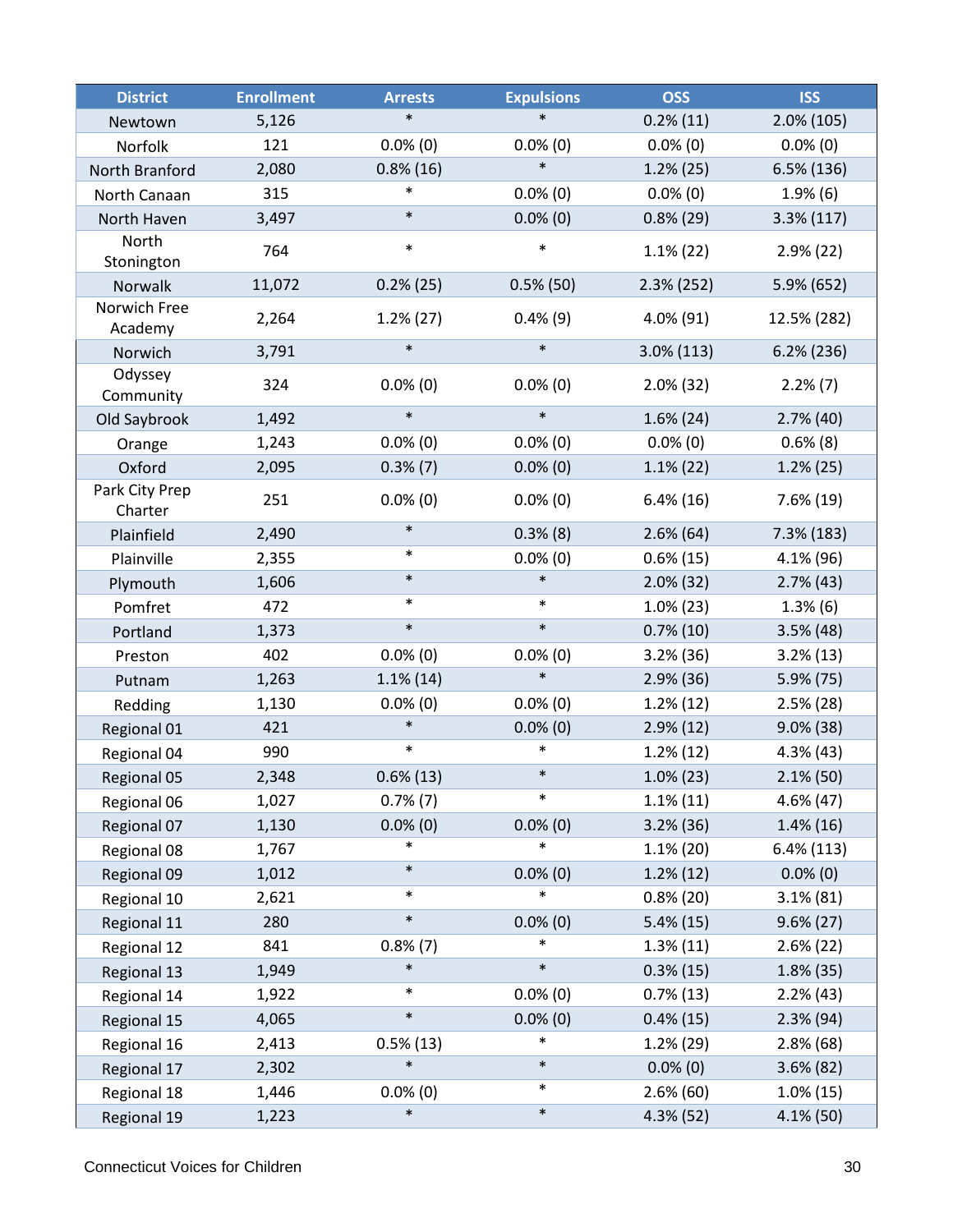| <b>District</b>                | <b>Enrollment</b> | <b>Arrests</b> | <b>Expulsions</b> | <b>OSS</b>    | <b>ISS</b>    |
|--------------------------------|-------------------|----------------|-------------------|---------------|---------------|
| Ridgefield                     | 5,269             | $0.0\%$ (0)    |                   | $0.3\%$ (15)  | $1.1\%$ (57)  |
| Rocky Hill                     | 2,460             | $\ast$         | $\ast$            | $0.4\%$ (9)   | $2.5\%$ (61)  |
| Salem                          | 422               | $0.0\%$ (0)    | $0.0\%$ (0)       | $3.0\%$ (7)   | $\ast$        |
| Salisbury                      | 309               | $0.0\%$ (0)    | $0.0\%$ (0)       | $0.5\%$ (22)  | $2.3\%$ $(7)$ |
| Scotland                       | 127               | $0.0\%$ (0)    | $0.0\%$ (0)       | $1.0\%$ (15)  | $\ast$        |
| Seymour                        | 2,286             | $\ast$         | $\ast$            | $2.6\%$ (60)  | 5.5% (126)    |
| Sharon                         | 188               | $0.0\%$ (0)    | $0.0\%$ (0)       | $0.0\%$ (0)   | $\ast$        |
| Shelton                        | 5,109             | $0.4\%$ (22)   | $0.2\%$ (8)       | $1.0\%$ (51)  | 4.9% (249)    |
| Sherman                        | 383               | $0.0\%$ (0)    | $0.0\%$ (0)       | $0.0\%$ (0)   | $\ast$        |
| Side By Side<br>Charter        | 233               | $0.0\%$ (0)    | $0.0\%$ (0)       | $3.0\%$ (7)   | $2.6\%$ (6)   |
| Simsbury                       | 4,516             | $\ast$         | $\ast$            | $0.5\%$ (22)  | $1.6\%$ (72)  |
| Somers                         | 1,575             | $\ast$         | $0.0\%$ (0)       | $1.0\%$ (15)  | $3.0\%$ (47)  |
| South Windsor                  | 4,275             | $\ast$         | $0.0\%$ (0)       | $0.7\%$ (30)  | $2.7\%$ (117) |
| Southington                    | 6,687             | $0.3\%$ (22)   | $0.1\%$ (6)       | $0.8\%$ (54)  | 2.8% (190)    |
| Sprague                        | 370               | $\ast$         | $0.0\%$ (0)       | 18.8% (52)    | $6.5\% (24)$  |
| Stafford                       | 1,716             | $\ast$         | $\ast$            | $1.5\%$ (25)  | 5.7% (97)     |
| Stamford<br>Academy            | 140               | $6.4\%$ (9)    | $0.0\%$ (0)       | 24.3% (34)    | $\ast$        |
| Stamford                       | 15,715            | $0.3\%$ (54)   | $0.2\%$ (37)      | 1.8% (286)    | $0.9\%$ (140) |
| Sterling                       | 498               | $\ast$         | $0.0\%$ (0)       | $0.0\%$ (0)   | $0.0\%$ (0)   |
| Stonington                     | 2,345             | $0.4\%$ (10)   | $\ast$            | $1.1\%$ (25)  | 5.6% (132)    |
| Stratford                      | 7,171             | $0.5\%$ (38)   | $0.0\%$ (0)       | $0.9\%$ (68)  | 7.3% (524)    |
| Suffield                       | 2,442             | $\ast$         | $0.0\%$ (0)       | $0.9\%$ (23)  | $2.8\%$ (69)  |
| The Bridge<br>Academy          | 276               | $0.0\%$ (0)    | $4.0\%$ (11)      | 18.8% (52)    | $2.5\%$ (7)   |
| The Gilbert                    | 505               | $\ast$         | $0.0\%$ (0)       | $5.3\% (27)$  | 20.2% (102)   |
| Thomaston                      | 1,004             | $\ast$         | $0.0\%$ (0)       | $1.6\%$ (16)  | $3.4\%$ (34)  |
| Thompson                       | 1,153             | $\ast$         | $0.0\%$ (0)       | $3.3\%$ (38)  | $4.1\%$ (47)  |
| Tolland                        | 2,832             | 0.3%(8)        | $\ast$            | $0.7\%$ (21)  | 3.3% (94)     |
| Torrington                     | 4,354             | $0.8\%$ (36)   | $0.1\%$ (6)       | $2.8\%$ (123) | 6.8% (295)    |
| <b>Trailblazers</b><br>Academy | 168               | $0.0\%$ (0)    | $0.0\%$ (0)       | $1.8\%$ (53)  | $\ast$        |
| Trumbull                       | 6,911             | $0.2\%$ (15)   | $0.2\%$ (12)      | $0.9\%$ (62)  | $0.8\%$ (56)  |
| Unified #1                     | 641               | $0.0\%$ (0)    | $0.0\%$ (0)       | $0.0\%$ (0)   | $0.0\%$ (0)   |
| Unified #2                     | 167               | $0.0\%$ (0)    | $0.0\%$ (0)       | 32.3% (54)    | 16.2% (27)    |
| Union                          | 71                | $0.0\%$ (0)    | $0.0\%$ (0)       | $0.0\%$ (0)   | $0.0\%$ (0)   |
| Vernon                         | 3,442             | $0.8\%$ (28)   | $0.0\%$ (0)       | $2.2\%$ (77)  | 6.5% (225)    |
| Voluntown                      | 315               | $0.0\%$ (0)    | $0.0\%$ (0)       | $0.0\%$ (0)   | $\ast$        |
| Wallingford                    | 6,242             | $0.2\%$ (12)   | $\ast$            | 1.5% (92)     | 4.9% (303)    |
| Waterbury                      | 18,389            | 1.7% (308)     | $0.1\%$ (26)      | 7.0% (1,295)  | 13.0% (2,399) |
| Waterford                      | 2,625             | $0.3\%$ (8)    | $\ast$            | $1.0\%$ (26)  | 4.3% (113)    |
| Watertown                      | 3,024             | 0.3% (8)       | 0.3%(9)           | $1.8\%$ (53)  | 6.5% (198)    |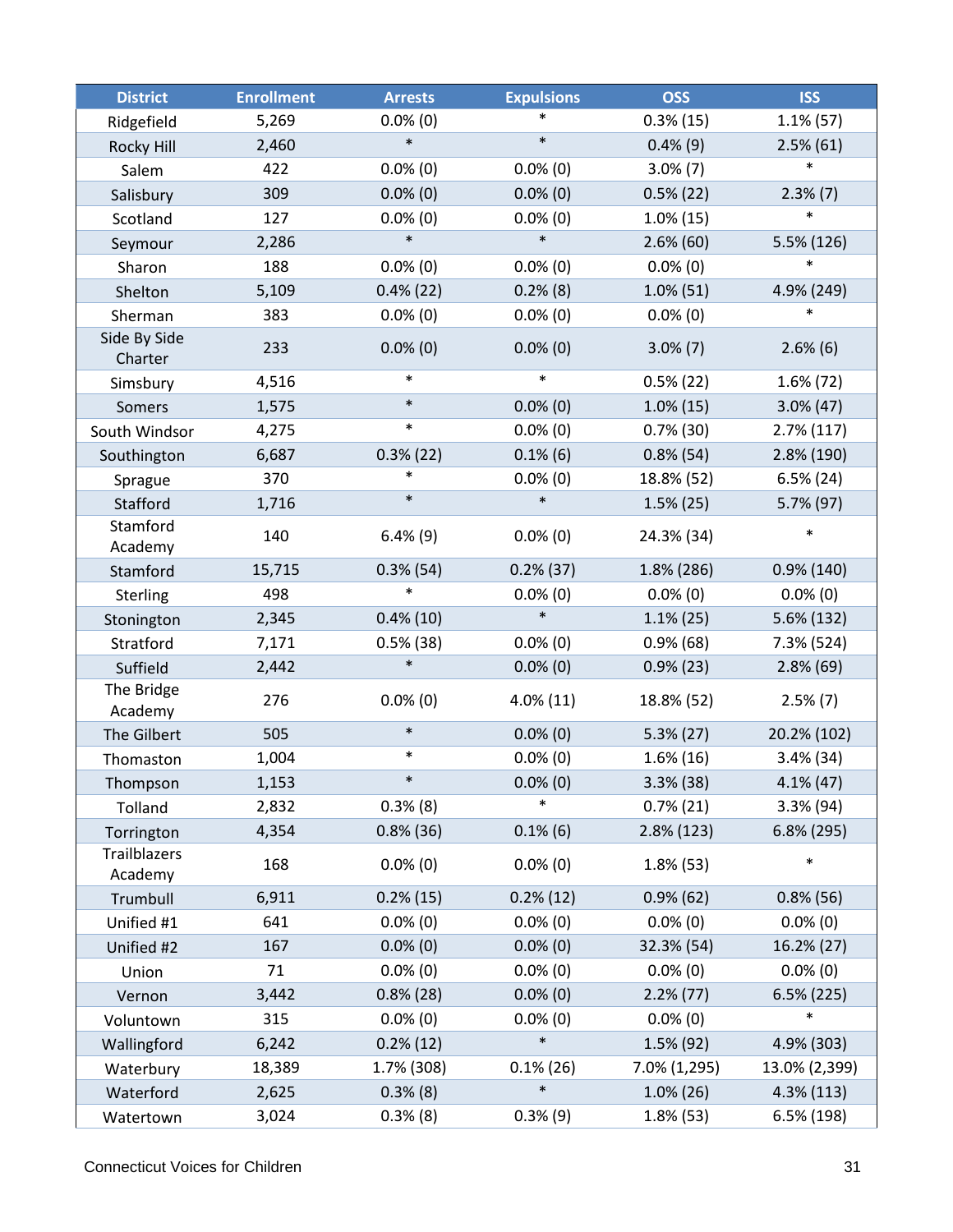| <b>District</b>      | <b>Enrollment</b> | <b>Arrests</b> | <b>Expulsions</b> | <b>OSS</b>    | <b>ISS</b>    |
|----------------------|-------------------|----------------|-------------------|---------------|---------------|
| <b>West Hartford</b> | 9,996             | $0.3\%$ (32)   | $\ast$            | $0.7\%$ (66)  | $2.6\%$ (258) |
| West Haven           | 6,015             | $0.8\%$ (47)   | $0.3\%$ (21)      | $3.7\%$ (223) | $6.2\%$ (375) |
| Westbrook            | 872               | $\ast$         | $\ast$            | $0.6\%$ (15)  | $4.6\%$ (40)  |
| Weston               | 2,419             | $\ast$         | $\ast$            | $0.5\%$ (12)  | $1.7\%$ (42)  |
| Westport             | 5,795             | $0.0\%$ (0)    | $0.0\%$ (0)       | $0.8\%$ (8)   | $0.7\%$ (38)  |
| Wethersfield         | 3,668             | ∗              | $0.0\%$ (0)       | $0.7\%$ (24)  | 3.0% (110)    |
| Willington           | 479               | $0.0\%$ (0)    | $0.0\%$ (0)       | $\Omega$      | $2.5\%$ (12)  |
| Wilton               | 4,289             | $0.0\%$ (0)    | $\ast$            | $0.7\%$ (28)  | $0.3\%$ (15)  |
| Winchester           | 670               | $0.0\%$ (0)    | $0.0\%$ (0)       | $3.7\%$ (25)  | $1.9\%$ (13)  |
| Windham              | 3,189             | $0.3\%$ (8)    | $1.1\%$ (34)      | 9.0% (288)    | 7.5% (239)    |
| <b>Windsor Locks</b> | 1,746             | $0.6\%$ (10)   | $0.4\%$ (7)       | $1.8\%$ (31)  | $6.5\%$ (113) |
| Windsor              | 3,380             | $0.7\%$ (25)   | $0.4\%$ (12)      | $2.7\%$ (91)  | 10.3% (347)   |
| Wolcott              | 2,573             | $0.3\%$ (7)    | $0.0\%$ (0)       | $0.6\%$ (15)  | $3.8\%$ (98)  |
| Woodbridge           | 744               | $0.0\%$ (0)    | $\ast$            | $0.0\%$ (0)   | $\ast$        |
| Woodstock<br>Academy | 1,055             | $\ast$         | $0.8\%$ (8)       | $0.8\%$ (8)   | $4.1\%$ (43)  |
| Woodstock            | 893               | $0.0\%$ (0)    | $0.0\%$ (0)       | $0.7\%$ (6)   | $1.9\%$ (17)  |

\*suppressed number indicates between 1-5 students disciplined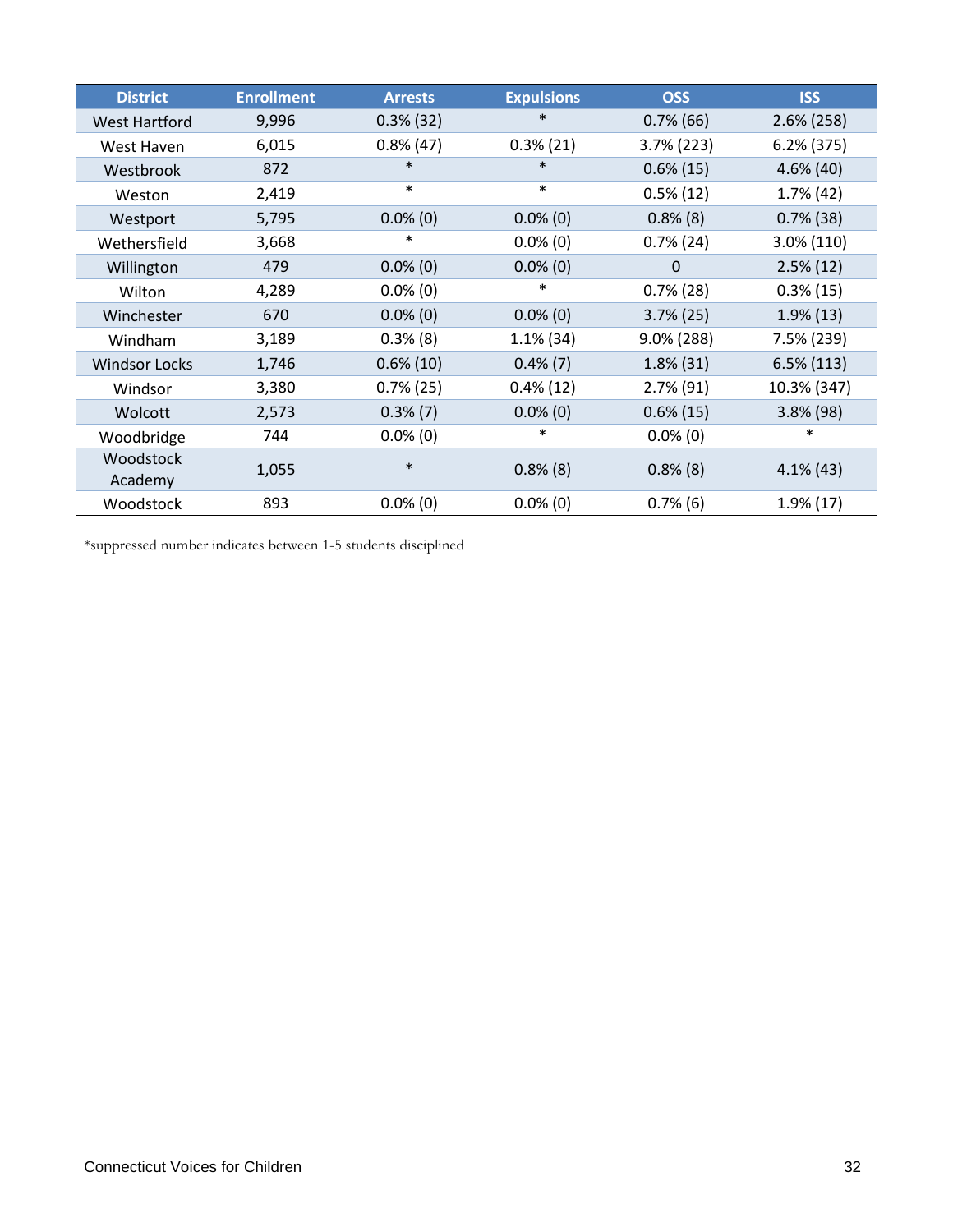## **Table 2: Arrest, Expulsion, and Suspension Rates by District, 2011**

| <b>District</b>                          | <b>Enrollment</b> | <b>Arrests</b>        | <b>Expulsions</b>     | <b>OSS</b>    | <b>ISS</b>          |
|------------------------------------------|-------------------|-----------------------|-----------------------|---------------|---------------------|
| Achievement First Hartford Academy       | 610               | $0.0\%$ (0)           | $0.0\%$ (0)           | $0.0\%$ (0)   | $0.0\%$ (0)         |
| Amistad Academy                          | 812               | $0.0\%$ (0)           | $0.0\%$ (0)           | $0.0\%$ (0)   | $0.0\%$ (0)         |
| Andover                                  | 334               | $0.0\%$ (0)           | $0.0\%$ (0)           | $\ast$        | $\ast$              |
| Ansonia                                  | 2,619             | 1.7% (45)             | $0.3\%$ (7)           | $2.9\%$ (75)  | $6.6\%$ (173)       |
| Area Cooperative Educational Services    | 1,991             | $2.5\%$ (49)          | $\ast$                | 8.8% (176)    | $7.6\%$ (151)       |
| Ashford                                  | 476               | $0.0\%$ (0)           | $0.0\%$ (0)           | $\ast$        | $2.3\%$ (11)        |
| Avon                                     | 3,545             | $\ast$                | $0.0\%$ (0)           | $0.3\%$ (10)  | 1.2%(44)            |
| Barkhamsted                              | 373               | $0.0\%$ (0)           | $0.0\%$ (0)           | $\ast$        | $0.0\%$ (0)         |
| <b>Berlin</b>                            | 3,116             | $\ast$                | $\ast$                | $0.7\%$ (21)  | $6.0\%$ (188)       |
| Bethany                                  | 511               | $0.0\%$ (0)           | $0.0\%$ (0)           | $0.0\%$ (0)   | 1.2%(6)             |
| <b>Bethel</b>                            | 2,938             | $0.3\%$ (8)           | $0.0\%$ (0)           | $0.5\%$ (16)  | 5.5% (162)          |
| Bloomfield                               | 2,196             | $0.8\%$ (17)          | $0.5\%$ (10)          | 5.6% (123)    | 6.6% (144)          |
| <b>Bolton</b>                            | 897               | $\ast$                | $0.0\%$ (0)           | $1.8\%$ (16)  | $1.7\%$ (15)        |
| Bozrah                                   | 234               | $0.0\%$ (0)           | $0.0\%$ (0)           | $0.0\%$ (0)   | $0.0\%$ (0)         |
| <b>Branford</b>                          | 3,404             | $0.3\%$ (11)          | $0.4\%$ (13)          | $1.5\%$ (51)  | 5.3% (179)          |
|                                          |                   |                       |                       | 7.0%          | 10.7%               |
| Bridgeport                               | 20,174            | $0.5\%$ (95)          | $0.3\%$ (65)          | (1, 411)      | (2, 157)            |
| <b>Bridgeport Achievement First</b>      | 409               | $\ast$                | $\ast$                | 16.6% (68)    | 20.3% (83)          |
| <b>Bristol</b>                           | 8,591             | $0.2\% (21)$          | $\ast$                | $3.2\% (277)$ | 5.9% (507)          |
| <b>Brookfield</b>                        | 2,870             | $0.0\%$ (0)           | $0.0\%$ (0)           | $0.6\%$ (18)  | $1.5\%$ (44)        |
| Brooklyn                                 | 947               | $0.0\%$ (0)           | $0.0\%$ (0)           | $\ast$        | $5.3\%$ (50)        |
| Canaan                                   | 86                | $0.0\%$ (0)           | $0.0\%$ (0)           | $0.0\%$ (0)   | $0.0\%$ (0)         |
| Canterbury                               | 524               | $0.0\%$ (0)           | $0.0\%$ (0)           | $\ast$        | 3.8% (20)           |
| Canton                                   | 1,777             | $\ast$                | $0.0\%$ (0)           | $0.3\%$ (6)   | $1.4\%$ (24)        |
| <b>Capitol Region Education Council</b>  | 4,650             | $0.5\%$ (24)          | $\ast$                | $1.1\%$ (52)  | 8.6% (401)          |
| Chaplin                                  | 187               | $0.0\%$ (0)           | $0.0\%$ (0)           | $0.0\%$ (0)   | $\ast$              |
| Cheshire                                 | 4,792             | $0.3\%$ (13)          | $0.0\%$ (0)           | $1.0\%$ (46)  | 1.5% (74)           |
| Chester                                  | 275               | $0.0\%$ (0)           | $0.0\%$ (0)           | $\ast$        | $0.0\%$ (0)         |
| Clinton                                  | 2,029             | $0.3\%$ (7)           | $\ast$                | $1.0\%$ (21)  | 4.7% (96)           |
| Colchester                               | 3,069             | $0.3\%$ (10)          | $0.2\%$ (7)           | $1.1\%$ (33)  | $3.7\%$ (115)       |
| Colebrook                                | 112               | $0.0\%$ (0)           | $0.0\%$ (0)           |               | $0.0\%$ (0)         |
| Columbia                                 | 539               | $0.0\%$ (0)           | $0.0\%$ (0)           | $0.0\%$ (0)   | $2.0\%$ (11)        |
| Common Ground High School                | 163               | $0.0\%$ (0)           | $0.0\%$ (0)           | $0.0\%$ (0)   | $0.0\%$ (0)         |
|                                          |                   |                       |                       |               | 19.6%               |
| Connecticut Technical High School System | 10,643            | 1.3% (143)            | $0.7\%$ (75)          | 4.1% (433)    | (2,083)             |
| <b>Cooperative Educational Services</b>  | 787               |                       | $0.0\%$ (0)           | $3.8\%$ (30)  | 4.8% (38)<br>$\ast$ |
| Cornwall                                 | 115               | $0.0\%$ (0)           | $0.0\%$ (0)           | $0.0\%$ (0)   |                     |
| Coventry                                 | 1,830             | $0.4\%$ (8)<br>$\ast$ | $0.4\%$ (8)<br>$\ast$ | $1.6\%$ (30)  | 8.4% (154)          |
| Cromwell                                 | 2,016             |                       |                       | 1.2%(24)      | $8.1\%$ (163)       |
| Danbury                                  | 10,343            | 1.0% (104)            | $0.2\%$ (21)          | 3.2% (336)    | 7.5% (774)          |
| Darien                                   | 4,820             | $0.2\%$ (9)           | $0.0\%$ (0)           | $0.3\%$ (13)  | $0.9\%$ (45)        |
| Deep River                               | 351               | $0.0\%$ (0)           | $0.0\%$ (0)           | $0.0\%$ (0)   | $\ast$              |
| Derby                                    | 1,463             | $\ast$                | $\ast$                | $3.1\%$ (45)  | $7.6\%$ (111)       |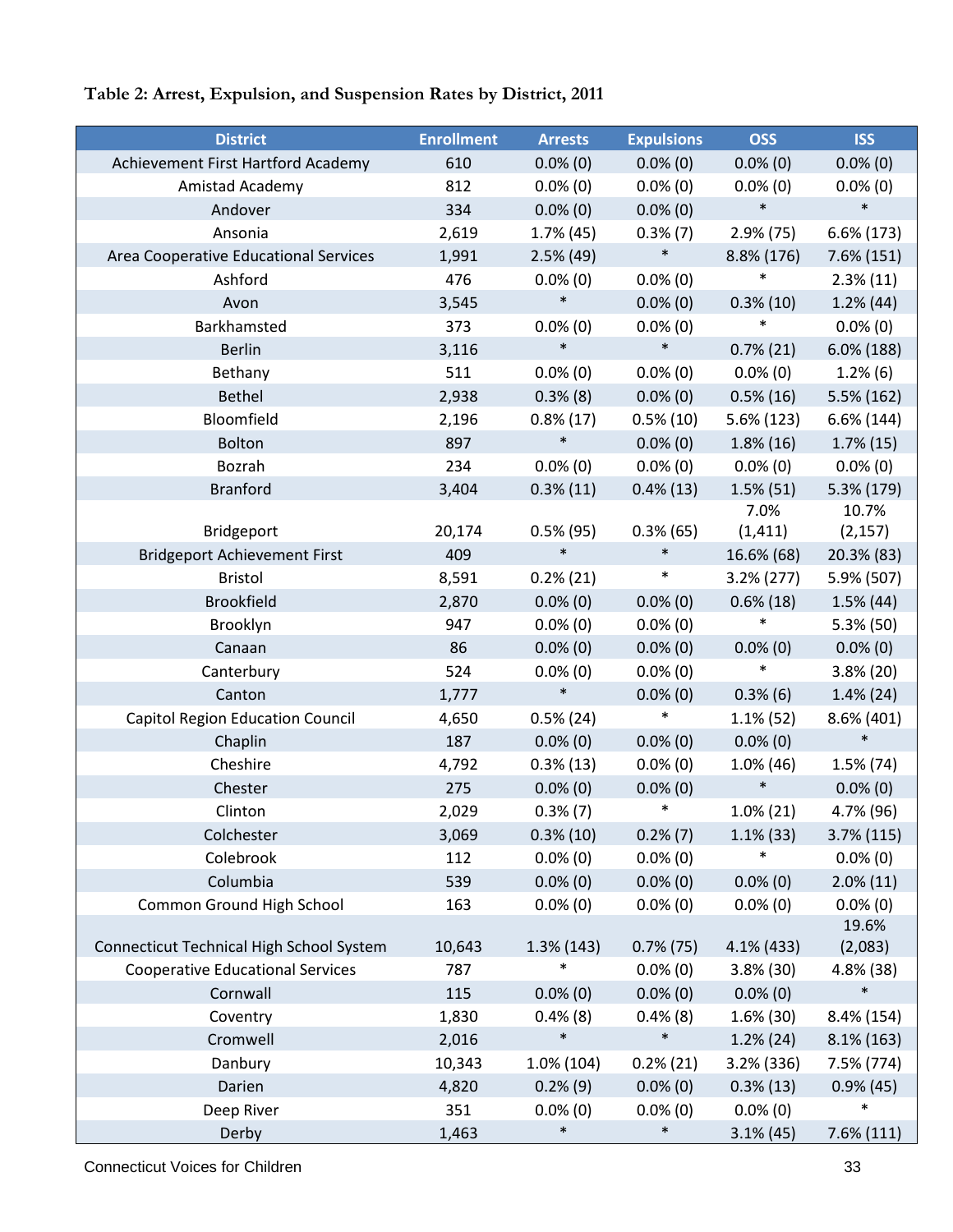| <b>District</b>                         | <b>Enrollment</b> | <b>Arrests</b> | <b>Expulsions</b> | <b>OSS</b>    | <b>ISS</b>    |
|-----------------------------------------|-------------------|----------------|-------------------|---------------|---------------|
| East Granby                             | 889               | $0.0\%$ (0)    | $0.0\%$ (0)       | $1.3\%$ (12)  | $2.7\%$ (24)  |
| East Haddam                             | 1,335             | $\ast$         | $0.0\%$ (0)       | $1.4\%$ (19)  | $1.5\%$ (20)  |
| <b>East Hampton</b>                     | 1,965             | $\ast$         | $\ast$            | $0.6\%$ (11)  | $2.7\%$ (53)  |
| <b>East Hartford</b>                    | 7,098             | $0.7\%$ (48)   | $0.5\%$ (35)      | 7.8% (551)    | 13.8% (978)   |
| East Haven                              | 3,420             | $1.1\%$ (37)   | $0.2\%$ (8)       | $3.3\%$ (114) | 8.6% (295)    |
| East Lyme                               | 3,061             | $0.2\%$ (6)    | $\ast$            | $0.7\%$ (21)  | $2.6\%$ (79)  |
| <b>East Windsor</b>                     | 1,329             | $0.5\%$ (7)    | $0.0\%$ (0)       | $3.4\%$ (45)  | 9.4% (125)    |
| Eastern CT Regional Educational Service |                   |                |                   |               |               |
| Center                                  | 284               | $\ast$         | $0.0\%$ (0)       | $\ast$        | $\ast$        |
| Eastford                                | 178               | $0.0\%$ (0)    | $0.0\%$ (0)       | $0.0\%$ (0)   | $\ast$        |
| Easton                                  | 1,098             | $0.0\%$ (0)    | $0.0\%$ (0)       | $\ast$        | $0.9\%$ (10)  |
| <b>Education Connection</b>             | 217               | $\ast$         | $0.0\%$ (0)       | $\ast$        | $\ast$        |
| Ellington                               | 2,726             | $0.7\%$ (19)   | $0.3\%$ (7)       | $0.7\%$ (20)  | 4.8% (132)    |
| Elm City College Preparatory School     | 585               | $0.0\%$ (0)    | $\ast$            | 13.8% (81)    | $9.7\%$ (57)  |
| Enfield                                 | 5,880             | $0.8\%$ (48)   | $0.4\%$ (23)      | 1.8% (106)    | 6.9% (406)    |
| Essex                                   | 591               | $0.0\%$ (0)    | $0.0\%$ (0)       | $0.0\%$ (0)   | $\ast$        |
| Explorations                            | 80                | $0.0\%$ (0)    | $0.0\%$ (0)       | $0.0\%$ (0)   | $0.0\%$ (0)   |
| Fairfield                               | 10,153            | $0.2\%$ (17)   | $\ast$            | $0.3\%$ (27)  | $2.1\%$ (213) |
| Farmington                              | 4,124             | $0.4\%$ (15)   | $\ast$            | $1.2\%$ (48)  | $1.4\%$ (58)  |
| Franklin                                | 222               | $0.0\%$ (0)    | $0.0\%$ (0)       | $0.0\%$ (0)   | $0.0\%$ (0)   |
| Glastonbury                             | 6,797             | $0.2\%$ (13)   | $\ast$            | $0.4\%$ (29)  | $1.5\%$ (101) |
| Granby                                  | 2,235             | $\ast$         | $\ast$            | $\ast$        | $2.8\%$ (62)  |
| Greenwich                               | 8,842             | $0.3\%$ (27)   | $\ast$            | $0.5\%$ (40)  | $2.4\%$ (212) |
| Griswold                                | 2,005             | $0.3\%$ (6)    | $\ast$            | 2.2%(44)      | $9.3\%$ (187) |
| Groton                                  | 4,965             | $0.6\%$ (30)   | $0.5\%$ (24)      | $2.2\%$ (107) | 5.5% (272)    |
| Guilford                                | 3,678             | $\ast$         | $\ast$            | $1.1\%$ (41)  | $1.7\%$ (61)  |
| Hamden                                  | 5,971             | $0.5\%$ (28)   | $0.2\%$ (11)      | $4.1\%$ (247) | 8.5% (509)    |
| Hampton                                 | 139               | $0.0\%$ (0)    | $0.0\%$ (0)       | *             | $\ast$        |
|                                         |                   |                |                   | 9.6%          |               |
| Hartford                                | 20,931            | $0.4\%$ (89)   | $0.5\%$ (99)      | (2,000)       | 7.9% (1,660)  |
| Hartland                                | 221               | $0.0\%$ (0)    | $0.0\%$ (0)       | $0.0\%$ (0)   | $0.0\%$ (0)   |
| Hebron                                  | 1,135             | $0.0\%$ (0)    | $0.0\%$ (0)       | $0.0\%$ (0)   | $\ast$        |
| <b>Highville Charter District</b>       | <b>NA</b>         | $0.0\%$ (0)    | $0.0\%$ (0)       | $0.0\%$ (0)   | $0.0\%$ (0)   |
| Integrated Day Charter School           | 331               | $0.0\%$ (0)    | $0.0\%$ (0)       | $0.0\%$ (0)   | $0.0\%$ (0)   |
| Interdistrict School For Arts and       |                   |                |                   |               |               |
| Communication                           | 182               | $0.0\%$ (0)    | $0.0\%$ (0)       | $0.0\%$ (0)   | $0.0\%$ (0)   |
| Jumoke Academy                          | 432               | $0.0\%$ (0)    | $0.0\%$ (0)       | $0.0\%$ (0)   | $0.0\%$ (0)   |
| Kent                                    | 287               | $0.0\%$ (0)    | $0.0\%$ (0)       | $0.0\%$ (0)   | $0.0\%$ (0)   |
| Killingly                               | 2,685             | $0.6\%$ (15)   | $\ast$            | $0.8\%$ (22)  | 12.3% (329)   |
| Learn                                   | 1,295             | $\ast$         | $0.0\%$ (0)       | $1.9\%$ (24)  | $0.9\%$ (12)  |
| Lebanon                                 | 1,403             | $\ast$         | $0.0\%$ (0)       | $1.1\%$ (16)  | 5% (70)       |
| Ledyard                                 | 2,612             | $\ast$         | $\ast$            | $1.1\%$ (28)  | $2.5\%$ (64)  |
| Lisbon                                  | 534               | $0.0\%$ (0)    | $0.0\%$ (0)       | $\ast$        | $3.6\%$ (19)  |
| Litchfield                              | 1,169             | *              | $0.5\%$ (6)       | $0.8\%$ (9)   | $3.9\%$ (46)  |
| Madison                                 | 3,605             | $0.0\%$ (0)    | $\ast$            | $0.4\%$ (15)  | $2.1\%$ (77)  |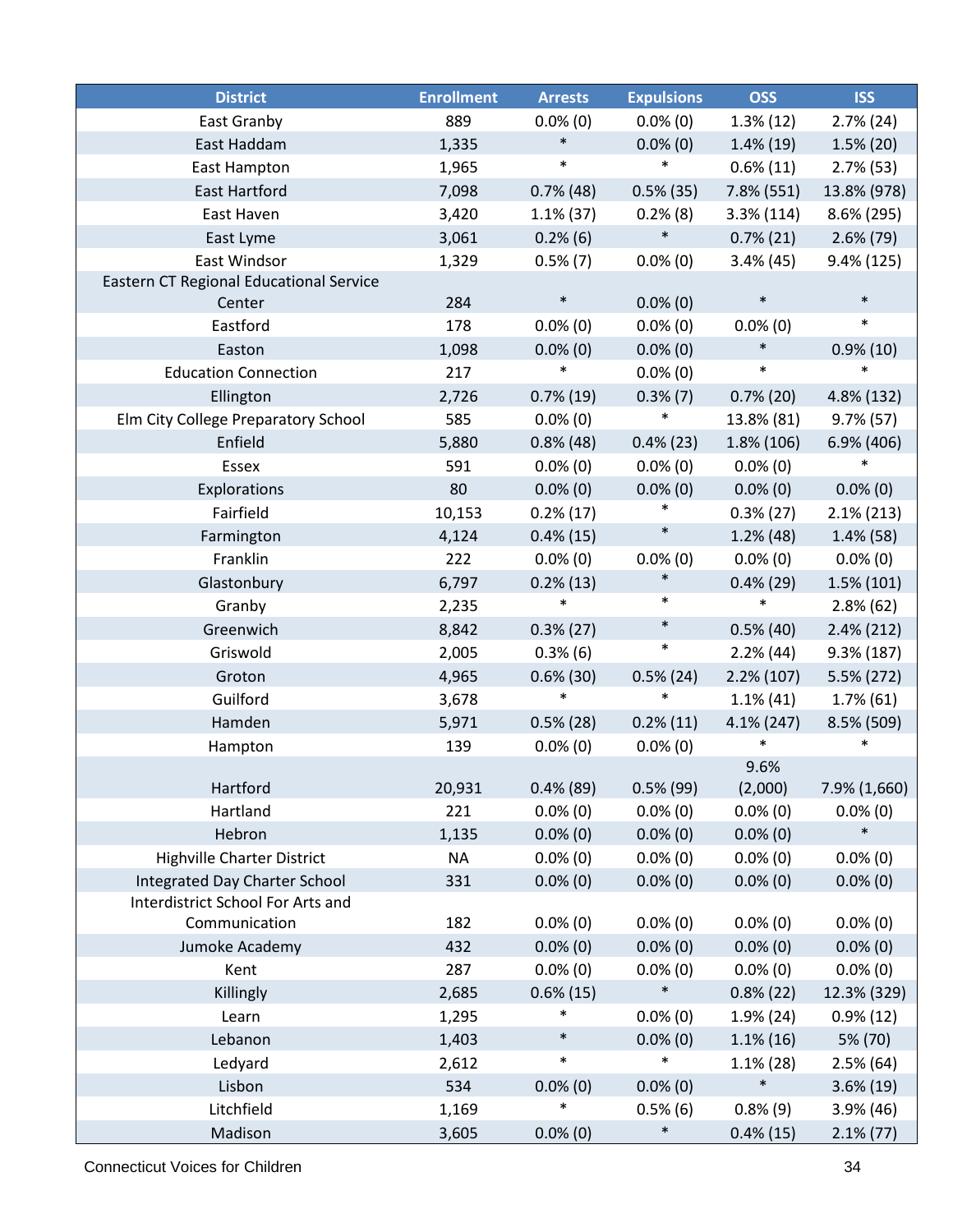| <b>District</b>                 | <b>Enrollment</b> | <b>Arrests</b> | <b>Expulsions</b> | <b>OSS</b>    | <b>ISS</b>    |
|---------------------------------|-------------------|----------------|-------------------|---------------|---------------|
| Manchester                      | 6,807             | $0.5\%$ (34)   | $0.4\%$ (29)      | 3.0% (202)    | $6.2\%$ (425) |
| Mansfield                       | 1,326             | $\ast$         | $\ast$            | $\ast$        | $1.4\%$ (18)  |
| Marlborough                     | 673               | $0.0\%$ (0)    | $0.0\%$ (0)       | $\ast$        | $\ast$        |
|                                 |                   |                |                   |               | 15.1%         |
| Meriden                         | 8,279             | $2.3\%$ (193)  | $0.7\%$ (61)      | $3.1\% (260)$ | (1, 252)      |
| Middletown                      | 5,189             | $0.6\%$ (33)   | 0.2%(9)           | $2.8\%$ (147) | $6.2%$ (322)  |
| Milford                         | 6,958             | $0.3\%$ (24)   | $\ast$            | $1.4\%$ (95)  | 1.9% (129)    |
| Monroe                          | 3,745             | $0.3\%$ (11)   | $0.3\%$ (10)      | $0.3\%$ (12)  | $1.8\%$ (67)  |
| Montville                       | 2,657             | $0.5\%$ (12)   | $\ast$            | $2.2\%$ (58)  | $6.1\%$ (163) |
| Naugatuck                       | 4,654             | $0.6\%$ (30)   | $\ast$            | $3.1\%$ (143) | 8.4% (390)    |
| New Beginnings Inc.             | 360               | $0.0\%$ (0)    | $0.0\%$ (0)       | $0.0\%$ (0)   | $0.0\%$ (0)   |
| New Britain                     | 10,098            | 1.5% (152)     | $\ast$            | 5.8% (587)    | 5.1% (510)    |
| New Canaan                      | 4,123             | $\ast$         | $0.0\%$ (0)       | $\ast$        | $1.1\%$ (45)  |
| New Fairfield                   | 2,919             | $\ast$         | $\ast$            | $0.8\%$ (24)  | 3.8% (112)    |
| <b>New Hartford</b>             | 608               | $0.0\%$ (0)    | $0.0\%$ (0)       | $\ast$        | $\ast$        |
|                                 |                   |                |                   | 7.5%          |               |
| New Haven                       | 20,067            | $0.6\%$ (112)  | $0.5\%$ (94)      | (1512)        | 2% (403)      |
| New London                      | 3,068             | $2.2\%$ (67)   | $0.9\%$ (28)      | $9.4\%$ (289) | 11.6% (357)   |
| <b>New Milford</b>              | 4,753             | $0.4\%$ (19)   | $0.1\%$ (6)       | $0.6\% (27)$  | 5.9% (280)    |
| Newington                       | 4,416             | $0.7\%$ (32)   | $0.2\%$ (10)      | $0.6\%$ (26)  | 5.3% (232)    |
| Newtown                         | 5,429             | $0.3\%$ (14)   | $0.0\%$ (0)       | $0.2\%$ (12)  | 3% (162)      |
| Norfolk                         | 141               | $0.0\%$ (0)    | $0.0\%$ (0)       | $0.0\%$ (0)   | $0.0\%$ (0)   |
| North Branford                  | 2,286             | $0.6\%$ (13)   | $\ast$            | $0.7\%$ (16)  | $9.1\% (207)$ |
| North Canaan                    | 318               | $0.0\%$ (0)    | $0.0\%$ (0)       | $0.0\%$ (0)   | $2.5\%$ (8)   |
| North Haven                     | 3,576             | $0.2\%$ (7)    | $0.2\%$ (7)       | $2.5\%$ (90)  | $1.8\%$ (66)  |
| North Stonington                | 796               | $\ast$         | $\ast$            | $0.0\%$ (0)   | $7.3\%$ (58)  |
| Norwalk                         | 11,050            | $0.5\%$ (50)   | $0.4\%$ (44)      | $1.5\%$ (163) | 7.4% (823)    |
| Norwich                         | 3,805             | $1.0\%$ (39)   | $0.2\%$ (7)       | 3.3% (125)    | 7.3% (279)    |
| Norwich Free Academy            | 2,381             | $1.1\%$ (27)   | $0.5\%$ (11)      | $3.7\%$ (89)  | $\ast$        |
| <b>Odyssey Community School</b> | 181               | $0.0\%$ (0)    | $0.0\%$ (0)       | $0.0\%$ (0)   | $0.0\%$ (0)   |
| Old Saybrook                    | 1,569             |                | $\ast$            | $0.6\%$ (9)   | $3.7\%$ (58)  |
| Orange                          | 1,277             | $0.0\%$ (0)    | $0.0\%$ (0)       | $0.0\%$ (0)   | $0.8\%$ (10)  |
| Oxford                          | 2,197             | $0.0\%$ (0)    | $0.0\%$ (0)       | $1.0\%$ (22)  | $1.1\%$ (24)  |
| Park City Prep Charter School   | 250               | $0.0\%$ (0)    | $0.0\%$ (0)       | $7.2\%$ (18)  | $\ast$        |
| Plainfield                      | 2,620             | $0.3\%$ (7)    | $\ast$            | 1.8%(48)      | $6.2\%$ (163) |
| Plainville                      | 2,455             | 0.2%(6)        | $\ast$            | $1.3\%$ (31)  | 4.6% (113)    |
| Plymouth                        | 1,727             | $\ast$         | $0.0\%$ (0)       | $2.7\%$ (46)  | $4.3\%$ (74)  |
| Pomfret                         | 513               | $0.0\%$ (0)    | $0.0\%$ (0)       | $\ast$        | $\ast$        |
| Portland                        | 1,404             | $\ast$         | $\ast$            | $1.5\%$ (21)  | $2.6\%$ (37)  |
| Preston                         | 430               | $0.0\%$ (0)    | $0.0\%$ (0)       | $\ast$        | $2.3\%$ (10)  |
| Putnam                          | 1,292             | $0.5\%$ (6)    | $\ast$            | $3.3\%$ (43)  | 7.4% (95)     |
| Redding                         | 1,243             | $0.0\%$ (0)    | $0.0\%$ (0)       | $0.0\%$ (0)   | $1.3\%$ (16)  |
| Regional 01                     | 502               | $1.6\%$ (8)    | $0.0\%$ (0)       | $2.4\%$ (12)  | $6.2\%$ (31)  |
| Regional 04                     | 973               | $1.1\%$ (11)   | $\ast$            | $2.1\%$ (20)  | $3.8\%$ (37)  |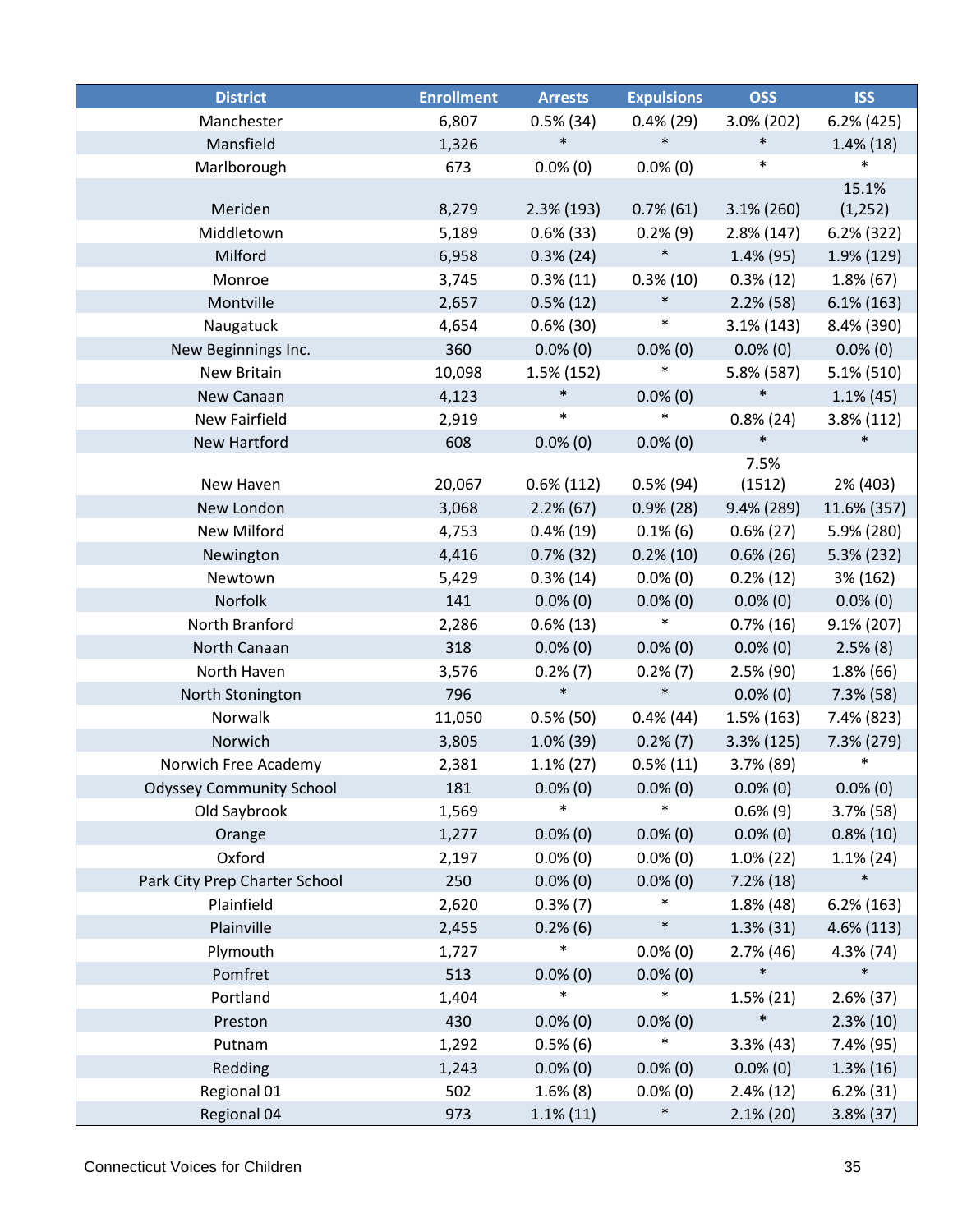| <b>District</b>               | <b>Enrollment</b> | <b>Arrests</b> | <b>Expulsions</b> | <b>OSS</b>    | <b>ISS</b>    |
|-------------------------------|-------------------|----------------|-------------------|---------------|---------------|
| Regional 05                   | 2,475             | 1.4% (35)      | $0.0\%$ (0)       | $1.5\%$ (37)  | $3.5\% (87)$  |
| Regional 06                   | 1,042             | $\ast$         | $\ast$            | $0.8\%$ (8)   | $6.2\%$ (65)  |
| Regional 07                   | 1,168             | $0.0\%$ (0)    | $0.0\%$ (0)       | $3.9\%$ (45)  | $2.4\%$ (28)  |
| Regional 08                   | 1,765             | $0.3\%$ (6)    | $0.4\%$ (7)       | $1.2\%$ (22)  | 8.8% (156)    |
| Regional 09                   | 968               | $0.0\%$ (0)    | $0.0\%$ (0)       | $1.0\%$ (10)  | $0.0\%$ (0)   |
| Regional 10                   | 2,755             | $0.5\%$ (13)   | $0.3\%$ (9)       | $0.9\%$ (24)  | 3.5% (97)     |
| Regional 11                   | 274               | $0.0\%$ (0)    | $0.0\%$ (0)       | $6.9\%$ (19)  | $6.9\%$ (19)  |
| Regional 12                   | 930               | $\ast$         | $0.0\%$ (0)       | $0.8\%$ (7)   | $6.1\%$ (57)  |
| Regional 13                   | 2,036             | $\ast$         | $\ast$            | $\ast$        | 1.4% (29)     |
| Regional 14                   | 2,081             | $\ast$         | $\ast$            | $1.4\%$ (29)  | $2.8\%$ (58)  |
| Regional 15                   | 4,417             | $\ast$         | $0.1\%$ (6)       | $0.7\%$ (32)  | $2.4\%$ (106) |
| Regional 16                   | 2,536             | $0.8\%$ (21)   | $0.3\%$ $(7)$     | $1.5\%$ (37)  | 4.1% (105)    |
| Regional 17                   | 2,473             | $\ast$         | $0.4\%$ (9)       | $\ast$        | 4.7% (116)    |
| Regional 18                   | 1,493             | $\ast$         | $\ast$            | $0.9\%$ (14)  | $1.7\%$ (25)  |
| Regional 19                   | 1,189             | $0.7\%$ (8)    | $\ast$            | $3.4\%$ (41)  | $4.2\%$ (50)  |
| Ridgefield                    | 5,419             | $0.2\%$ (10)   | $\ast$            | $0.6\%$ (35)  | $0.9\%$ (49)  |
| Rocky Hill                    | 2,576             | $\ast$         | $0.0\%$ (0)       | $0.6\%$ (16)  | $3.1\% (81)$  |
| Salem                         | 461               | $\ast$         | $0.0\%$ (0)       | $0.0\%$ (0)   | $2.6\%$ (12)  |
| Salisbury                     | 310               | $0.0\%$ (0)    | $0.0\%$ (0)       | $0.0\%$ (0)   | $2.9\%$ (9)   |
| Scotland                      | 143               | $0.0\%$ (0)    | $0.0\%$ (0)       | $0.0\%$ (0)   | $\ast$        |
| Seymour                       | 2,410             | $0.6\%$ (14)   | $0.3\%$ (8)       | 2.2%(53)      | 6.9% (167)    |
| Sharon                        | 197               | $0.0\%$ (0)    | $0.0\%$ (0)       | $0.0\%$ (0)   | $\ast$        |
| Shelton                       | 5,286             | $0.3\%$ (18)   | $\ast$            | 0.9%(46)      | 5.3% (282)    |
| Sherman                       | 408               | $0.0\%$ (0)    | $0.0\%$ (0)       | $0.0\%$ (0)   | $\ast$        |
| Side By Side Community School | 233               | $0.0\%$ (0)    | $0.0\%$ (0)       | $0.0\%$ (0)   | $0.0\%$ (0)   |
| Simsbury                      | 4,756             | $0.2\%$ (8)    | $\ast$            | $0.4\%$ (21)  | 3% (141)      |
| Somers                        | 1,630             | $\ast$         | $0.0\%$ (0)       | $0.8\%$ (13)  | $3.3\%$ (54)  |
| South Windsor                 | 4,553             | $0.4\%$ (20)   | $\ast$            | $1.3\%$ (61)  | 4% (180)      |
| Southington                   | 6,790             | $0.5\%$ (32)   | $0.2\%$ (12)      | 1.9% (132)    | $2.1\%$ (141) |
| Sprague                       | 371               | $\ast$         | $\ast$            | $\ast$        | $4.3\%$ (16)  |
| Stafford                      | 1,854             | $0.8\%$ (14)   | $\ast$            | $1.7\%$ (32)  | 8.8% (164)    |
| Stamford                      | 15,281            | $0.5\%$ (72)   | $0.2\%$ (33)      | $2.5\%$ (381) | 1.4% (218)    |
| <b>Stamford Academy</b>       | 138               | $5.8\%$ (8)    | $0.0\%$ (0)       | 16.7% (23)    | $0.0\%$ (0)   |
| Sterling                      | 482               | $0.0\%$ (0)    | $0.0\%$ (0)       | $\ast$        | 6% (29)       |
| Stonington                    | 2,491             | $0.7\%$ (18)   | $\ast$            | $0.9\%$ (23)  | 5.2% (129)    |
| Stratford                     | 7,284             | $0.6\%$ (43)   | $\ast$            | $0.7\%$ (53)  | 7.8% (565)    |
| Suffield                      | 2,499             | $\ast$         | $\ast$            | $0.8\%$ (20)  | 5.0% (125)    |
| The Bridge Academy            | 271               | $0.0\%$ (0)    | $0.0\%$ (0)       | $0.0\%$ (0)   | $0.0\%$ (0)   |
| The Gilbert School            | 325               | $2.5\%$ (8)    | $\ast$            | 4.9% (16)     | 9.8% (32)     |
| Thomaston                     | 1,121             | $0.6\%$ (7)    | $0.0\%$ (0)       | $2.5\%$ (28)  | 5% (56)       |
| Thompson                      | 1,263             | $\ast$         | $\ast$            | $2.0\%$ (25)  | $4.8\%$ (61)  |
| Tolland                       | 3,046             | $\ast$         | $\ast$            | $1.1\%$ (33)  | 3.5% (107)    |
| Torrington                    | 4,507             | $0.6\%$ (25)   | $\ast$            | 2.9% (132)    | 7.1% (318)    |
| <b>Trailblazers Academy</b>   | 162               | $0.0\%$ (0)    | $0.0\%$ (0)       | $0.0\%$ (0)   | $0.0\%$ (0)   |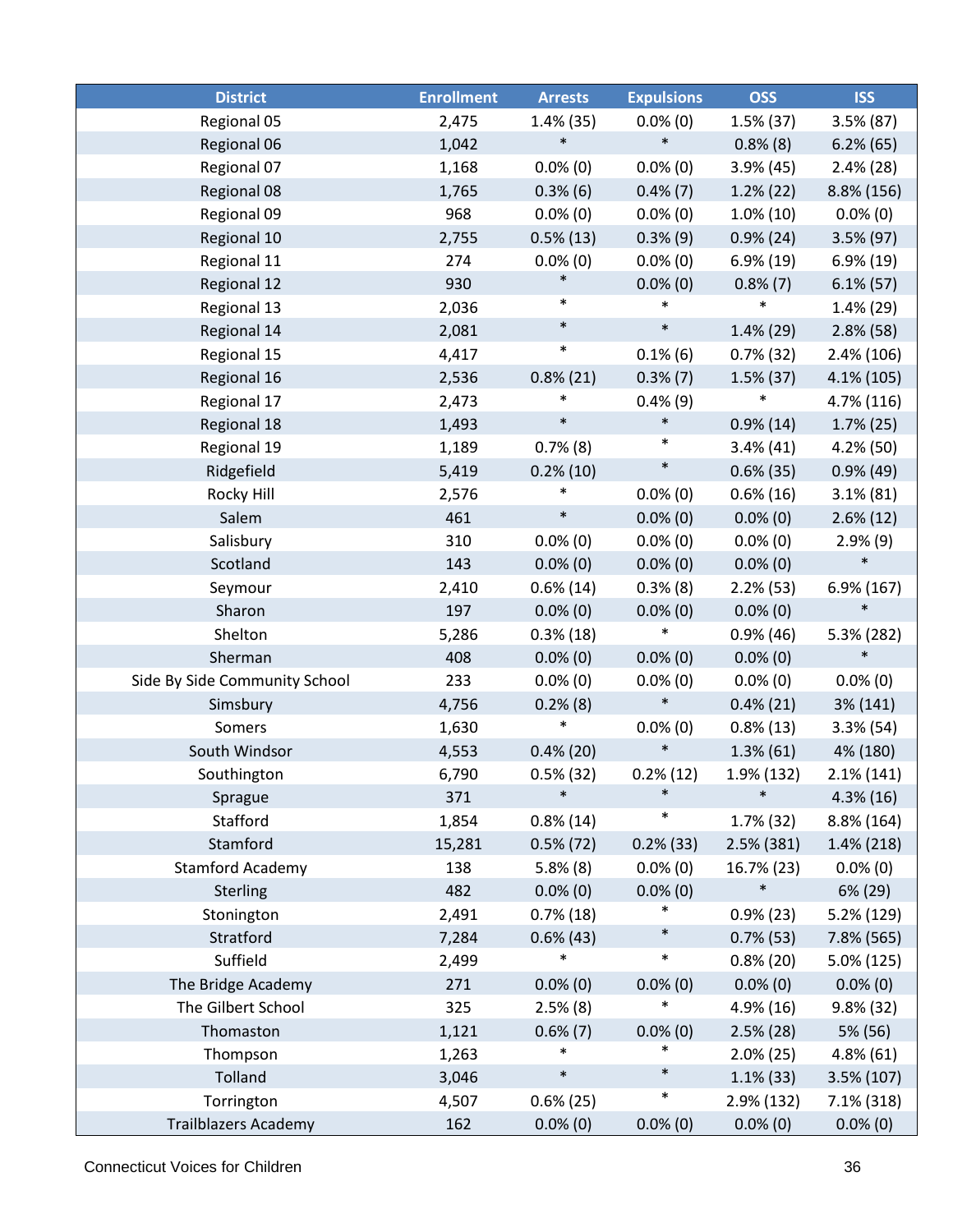| <b>District</b>            | <b>Enrollment</b> | <b>Arrests</b> | <b>Expulsions</b> | <b>OSS</b>    | <b>ISS</b>    |
|----------------------------|-------------------|----------------|-------------------|---------------|---------------|
| Trumbull                   | 6,975             | $0.1\%$ (8)    | $0.2\%$ (17)      | $1.0\%$ (67)  | $0.7\%$ (51)  |
| Unified School District #1 | <b>NA</b>         | $0.0\%$ (0)    | $0.0\%$ (0)       | $0.0\%$ (0)   | $0.0\%$ (0)   |
| Unified School District #2 | 204               | $0.0\%$ (0)    | $0.0\%$ (0)       | $0.0\%$ (0)   | $0.0\%$ (0)   |
| Union                      | 81                | $0.0\%$ (0)    | $0.0\%$ (0)       | $0.0\%$ (0)   | $\ast$        |
| Vernon                     | 3,598             | $0.4\%$ (13)   | $0.0\%$ (0)       | $1.6\%$ (56)  | 7.4% (268)    |
| Voluntown                  | 312               | $0.0\%$ (0)    | $0.0\%$ (0)       | $0.0\%$ (0)   | $\ast$        |
| Wallingford                | 6,550             | $0.2\%$ (14)   | $0.0\%$ (0)       | $1.9\%$ (122) | $5.1\%$ (334) |
|                            |                   |                |                   | 8.7%          | 13.5%         |
| Waterbury                  | 18,129            | $1.5\%$ (275)  | $0.1\%$ (20)      | (1579)        | (2,450)       |
| Waterford                  | 2,800             | $0.6\%$ (17)   | ∗                 | $0.8\%$ (22)  | 7.1% (198)    |
| Watertown                  | 3,175             | $0.6\%$ (19)   | $0.2\%$ (7)       | $3.2\%$ (103) | $5.3\%$ (168) |
| <b>West Hartford</b>       | 10,207            | $0.4\%$ (43)   | $0.1\%$ (13)      | $0.9\%$ (95)  | 3.8% (390)    |
| West Haven                 | 6,194             | $1.5\%$ (93)   | $0.6\%$ (39)      | 5.3% (331)    | 5.8% (360)    |
| Westbrook                  | 946               | $\ast$         | $\ast$            | *             | $6.8\%$ (64)  |
| Weston                     | 2,521             | $\ast$         | $0.0\%$ (0)       | $0.3\%$ (8)   | $0.6\%$ (16)  |
| Westport                   | 5,772             | $0.1\%$ (7)    | $\ast$            | $0.3\%$ (19)  | $1.6\%$ (91)  |
| Wethersfield               | 3,792             | $0.5\%$ (18)   | $0.0\%$ (0)       | $0.9\%$ (35)  | $2.7\%$ (101) |
| Willington                 | 511               | $0.0\%$ (0)    | $0.0\%$ (0)       | $0.0\%$ (0)   | $4.5\%$ (23)  |
| Wilton                     | 4,315             | $\ast$         | $0.0\%$ (0)       | $0.7\%$ (32)  | $1.1\%$ (48)  |
| Winchester                 | 944               | $0.0\%$ (0)    | $0.0\%$ (0)       | $0.6\%$ (6)   | $3.5\%$ (33)  |
| Windham                    | 3,375             | $1.2\%$ (41)   | $0.4\%$ (15)      | $3.8\%$ (127) | 13.1% (442)   |
| Windsor                    | 3,613             | $0.3\%$ (10)   | $0.4\%$ (15)      | $2.7\%$ (97)  | 12.1% (438)   |
| <b>Windsor Locks</b>       | 1,785             | $0.9\%$ (16)   | $0.4\%$ (7)       | $2.1\%$ (37)  | 5% (89)       |
| Wolcott                    | 2,738             | $0.6\%$ (16)   | $0.2\%$ (6)       | $1.4\%$ (39)  | $3.8\%$ (104) |
| Woodbridge                 | 723               | $0.0\%$ (0)    | $0.0\%$ (0)       | $\ast$        | $0.0\%$ (0)   |
| Woodstock                  | 925               | $\ast$         | $0.0\%$ (0)       | $\ast$        | 0.9%(8)       |
| <b>Woodstock Academy</b>   | 1,096             | $0.0\%$ (0)    | $\ast$            | $2.2\%$ (24)  | $\ast$        |

\*suppressed number indicates between 1-5 students disciplined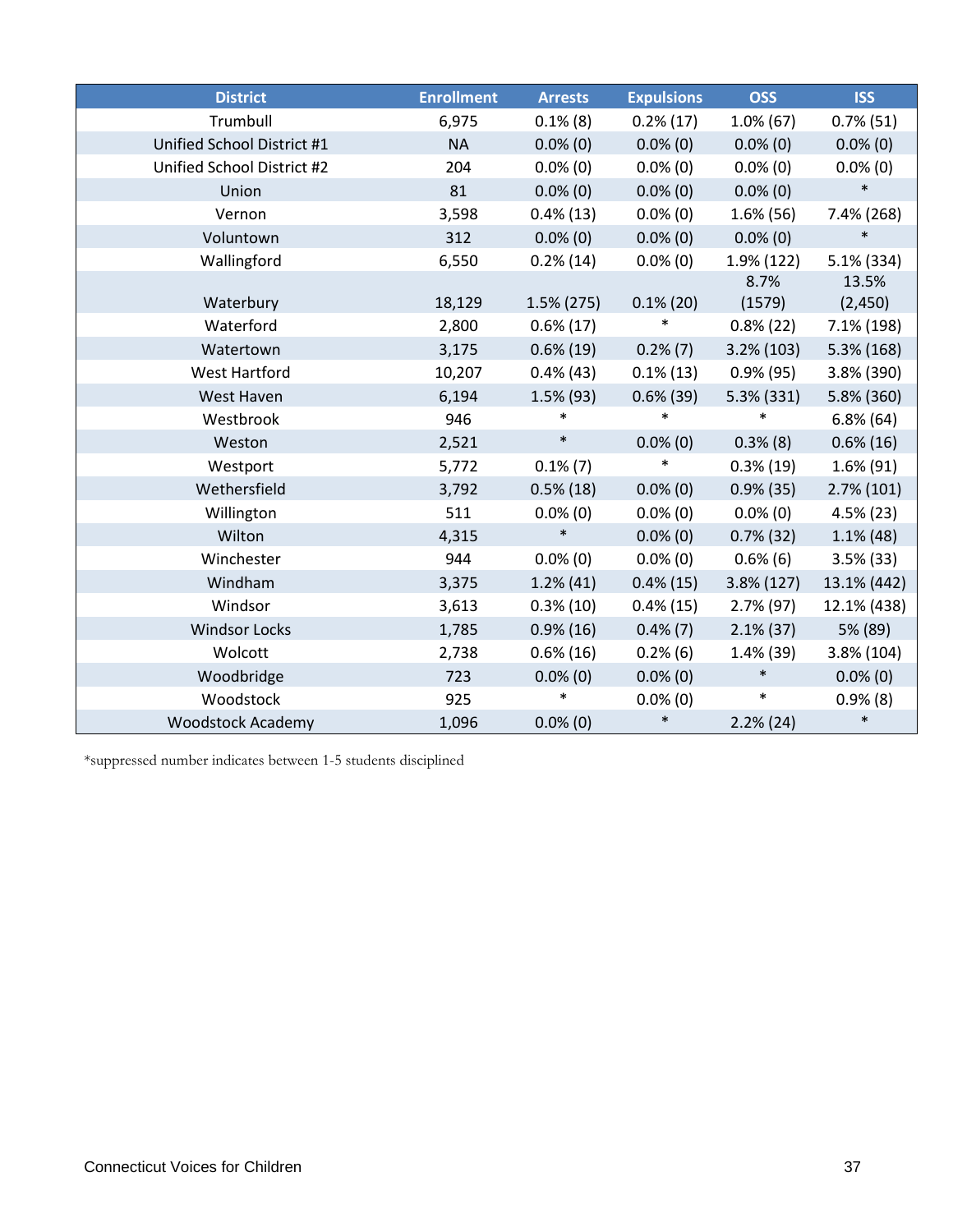## **Appendix B: Local Variations and Largest Districts**

## **A. Arrests**

|                |                                          | 2011                                                                                                            |                   | 2013                                                                                                                  |                   |
|----------------|------------------------------------------|-----------------------------------------------------------------------------------------------------------------|-------------------|-----------------------------------------------------------------------------------------------------------------------|-------------------|
| <b>Rank</b>    | <b>District</b>                          | <b>Percentage of</b><br><b>Students</b><br><b>Arrested</b><br>(Number of<br><b>Students</b><br><b>Arrested)</b> | <b>Enrollment</b> | <b>Percentage of</b><br><b>Students</b><br><b>Arrested</b><br><b>Number of</b><br><b>Students</b><br><b>Arrested)</b> | <b>Enrollment</b> |
| $\mathbf{1}$   | <b>Stamford Academy</b>                  | $5.8\%$ (8)                                                                                                     | 138               | $6.4\%$ (9)                                                                                                           | 140               |
| $\overline{2}$ | Area Cooperative Educational Services    | $2.5\%$ (49)                                                                                                    | 1,991             | $1.9\%$ (37)                                                                                                          | 1,932             |
| 3              | Waterbury                                | $1.5\%$ (275)                                                                                                   | 18,129            | 1.7% (308)                                                                                                            | 18,389            |
| 4              | Ansonia                                  | $1.7\%$ (45)                                                                                                    | 2,619             | $1.5\%$ (37)                                                                                                          | 2,409             |
| 5              | Connecticut Technical High School System | $1.3\%$ (143)                                                                                                   | 10,643            | $1.3\%$ (136)                                                                                                         | 10,651            |
| 6              | New London                               | $2.2\%$ (67)                                                                                                    | 3,068             | $1.3\%$ (39)                                                                                                          | 3,067             |
| $\overline{7}$ | <b>New Britain</b>                       | 1.5% (152)                                                                                                      | 10,098            | $1.3\%$ (128)                                                                                                         | 10,217            |
| 8              | Norwich Free Academy                     | $1.1\%$ (27)                                                                                                    | 2,381             | $1.2\%$ (27)                                                                                                          | 2,264             |
| 9              | Meriden                                  | $2.3\%$ (193)                                                                                                   | 8,279             | $1.2\%$ (95)                                                                                                          | 8,153             |
| 10             | Putnam                                   | $0.5\%$ (6)                                                                                                     | 1,292             | $1.1\%$ (14)                                                                                                          | 1,263             |
|                | <b>Total of Top 10 Districts</b>         | 1.6% (965)                                                                                                      | 58,638            | 1.4% (830)                                                                                                            | 58,485            |
|                | <b>Statewide Total</b>                   | $0.5\%$ (2,936)                                                                                                 | 559,914           | $0.4\%$ (2,214)                                                                                                       | 550,429           |

## **Figure 1: Districts with the Highest Percentage of Students Arrested in 2013[23](#page-51-17)**

## **Figure 2: Twenty Largest Districts by Percentage of Students Arrested in 2013**

|                |                                                    | 2011                                                                                                            |                   | 2013                                                                                                     |                   |
|----------------|----------------------------------------------------|-----------------------------------------------------------------------------------------------------------------|-------------------|----------------------------------------------------------------------------------------------------------|-------------------|
| <b>Rank</b>    | <b>District</b>                                    | <b>Percentage of</b><br><b>Students</b><br><b>Arrested</b><br>(Number of<br><b>Students</b><br><b>Arrested)</b> | <b>Enrollment</b> | <b>Percentage</b><br>of Students<br><b>Arrested</b><br>(Number of<br><b>Students</b><br><b>Arrested)</b> | <b>Enrollment</b> |
| $\mathbf{1}$   | Waterbury                                          | $1.5\%$ (275)                                                                                                   | 18,129            | 1.7% (308)                                                                                               | 18,389            |
| $\overline{2}$ | New Britain                                        | 1.5% (152)                                                                                                      | 10,098            | $1.3\%$ (128)                                                                                            | 10,217            |
| 3              | <b>Connecticut Technical High School</b><br>System | $1.3\%$ (143)                                                                                                   | 10,643            | $1.3\%$ (136)                                                                                            | 10,651            |
| 4              | Meriden                                            | $2.3\%$ (193)                                                                                                   | 8,279             | $1.2\%$ (95)                                                                                             | 8,153             |
| 5              | <b>East Hartford</b>                               | $0.7\%$ (48)                                                                                                    | 7,098             | 1% (69)                                                                                                  | 7,033             |
| 6              | Danbury                                            | 1% (104)                                                                                                        | 10,343            | $0.7\%$ (72)                                                                                             | 10,611            |
| $\overline{7}$ | Stratford                                          | $0.6\%$ (43)                                                                                                    | 7,284             | $0.5\%$ (38)                                                                                             | 7,171             |
| 8              | New Haven                                          | $0.6\%$ (112)                                                                                                   | 20,067            | $0.5\%$ (103)                                                                                            | 21,183            |
| 9              | Hartford                                           | $0.4\%$ (89)                                                                                                    | 20,931            | $0.4\%$ (91)                                                                                             | 21,487            |
| 10             | Bridgeport                                         | $0.5\%$ (95)                                                                                                    | 20,174            | $0.3\%$ (59)                                                                                             | 20,155            |
| 11             | Stamford                                           | $0.5\%$ (72)                                                                                                    | 15,281            | $0.3\%$ (54)                                                                                             | 15,715            |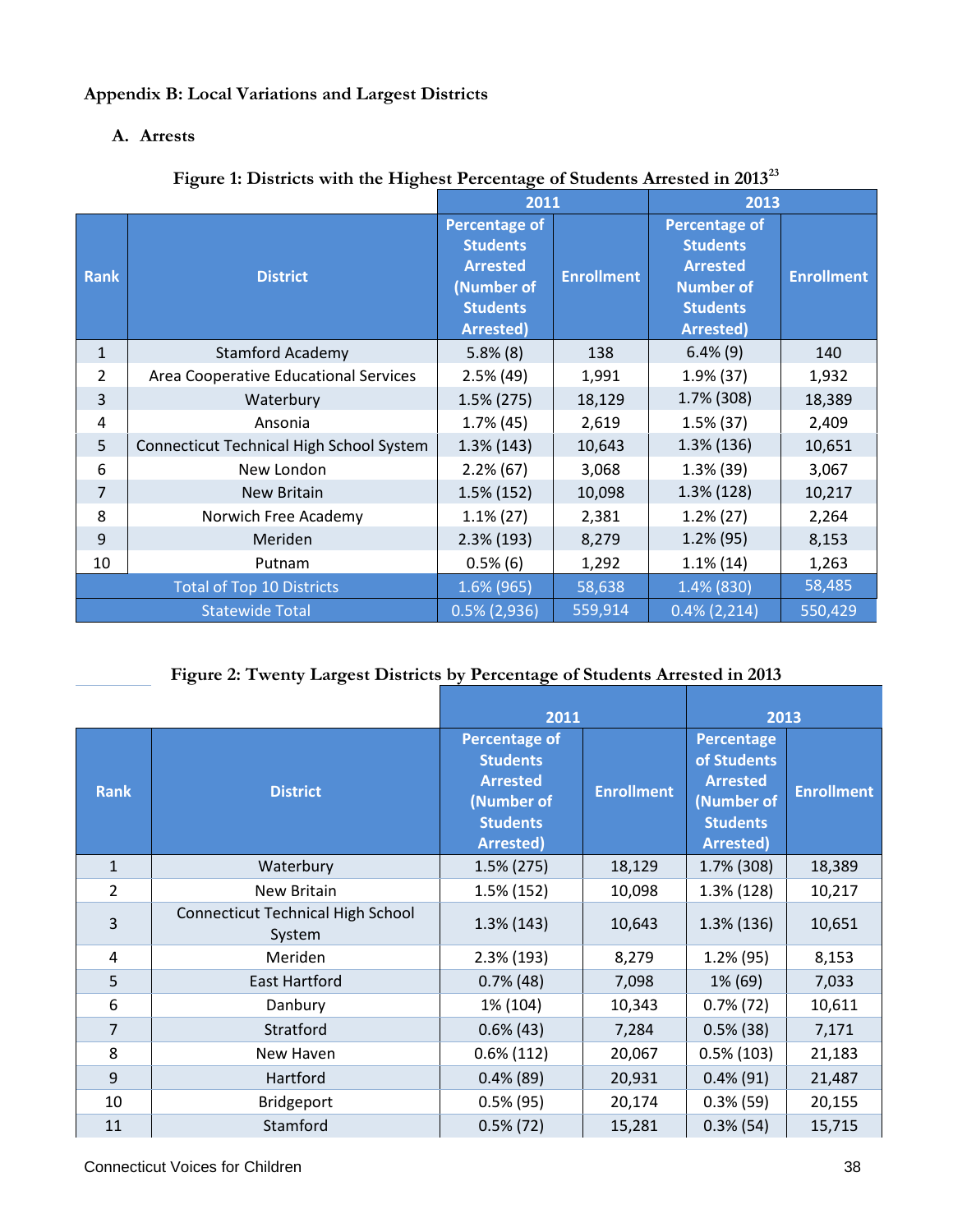| 12 | West Hartford                    | $0.4\%$ (43)    | 10,207  | $0.3\%$ (32)                | 9,996   |
|----|----------------------------------|-----------------|---------|-----------------------------|---------|
| 13 | <b>Bristol</b>                   | $0.2\%$ (21)    | 8,591   | $0.3\%$ (28)                | 8,289   |
| 14 | Southington                      | $0.5\%$ (32)    | 6,790   | $0.3\%$ (22)                | 6,687   |
| 15 | Trumbull                         | $0.1\%$ (8)     | 6,975   | $0.2\%$ (15)                | 6,911   |
| 16 | Milford                          | $0.3\%$ (24)    | 6,958   | $0.3\%$ (18)                | 6,637   |
| 17 | <b>Norwalk</b>                   | $0.5\%$ (50)    | 11,050  | $0.2\%$ (25)                | 11,072  |
| 18 | Fairfield                        | $0.2\%$ (17)    | 10,153  | $0.1\%$ (10)                | 10,281  |
| 19 | Glastonbury                      | $0.2\%$ (13)    | 6,797   | $\ast$                      | 6,578   |
| 20 | Greenwich                        | $0.3\%$ (27)    | 8,842   | $0\%$ (0)                   | 8,842   |
|    | <b>Total of Top 20 Districts</b> | $0.7\%$ (1,561) | 224,690 | 0.6%<br>$\sqrt{(1,306)}$ ** | 226,058 |
|    | <b>Statewide Total</b>           | $0.5\%$ (2,936) | 559,914 | 0.4%<br>(2, 214)            | 550,429 |

\*actual number is suppressed

\*\*total calculated by assuming suppressed number is equal to 3

#### **B. Expulsions**

## **Figure 3: Districts with the Highest Percentage of Students Expelled in 2013**

| 2011           |                                          |                      | 2013              |                      |                   |
|----------------|------------------------------------------|----------------------|-------------------|----------------------|-------------------|
|                |                                          | <b>Percentage of</b> |                   | <b>Percentage of</b> |                   |
|                |                                          | <b>Students</b>      |                   | <b>Students</b>      |                   |
| <b>Rank</b>    | <b>District</b>                          | <b>Expelled</b>      | <b>Enrollment</b> | <b>Expelled</b>      | <b>Enrollment</b> |
|                |                                          | (Number of           |                   | (Number of           |                   |
|                |                                          | <b>Students</b>      |                   | <b>Students</b>      |                   |
|                |                                          | <b>Expelled)</b>     |                   | <b>Expelled)</b>     |                   |
| $\mathbf{1}$   | The Bridge Academy                       | $\ast$               | 271               | $4.0\%$ (11)         | 276               |
| 2              | Windham                                  | $0.4\%$ (15)         | 3,375             | $1.1\%$ (34)         | 3,189             |
| 3              | <b>Highville Charter</b>                 | N/A                  | N/A               |                      | 341               |
| 4              | Derby                                    | $\ast$               | 1,463             | $0.8\%$ (12)         | 1,488             |
| 5              | <b>Woodstock Academy</b>                 | $\ast$               | 1,096             | $0.8\%$ (8)          | 1,055             |
|                | <b>Connecticut Technical High School</b> |                      |                   |                      |                   |
| 6              | System                                   | $0.7\%$ (75)         | 10,643            | $0.8\%$ (80)         | 10,651            |
| $\overline{7}$ | North Stonington                         | $\ast$               | 796               | $\ast$               | 764               |
| 8              | <b>Common Ground High</b>                | $0.0\%$ (0)          | 163               | $\ast$               | 169               |
| 9              | Bloomfield                               | $0.5\%$ (10)         | 2,196             | $0.5\%(11)$          | 2,108             |
|                | Achievement First Hartford               |                      |                   |                      |                   |
| 10             | Academy Inc.                             | $0.0\%$ (0)          | 610               | $\ast$               | 824               |
|                | <b>Total of Top 10 Districts</b>         | $0.5\%$ (112)**      | 20,613            | $0.8\%$ (168)**      | 20,865            |
|                | <b>Statewide Total</b>                   | $0.2\%$ (1,104)      | 559,914           | $0.2%$ (898)         | 550,429           |

\*actual number is suppressed

\*\*Total does not include Highville Charter District, which did not report enrollment or expulsion data for 2011. Total calculated by assuming suppressed numbers are equal to 3.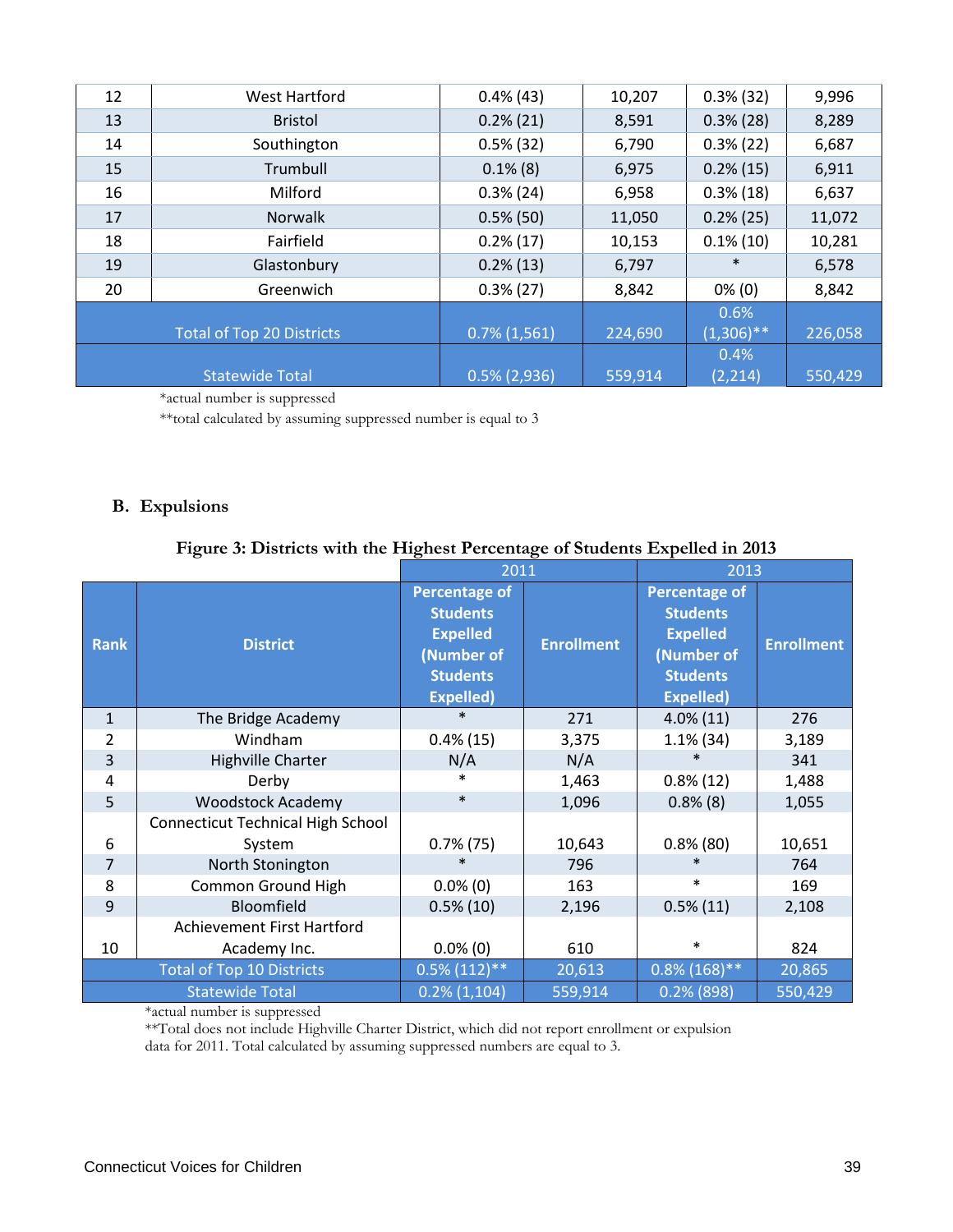|                |                                          |                      | 2011              |                      | 2013              |
|----------------|------------------------------------------|----------------------|-------------------|----------------------|-------------------|
|                |                                          | <b>Percentage of</b> |                   | <b>Percentage of</b> |                   |
|                |                                          | <b>Students</b>      |                   | <b>Students</b>      |                   |
| <b>Rank</b>    | <b>District</b>                          | <b>Expelled</b>      | <b>Enrollment</b> | <b>Expelled</b>      | <b>Enrollment</b> |
|                |                                          | (Number of           |                   | (Number of           |                   |
|                |                                          | <b>Students</b>      |                   | <b>Students</b>      |                   |
|                |                                          | <b>Expelled)</b>     |                   | <b>Expelled)</b>     |                   |
| $\mathbf{1}$   | Connecticut Technical High School System | $0.7\%$ (75)         | 10,643            | $0.8\%$ (80)         | 10,651            |
| 2              | Hartford                                 | $0.5\%$ (99)         | 20,931            | $0.5\%$ (97)         | 21,487            |
| $\overline{3}$ | Norwalk                                  | $0.4\%$ (44)         | 11,050            | $0.5\%$ (50)         | 11,072            |
| 4              | New Haven                                | $0.5\%$ (94)         | 20,067            | $0.4\%$ (80)         | 21,183            |
| 5              | <b>East Hartford</b>                     | $0.5\%$ (35)         | 7,098             | $0.3\%$ (20)         | 7,033             |
| 6              | <b>Bridgeport</b>                        | $0.3\%$ (65)         | 20,174            | 0.2% (42)            | 20,155            |
| $\overline{7}$ | Stamford                                 | $0.2\%$ (33)         | 15,281            | $0.2\%$ (37)         | 15,715            |
| 8              | <b>Bristol</b>                           | $\ast$               | 8,591             | 0.2%(15)             | 8,289             |
| 9              | Meriden                                  | $0.7\%$ (61)         | 8,279             | $0.2\%$ (14)         | 8,153             |
| 10             | Trumbull                                 | $0.2\%$ (17)         | 6,975             | $0.2\%$ (12)         | 6,911             |
| 11             | Waterbury                                | $0.1\%$ (20)         | 18,129            | $0.1\%$ (26)         | 18,389            |
| 12             | Greenwich                                | $\ast$               | 8,842             | $0.1\%$ $(7)$        | 8,842             |
| 13             | Southington                              | $0.2\%$ (12)         | 6,790             | $0.1\%$ (6)          | 6,687             |
| 14             | <b>West Hartford</b>                     | $0.1\%$ (13)         | 10,207            | $\ast$               | 9,996             |
| 15             | Glastonbury                              |                      | 6,797             | $\ast$               | 6,578             |
| 16             | Milford                                  | $\ast$               | 6,958             | $\ast$               | 6,637             |
| 17             | New Britain                              | $\ast$               | 10,098            | $\ast$               | 10,217            |
| 18             | Danbury                                  | 0.2%(21)             | 10,343            | $\ast$               | 10,611            |
| 19             | Fairfield                                | $\ast$               | 10,153            | $\ast$               | 10,281            |
| 20             | Stratford                                | $\ast$               | 7,284             | $\ast$               | 7,171             |
|                | <b>Total of Top 20 Districts</b>         | $0.3\%$ (610)**      | 224,690           | $0.2\%$ (507)**      | 226,058           |
|                | <b>Statewide Total</b>                   | $0.2\%$ (1,104)      | 559,914           | $0.2\%$ (898)        | 550,429           |

## **Figure 4: Twenty Largest Districts by Percentage of Students Expelled in 2013**

\*actual number is suppressed

\*\*total calculated by assuming suppressed numbers are equal to 3.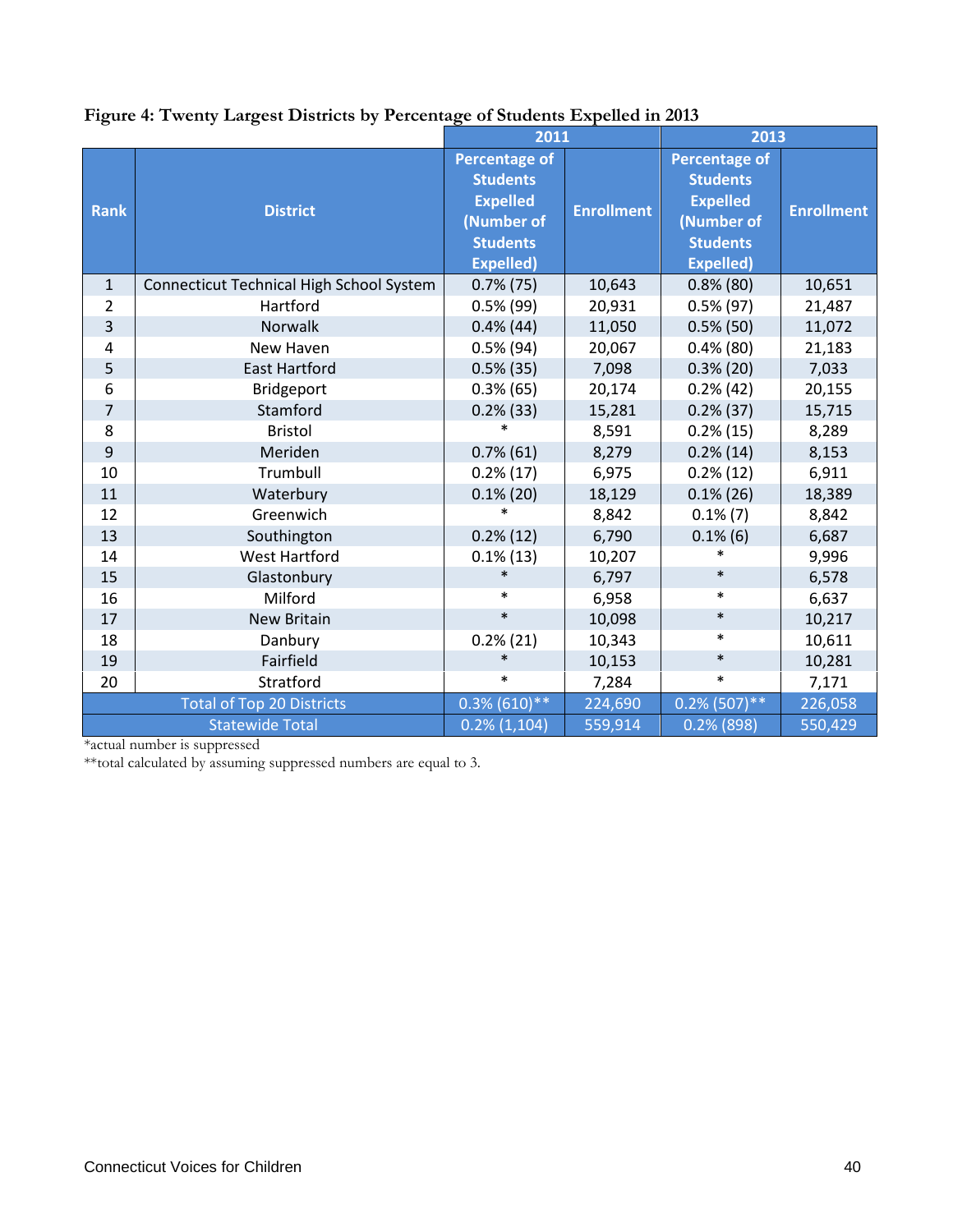## **C. Suspensions**

|              | Tigure 3. Districts with the Tightst I creentage of statemes suspended (Obo) in 2015 | 2011                                                                                                                      |                   | 2013                                                                                                                         |                   |  |
|--------------|--------------------------------------------------------------------------------------|---------------------------------------------------------------------------------------------------------------------------|-------------------|------------------------------------------------------------------------------------------------------------------------------|-------------------|--|
| <b>Rank</b>  | <b>District</b>                                                                      | <b>Percentage of</b><br><b>Students</b><br><b>Suspended OSS</b><br>(Number of<br><b>Students</b><br><b>Suspended OSS)</b> | <b>Enrollment</b> | <b>Percentage of</b><br><b>Students</b><br><b>Suspended OSS</b><br>(Number of<br><b>Students</b><br><b>Suspended</b><br>OSS) | <b>Enrollment</b> |  |
| $\mathbf{1}$ | Unified School #2                                                                    | 15.7% (32)                                                                                                                | 204               | 32.3% (54)                                                                                                                   | 167               |  |
| 2            | <b>Stamford Academy</b>                                                              | 16.7% (23)                                                                                                                | 138               | 24.4% (34)                                                                                                                   | 127               |  |
| 3            | The Bridge Academy                                                                   | 19.6% (53)                                                                                                                | 271               | 18.8% (52)                                                                                                                   | 276               |  |
| 4            | Elm City College Preparatory                                                         | 13.8% (81)                                                                                                                | 585               | 18.2% (110)                                                                                                                  | 604               |  |
| 5            | <b>Bridgeport Achievement First</b>                                                  | 16.6% (68)                                                                                                                | 409               | 11.1% (78)                                                                                                                   | 702               |  |
| 6            | Hartford                                                                             | $9.6\%$ (2,000)                                                                                                           | 20,931            | 10.2% (2,188)                                                                                                                | 21,487            |  |
| 7            | Explorations                                                                         | $\ast$                                                                                                                    | 80                | $9.6\%$ (7)                                                                                                                  | 73                |  |
| 8            | Windham                                                                              | 3.8% (127)                                                                                                                | 3,375             | 9.0% (288)                                                                                                                   | 3,189             |  |
| 9            | Waterbury                                                                            | 8.7% (1,579)                                                                                                              | 18,129            | 7.0% (1,295)                                                                                                                 | 18,389            |  |
| 10           | Area Cooperative Educational Services                                                | 8.8% (176)                                                                                                                | 1,991             | $7.0\%$ (135)                                                                                                                | 1,932             |  |
|              | <b>Total of Top 10 Districts</b>                                                     | $9.0\%$ (4,142)**                                                                                                         | 46,113            | $9.0\% (4, 241)$                                                                                                             | 46,946            |  |
|              | <b>Statewide Total</b>                                                               | 2.8% (15,937)                                                                                                             | 559,914           | 2.7% (14,720)                                                                                                                | 550,429           |  |

## **Figure 5: Districts with the Highest Percentage of Students Suspended (OSS) in 2013**

\*actual number is suppressed

\*\*total calculated by assuming suppressed number is equal to 3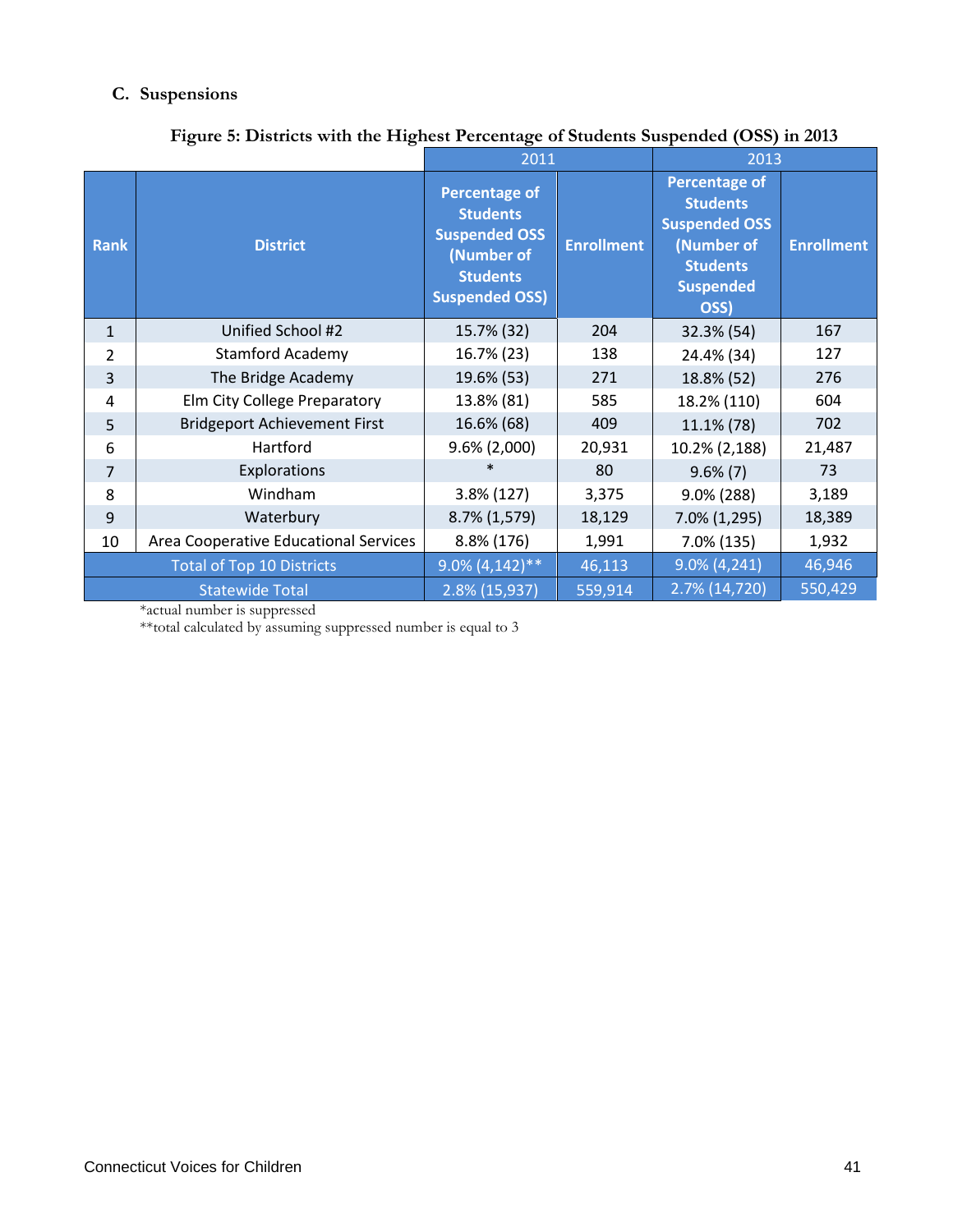|                |                                          | 2011                  |                   | 2013                 |                   |
|----------------|------------------------------------------|-----------------------|-------------------|----------------------|-------------------|
|                |                                          | <b>Percentage of</b>  |                   | <b>Percentage of</b> |                   |
|                |                                          | <b>Students</b>       |                   | <b>Students</b>      |                   |
|                |                                          | <b>Suspended</b>      |                   | <b>Suspended</b>     |                   |
| <b>Rank</b>    | <b>District</b>                          | (Number of            | <b>Enrollment</b> | (Number of           | <b>Enrollment</b> |
|                |                                          | <b>Students</b>       |                   | <b>Students</b>      |                   |
|                |                                          | <b>Suspended)</b>     |                   | <b>Suspended)</b>    |                   |
|                |                                          | (OSS)                 |                   | (OSS)                |                   |
| $\mathbf{1}$   | Hartford                                 | 9.6% (2,000)          | 20,931            | 10.2% (2,188)        | 21,487            |
| $\overline{2}$ | Waterbury                                | 8.7 % (1,579)         | 18,129            | 7.0% (1,295)         | 18,389            |
| 3              | Bridgeport                               | 7% (1,411)            | 20,174            | 6.6% (1,340)         | 20,155            |
| $\overline{4}$ | <b>East Hartford</b>                     | 7.8% (551)            | 7,098             | $6.6\%$ (465)        | 7,033             |
| 5              | <b>New Britain</b>                       | 5.8% (587)            | 10,098            | $6.1\%$ (625)        | 10,217            |
| $6\,$          | New Haven                                | $7.5\%$ (1,512)       | 20,067            | 5.7% (1,203)         | 21,183            |
| $\overline{7}$ | Connecticut Technical High School System | 4.1% (433)            | 10,643            | 4.2% (448)           | 10,651            |
| 8              | Meriden                                  | $3.1\%$ (260)         | 8,279             | 3.3% (271)           | 8,153             |
| $\overline{9}$ | <b>Bristol</b>                           | $3.2\% (277)$         | 8,591             | 2.8% (230)           | 8,289             |
| 10             | Norwalk                                  | 1.5% (163)            | 11,050            | 2.3% (252)           | 11,072            |
| 11             | Danbury                                  | 3.2% (336)            | 10,343            | 1.9% (201)           | 10,611            |
| 12             | Milford                                  | 1.4% (95)             | 6,958             | 1.9% (124)           | 6,637             |
| 13             | Stamford                                 | 2.5% (381)            | 15,281            | 1.8% (286)           | 15,715            |
| 14             | Stratford                                | $0.7\frac{1}{6}$ (53) | 7,284             | $0.9\%$ (68)         | 7,171             |
| 15             | Trumbull                                 | $1.0\%$ (67)          | 6,975             | $0.9\%$ (62)         | 6,911             |
| 16             | Southington                              | 1.9% (132)            | 6,790             | $0.8\%$ (54)         | 6,687             |
| 17             | <b>West Hartford</b>                     | $0.9\%$ (95)          | 10,207            | $0.7\%$ (66)         | 9,996             |
| 18             | Glastonbury                              | $0.4\%$ (29)          | 6,797             | $0.5\%$ (32)         | 6,578             |
| 19             | Greenwich                                | $0.5\%$ (40)          | 8,842             | $0.4\%$ (36)         | 8,842             |
| 20             | Fairfield                                | $0.3\% (27)$          | 10,153            | $0.3\%$ (33)         | 10,281            |
|                | <b>Total of Top 20 Districts</b>         | 4.5% (10,001)         | 224,690           | 4.1% (9,279)         | 226,058           |
|                | <b>Statewide Total</b>                   | 2.8% (15,937)         | 559,914           | 2.7% (14,720)        | 550,429           |

## **Figure 6: Twenty Largest Districts by Percentage of Students Suspended (OSS) in 2013**

## **Figure 7: Districts with the Highest Percentage of Students Suspended (ISS) in 2013**

|                |                                         | 2011                                                                                                         |                   | 2013                                                                                                                       |                   |  |
|----------------|-----------------------------------------|--------------------------------------------------------------------------------------------------------------|-------------------|----------------------------------------------------------------------------------------------------------------------------|-------------------|--|
| <b>Rank</b>    | <b>District</b>                         | Percentage of<br><b>Students</b><br><b>Suspended</b><br>(Number of<br><b>Students</b><br>Suspended)<br>(ISS) | <b>Enrollment</b> | <b>Percentage of</b><br><b>Students</b><br><b>Suspended</b><br>(Number of<br><b>Students</b><br><b>Suspended)</b><br>(ISS) | <b>Enrollment</b> |  |
|                | Amistad Academy                         | $9.4\%$ (76)                                                                                                 | 812               | 30.0% (271)                                                                                                                | 904               |  |
| $\overline{2}$ | Achievement First Hartford Academy Inc. | $5.7\%$ (35)                                                                                                 | 610               | 20.6% (170)                                                                                                                | 824               |  |
| 3              | The Gilbert School                      | $9.8\%$ (32)                                                                                                 | 325               | 20.2% (102)                                                                                                                | 505               |  |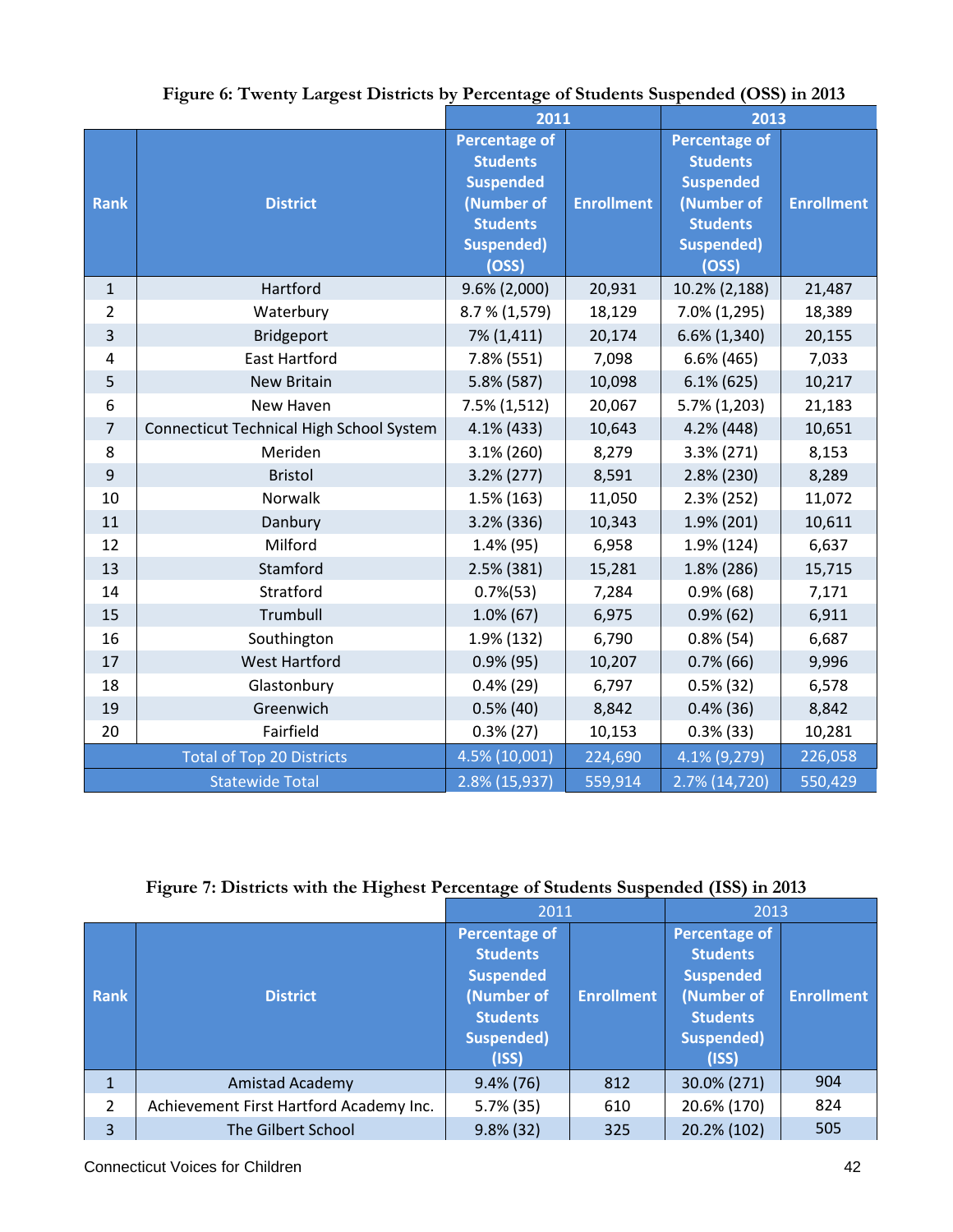| 4                                | New Beginnings Inc. Family Academy       | N/A            | 360     | 16.5% (66)    | 399     |
|----------------------------------|------------------------------------------|----------------|---------|---------------|---------|
| 5                                | Unified School #2                        | 15.7% (32)     | 204     | 16.2% (27)    | 167     |
| 6                                | Connecticut Technical High School System | 19.6% (2,083)  | 10,643  | 15.7% (1,673) | 10,651  |
| $\overline{7}$                   | New London                               | 11.6% (357)    | 3,068   | 14.6% (447)   | 3,067   |
| 8                                | Explorations                             | 37.5% (30)     | 80      | 13.7% (10)    | 73      |
| 9                                | Waterbury                                | 13.5% (2,450)  | 18,129  | 13.0% (2,399) | 18,389  |
| 10                               | New Britain                              | $5.1\%$ (510)  | 10,098  | 12.7% (1,293) | 10,217  |
| <b>Total of Top 10 Districts</b> |                                          | 12.6% (5,605)* | 44,329  | 14.3% (6,458) | 45,196  |
| <b>Statewide Total</b>           |                                          | 5.6% (31,366)  | 559,914 | 5.2% (28,666) | 550,429 |

\*Total excludes New Beginnings Inc. Family Academy, which did not report in-school suspension data in 2011.

|                |                                                 | 2011                 |                        | 2013                 |                   |  |
|----------------|-------------------------------------------------|----------------------|------------------------|----------------------|-------------------|--|
|                |                                                 | <b>Percentage of</b> |                        | <b>Percentage of</b> |                   |  |
|                |                                                 | <b>Students</b>      |                        | <b>Students</b>      | <b>Enrollment</b> |  |
|                |                                                 | <b>Suspended</b>     |                        | <b>Suspended</b>     |                   |  |
| <b>Rank</b>    | <b>District</b>                                 | (Number of           | <b>Enrollment</b>      | (Number of           |                   |  |
|                |                                                 | <b>Students</b>      |                        | <b>Students</b>      |                   |  |
|                |                                                 | <b>Suspended)</b>    |                        | <b>Suspended)</b>    |                   |  |
|                |                                                 | (ISS)                |                        | (ISS)                |                   |  |
| $\mathbf{1}$   | <b>Connecticut Technical High School System</b> | 19.6% (2,083)        | 10,643                 | 15.7% (1,673)        | 10,651            |  |
| $\overline{2}$ | Waterbury                                       | 13.5% (2,450)        | 18,129                 | 13.0% (2,399)        | 18,389            |  |
| 3              | <b>New Britain</b>                              | $5.1\%$ (510)        | 10,098                 | 12.7% (1,293)        | 10,217            |  |
| 4              | <b>East Hartford</b>                            | 13.8% (978)          | 7,098                  | 11.6% (817)          | 7,033             |  |
| 5              | <b>Bridgeport</b>                               | 10.7% (2,157)        | 20,174                 | 10.5% (2,110)        | 20,155            |  |
| 6              | Meriden                                         | 15.1% (1,252)        | 8,279                  | 10% (817)            | 8,153             |  |
| $\overline{7}$ | Danbury                                         | 7.5% (774)           | 10,343                 | 8.6% (915)           | 10,611            |  |
| 8              | Stratford                                       | 7.8% (565)           | 7,284                  | 7.3% (524)           | 7,171             |  |
| $9$            | Hartford                                        | 7.9% (1660)          | 20,931                 | 6.7% (1435)          | 21,487            |  |
| 10             | Norwalk                                         | 7.4% (823)           | 11,050                 | 5.9% (652)           | 11,072            |  |
| 11             | <b>Bristol</b>                                  | 5.9% (507)           | 8,591                  | 5.7% (471)           | 8,289             |  |
| 12             | Milford                                         | 1.9% (129)           | 6,958                  | 3.7% (247)           | 6,637             |  |
| 13             | Southington                                     | $2.1\%$ (141)        | 6,790                  | 2.8% (190)           | 6,687             |  |
| 14             | <b>West Hartford</b>                            | 3.8% (390)           | 10,207                 | $2.6\%$ (258)        | 9,996             |  |
| 15             | Fairfield                                       | $2.1\%$ (213)        | 10,153                 | 2% (206)             | 10,281            |  |
| 16             | New Haven                                       | 2% (403)             | 20,067                 | 1.7% (363)           | 21,183            |  |
| 17             | Greenwich                                       | $2.4\%$ (212)        | 8,842<br>$1.4\%$ (127) |                      | 8,842             |  |
| 18             | Glastonbury                                     | 1.5% (101)           | 6,797                  | $1.2\%$ (79)         | 6,578             |  |
| 19             | Stamford                                        | $1.4\%$ (218)        | 15,281                 | $0.9\%$ (140)        | 15,715            |  |
| 20             | Trumbull                                        | $0.7\%$ (51)         | 6,975                  | $0.8\%$ (56)         | 6,911             |  |
|                | <b>Total of Top 20 Districts</b>                | 15,617 (7.0%)        | 224,690                | 14,772 (6.5%)        | 226,058           |  |
|                | <b>Statewide Total</b>                          | 31,366 (5.6%)        | 559,914                | 28,666 (5.2%)        | 550,429           |  |

## **Figure 8: Twenty Largest Districts by Percentage of Students Suspended (ISS) in 2013**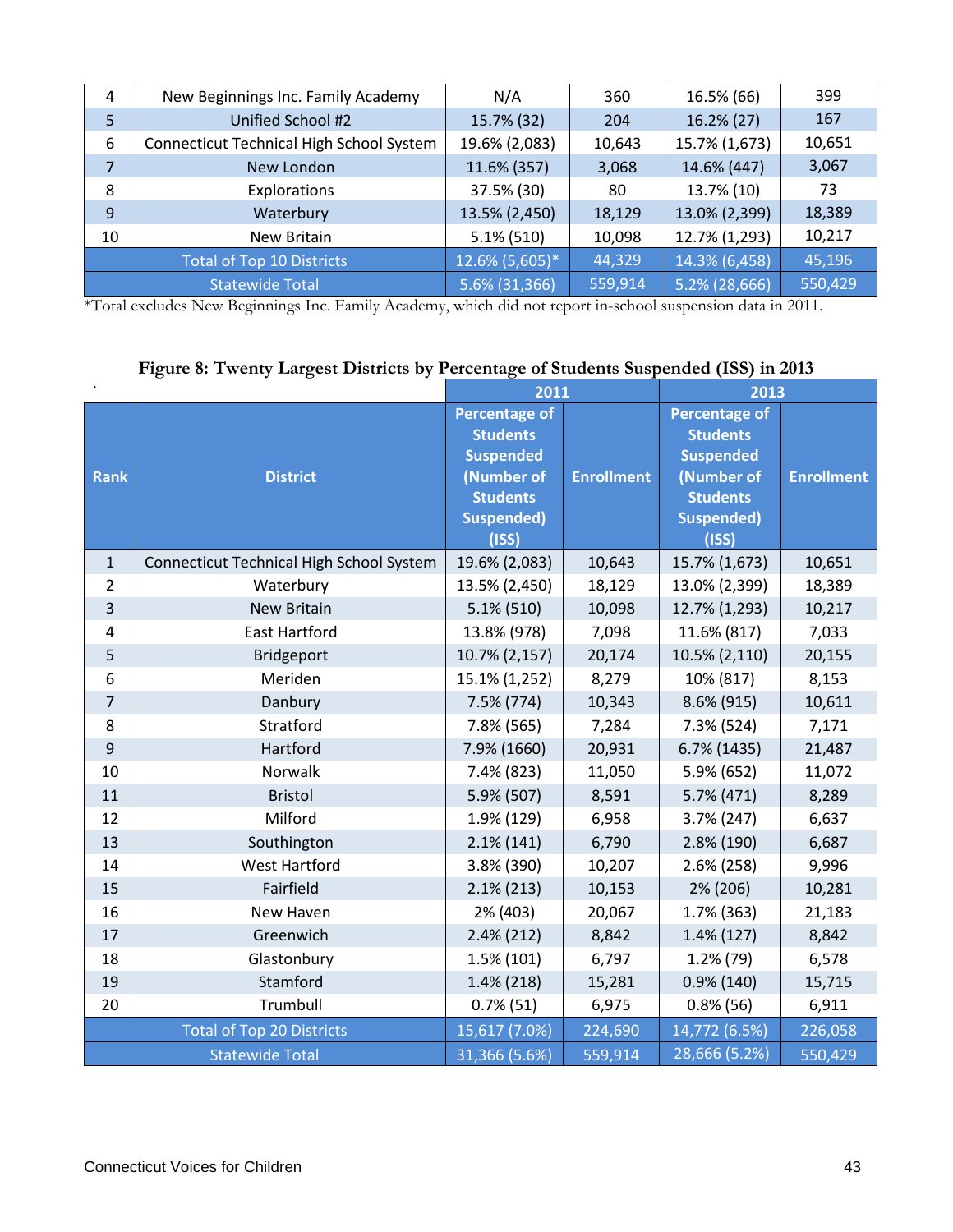## **Appendix C: Local Initiatives**

| Initiative                                                                                                  | School<br><b>Districts</b><br>Involved                                                                                                                                                                                      | <b>Tactics Used</b>                                                                                                                                                                                                  | % Students<br>Arrested                                                                                                                                                                                                                                                                    | % Students<br><b>Expelled</b>                                                                                                                                                                                                                                                                               | % Students<br>Suspended (OSS)                                                                                                                                                                                                                                                                       |  |  |
|-------------------------------------------------------------------------------------------------------------|-----------------------------------------------------------------------------------------------------------------------------------------------------------------------------------------------------------------------------|----------------------------------------------------------------------------------------------------------------------------------------------------------------------------------------------------------------------|-------------------------------------------------------------------------------------------------------------------------------------------------------------------------------------------------------------------------------------------------------------------------------------------|-------------------------------------------------------------------------------------------------------------------------------------------------------------------------------------------------------------------------------------------------------------------------------------------------------------|-----------------------------------------------------------------------------------------------------------------------------------------------------------------------------------------------------------------------------------------------------------------------------------------------------|--|--|
| Connecticut<br>Juvenile Justice<br><b>Alliance Pilot</b><br>Projects <sup>1</sup>                           | · Stamford<br>• Manchester<br>$\bullet$ Windham                                                                                                                                                                             | · Memorandums of agreement (MOA)<br>· School Safety Review Board<br>· Family Outreach<br>· Participation in School-Based<br>Diversion Initiative (Manchester)<br>· Increased use of Juvenile Review<br>Boards (JRBs) | 2011<br>2013<br>$0.5\%$ 0.3%<br>Stamford*<br>Manchester 0.5% 0.2%<br>Windham<br>$1.2\%$ 0.3%                                                                                                                                                                                              | 2011<br>2013<br>$0.2\%$ 0.2%<br>Stamford<br>Manchester 0.4%<br>$0.1\%$<br>$0.4\%$ 1.1%<br>Windham                                                                                                                                                                                                           | 2011<br>2013<br>$2.5\%$ 1.8%<br>Stamford<br>$3.0\%$ 2.5%<br>Manchester<br>Windham<br>3.8% 9.0%                                                                                                                                                                                                      |  |  |
| Center for<br>Children's<br>Advocacy<br>Disproportionate<br><b>Minority Contact</b><br>Project <sup>2</sup> | · Hartford<br>• Bridgeport                                                                                                                                                                                                  | $\bullet$ MOAs<br>• Increased use of JRBs<br>· Targeted evaluation of racial and<br>ethnic disparities                                                                                                               | 2013<br>2011<br>Hartford<br>$0.4\%$<br>0.4%<br>Bridgeport 0.5%<br>0.3%                                                                                                                                                                                                                    | 2011<br>2013<br>$0.5\%$ $0.5\%$<br>Hartford<br>$0.3\%$ 0.2%<br>Bridgeport                                                                                                                                                                                                                                   | 2013<br>2011<br>$9.6\%$<br>$10.2\%$<br>Hartford<br>Bridgeport 7.0%<br>$6.6\%$                                                                                                                                                                                                                       |  |  |
| <b>CHDI's School-</b><br><b>Based Diversion</b><br>Initiative <sup>3</sup>                                  | 21 schools in:<br>• Bridgeport<br>• New Britain<br>· Technical<br>High School<br>System<br>• East Hartford<br>$\bullet$ Hartford<br>$\bullet$ Manchester<br>· Meriden<br>• Southington<br>$\bullet$ Stamford<br>• Waterbury | $\bullet$ MOAs<br>· Emergency Mobile Psychiatric<br>Services (EMPS);<br>• Collaboration between schools and<br>community leaders<br>· Data collection and monitoring                                                 | 2011<br>2013<br>Bridgeport 0.5% 0.3%<br>New Britain 1.5% 1.3%<br>Technical 1.3% 1.3%<br>East Hartford 0.7% 1.0%<br>$0.4\%$<br>Hartford<br>0.4%<br>Manchester 0.5%<br>0.2%<br>Meriden<br>$2.3\%$<br>$1.2\%$<br>Southington 0.5%<br>0.3%<br>Stamford 0.5%<br>0.3%<br>1.7%<br>Waterbury 1.5% | 2011<br>2013<br>Bridgeport 0.3%<br>0.2%<br>New Britain 0.0% 0.0%<br>$0.7\%$ 0.8%<br>Technical<br>East Hartford 0.5% 0.3%<br>$0.5\%$<br>Hartford<br>$0.5\%$<br>Manchester 0.4%<br>0.1%<br>Meriden<br>$0.7\%$<br>0.2%<br>Southington 0.2%<br>0.1%<br>$0.2\%$<br>0.2%<br>Stamford<br>Waterbury 0.1%<br>$0.1\%$ | 2011<br>2013<br>Bridgeport 7.0%<br>6.6%<br>New Britain 5.8%<br>$6.1\%$<br>$4.1\%$<br>$4.2\%$<br>Technical<br>East Hartford 7.8% 6.6%<br>Hartford 9.6%<br>10.2%<br>Manchester 3.0%<br>2.5%<br>Meriden 3.1%<br>3.3%<br>Southington 1.9%<br>0.8%<br>1.8%<br>Stamford 2.5%<br>Waterbury 8.7%<br>$7.0\%$ |  |  |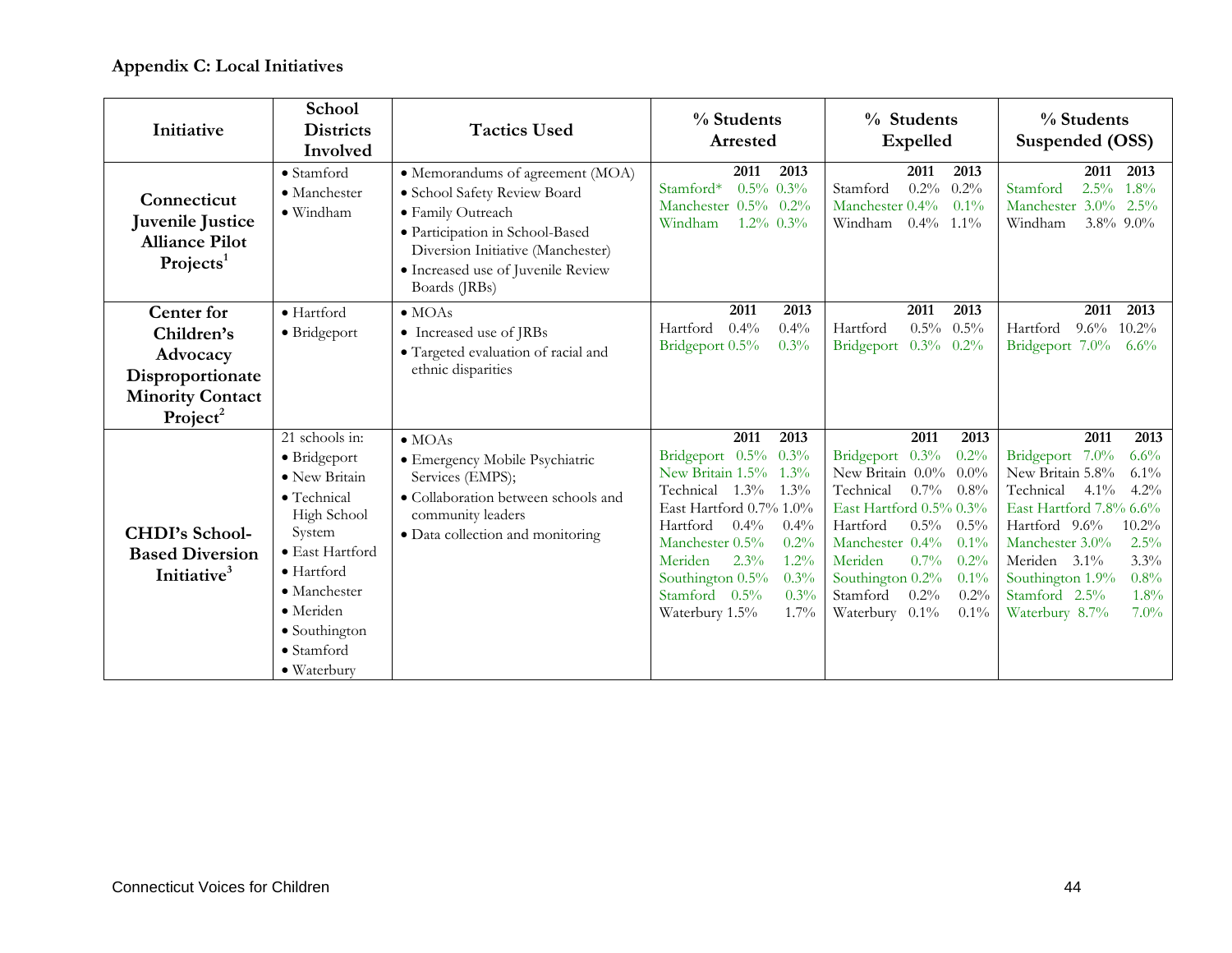#### <span id="page-46-1"></span><span id="page-46-0"></span>**Appendix C: Local Initiatives**

|                          | $2011 - 12$ :        | $\bullet$ MOAs                                |                         | 2011    | 2013    |                         | 2011    | 2013    |                         | 2011    | 2013    |
|--------------------------|----------------------|-----------------------------------------------|-------------------------|---------|---------|-------------------------|---------|---------|-------------------------|---------|---------|
|                          | $\bullet$ Ansonia    | • Peer learning and seminars                  | Ansonia                 | $1.7\%$ | 1.5%    | Ansonia                 | 0.3%    | $0.4\%$ | Ansonia                 | 2.9%    | 3.9%    |
|                          | $\bullet$ Hamden     | • Collaboration between schools and           | Hamden                  | $0.5\%$ | 0.7%    | Hamden                  | 0.2%    | 0.3%    | Hamden                  | $4.1\%$ | 3.8%    |
| Juvenile Justice         | $\bullet$ Manchester | community leaders                             | Manchester 0.5%         |         | $0.2\%$ | Manchester 0.4%         |         | $0.1\%$ | Manchester 3.0%         |         | $2.5\%$ |
| Advisory                 | • New Haven          |                                               | New Haven 0.6%          |         | 0.5%    | New Haven 0.5%          |         | $0.4\%$ | New Haven 7.5%          |         | $5.7\%$ |
| Committee                | $\bullet$ Norwalk    |                                               | Norwalk                 | $0.5\%$ | 0.2%    | Norwalk                 | $0.4\%$ | $0.5\%$ | Norwalk                 | $1.5\%$ | $2.3\%$ |
| "Right Response          | $\bullet$ Norwich    |                                               | Norwich                 | $1.0\%$ | $\ast$  | Norwich                 | 0.2%    | 0.1%    | Norwich                 | 3.3%    | $3.0\%$ |
| Network" <sup>4</sup>    |                      |                                               | Region 10               | $0.5\%$ | $\ast$  | Region 10               | 0.3%    | $0.0\%$ | Region 10               | 0.9%    | 0.8%    |
|                          | $\bullet$ Region 10  |                                               | Vernon                  | 0.4%    | $0.8\%$ | Vernon                  | $0.0\%$ | $0.0\%$ | Vernon                  | $1.6\%$ | $2.2\%$ |
|                          | $\bullet$ Vernon     |                                               | Windsor                 | $0.3\%$ | $0.7\%$ | Windsor                 | $0.4\%$ | $0.4\%$ | Windsor                 | $2.7\%$ | $2.7\%$ |
|                          | $\bullet$ Windsor    |                                               |                         |         |         |                         |         |         |                         |         |         |
| <b>Connecticut Legal</b> | · Waterbury          | · Graduated response model                    |                         | 2011    | 2013    |                         | 2011    | 2013    |                         | 2011    | 2013    |
| <b>Services</b>          |                      | $\bullet$ MOA                                 | Waterbury 1.5%          |         | 1.7%    | Waterbury 0.1%          |         | 0.1%    | Waterbury 8.7%          |         | $7.0\%$ |
|                          |                      | $\bullet$ EMPS                                |                         |         |         |                         |         |         |                         |         |         |
|                          |                      | • Referral process from SROs straight         |                         |         |         |                         |         |         |                         |         |         |
|                          |                      | to JRBs in low-level offenses                 |                         |         |         |                         |         |         |                         |         |         |
| New Haven Legal          | · Meriden            | · Collaboration between school and key        |                         | 2011    | 2013    |                         | 2011    | 2013    |                         | 2011    | 2013    |
| Assistance               |                      | stakeholders                                  | Meriden                 | 2.3%    | 1.2%    | Meriden                 | $0.7\%$ | 0.2%    | Meriden                 | 3.1%    | $3.3\%$ |
|                          |                      | • School-based commitment to                  |                         |         |         |                         |         |         |                         |         |         |
|                          |                      | reducing arrests, suspensions and             |                         |         |         |                         |         |         |                         |         |         |
|                          |                      | expulsions                                    |                         |         |         |                         |         |         |                         |         |         |
| <b>Greater Hartford</b>  | · East Hartford      | · Collaboration between police, school        |                         | 2011    | 2013    |                         | 2011    | 2013    |                         | 2011    | 2013    |
|                          |                      | and clergy                                    | East Hartford 0.7% 1.0% |         |         | East Hartford 0.5% 0.3% |         |         | East Hartford 7.8% 6.6% |         |         |
| <b>Legal Services</b>    |                      | · Expansion of Youth Service Bureau           |                         |         |         |                         |         |         |                         |         |         |
|                          |                      |                                               |                         |         |         |                         |         |         |                         |         |         |
|                          |                      | • Color of Justice film screenings and        |                         |         |         |                         |         |         |                         |         |         |
|                          |                      |                                               |                         |         |         |                         |         |         |                         |         |         |
|                          |                      | discussions                                   |                         |         |         |                         |         |         |                         |         |         |
|                          |                      | • New working group for ongoing<br>discussion |                         |         |         |                         |         |         |                         |         |         |

\* Green text indicates a decline in the % of arrests, expulsions, or suspensions between 2011 and 2013

 $\overline{a}$ 

<sup>1</sup> For more information on this initiative, see http://ctjja.org/resources/pdf/CTJJA-AdultDecisions-WhitePaper.pdf.

<sup>&</sup>lt;sup>2</sup> For more information on this initiative, see "Replicating the DMC Action Network Approach and Getting Results in Connecticut." DMC E-News (Oct/Nov 2012), available at: http://cclp.org/documents/DMC/DMC\_eNews\_032.pdf.

<sup>3</sup> For more information on this initiative, see http://www.ctsbdi.org/.

<sup>&</sup>lt;sup>4</sup> For more information on this initiative, see http://www.ct.gov/opm/cwp/view.asp?a=2974&Q=471720&opmNav\_GID=1797&opmNav=|46656|. Grants for 2013-14 include: Ansonia; Bridgeport; Colchester; Greenwhich; Hartford; Manchester; Middletown; New Britain; New Haven; Stamford; Torrington; Vernon; Waterbury; Wethersfield; Windham; Windsor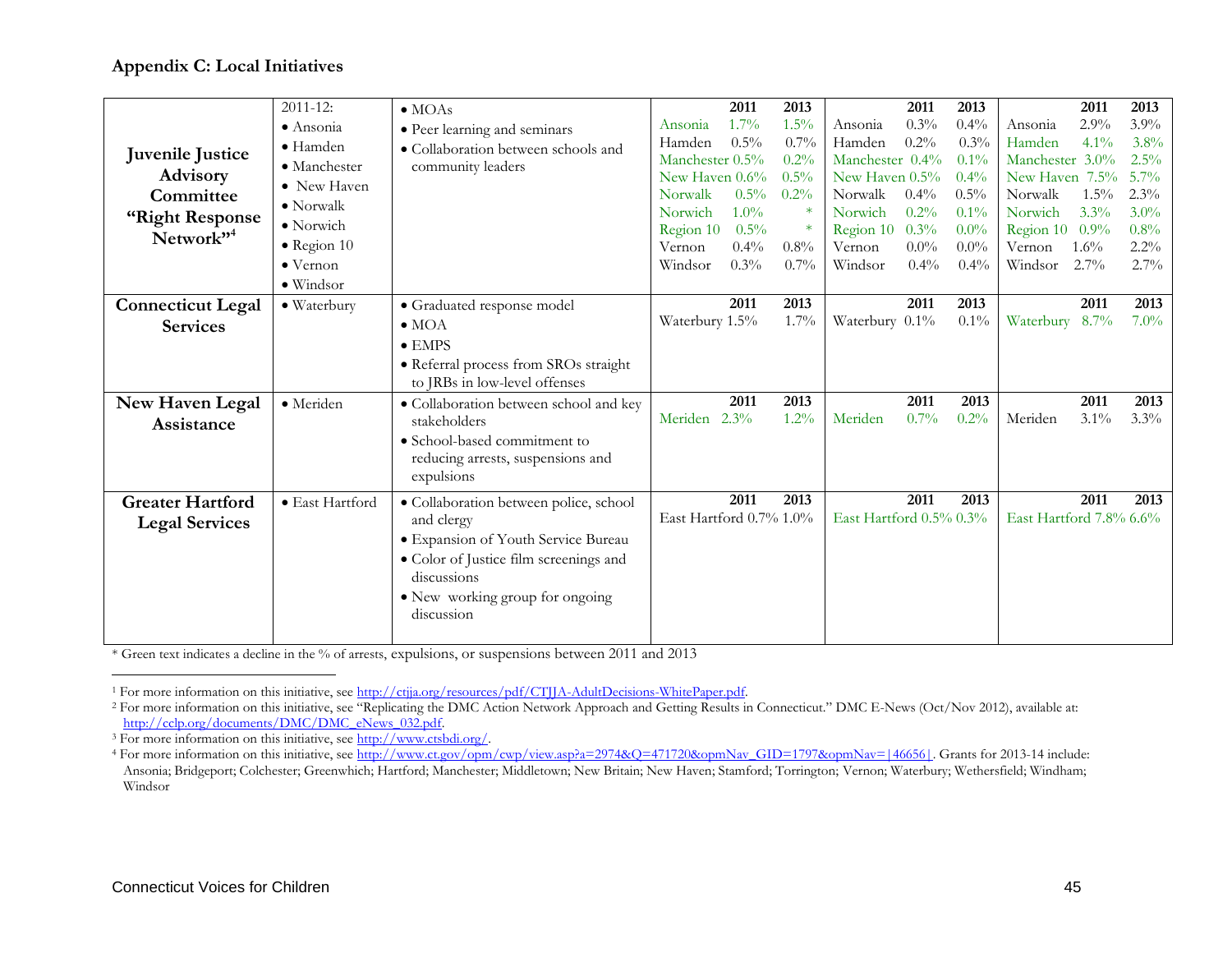#### **Appendix D: Sources of Data and Technical Notes on Data Analysis**

#### *Reporting Requirements*

Unless otherwise noted, the discipline data in this report come from ED166 – the State Department of Education (SDE)'s Student Disciplinary Offense Data Collection system. Local districts are required to collect and report annually to SDE information related to all incidents resulting in bus suspension, in-school suspension, out-of-school suspension, or expulsion, those classified as "serious,"<sup>[24](#page-51-18)</sup> and those involving alcohol, drugs, or weapons regardless of sanction.<sup>[25](#page-51-19)</sup> SDE uses this data to satisfy various federal mandates and reporting, including the Individuals with Disabilities Education Act (IDEA), the Safe and Drug Free School Report, the Gun Free Report, the No Child Left Behind: Unsafe School Choice Option, and special education reporting.

#### *Source and Type of Data*

Information collected pursuant to each incident includes: the student's State Assigned Student Identifier (SASID), the date of the incident, the type of incident, the name of the school district and school reporting the incident, the type and length of sanction resulting from the incident, and whether the student was arrested.<sup>[26](#page-51-20)</sup> The SASID is used to pull the student's date of birth, gender, grade, ethnicity, and race.<sup>[27](#page-51-21)</sup> Connecticut Voices for Children obtained the data files through a direct request to SDE.<sup>[28](#page-51-22)</sup>

#### *Incident Counts and Relative Rate Calculations*

Arrest information is collected through the ED166 only subsequent to reporting on other school sanctions, not reported separately for each student. Schools are not required to document or report to SDE on incidents of arrests. However, if an incident requires that the school complete Form ED166 (see *Reporting*  Requirements, above), then school officials must complete the check box on the form that indicates whether the student was arrested as a result of his actions. Per our request, SDE provided an unduplicated count of students arrested, along with such a count at the district level or with student demographic details. All the data presented in this report except where explicitly noted are student counts (the number of students arrested, expelled, or suspended in a given year) not incident or sanction counts.

#### *Student Confidentiality*

To maintain the confidentiality of student data, Connecticut Voices for Children followed SDE procedures, which require the suppression of incident counts for any group containing five or fewer students. In our appendices, these figures and those derived from them (such as relative rates) are replaced with a star. However, those incidents are included in totals for larger groups of which the small subpopulations are a part, so long as the larger group contains more than five students and reported totals within non-suppressed categories do not allow the calculation of the number of incidents in the suppressed category.

For example, a school district with four students in special education would have the number of arrests and relative rate of arrests for students in special education replaced with a star. That district would report the total arrests of students and the breakdown of those arrests by gender and race (so long as those categories were large enough), but would have the number of arrests of students in regular education replaced with a star so as not to reveal by subtraction the suppressed special education figures.

Data on Asian, American Indian/Alaska Native, Native Hawaiian/Pacific Islander, and multi-racial students are not presented at the DRG or town level because of the small sample size in a number of districts which creates confidentiality and statistical significance concerns. These figures are presented for the state overall.

#### *Incident Type*

Data on the reasons for school arrests come from the school's report of the student behavior as noted on the ED166 form. If there were multiple infractions leading to the arrest, the school is instructed to report up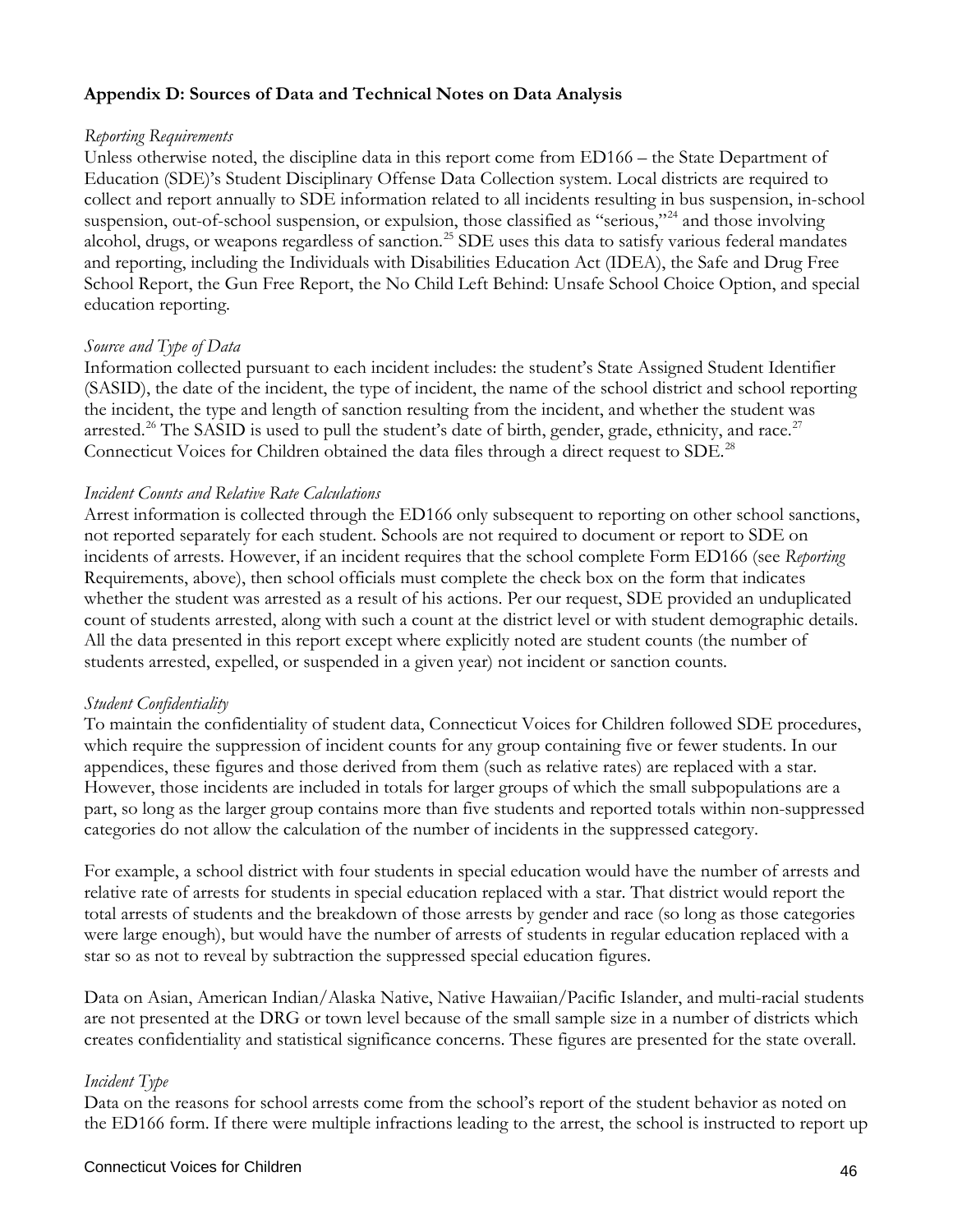to two infractions.<sup>[29](#page-51-23)</sup> Schools must select a description of the incident from among a set of prescribed sub categories such as "disorderly conduct," "skipping class," and "throwing objects."[30](#page-51-24) Our statewide data include all of the different description options reported by schools. In order to report on general types of behavior rather than over one hundred specific activities, the charts in the report aggregate many of the smaller sub categories into ten larger ones following the major incident categories defined by SDE.<sup>[31](#page-51-25)</sup>

Because the ED166 offense categories are reported by the school rather than law enforcement officials, they do not correspond directly with the crime for which the student is actually arrested. For example, a student who is reported as having been arrested for engaging in "Physical/Verbal Confrontation or Conduct Unbecoming" would have had to be charged with an actual crime like breach of peace, disorderly conduct, or creating a public disturbance, given that "conduct unbecoming" is not illegal.

#### *District Reference Groups (DRGs)*

Connecticut's State Department of Education categorizes school districts into "District Reference Groups" (DRGs). Districts are grouped together on the basis of median family income, parental education, parental occupation, family structure, percentage of children receiving free or reduced-price meals, percentage of children whose families speak a language other than English at home, and the number of students enrolled within the district.<sup>[32](#page-51-26)</sup> Districts are classified into DRGs A through I, where districts in DRG "A" contain students generally living in families with the highest socioeconomic status indicators, while districts in DRG "I" contain students living in families with generally the lowest socioeconomic status indicators. DRGs are not linearly correlated with wealth as some are distinguished from their neighboring categories due to population density or other factors. For example, DRGs C and E are characterized by particularly small enrollment (location in a rural community). We use DRGs to indicate relative peer districts, and as a partial proxy for district socio-economic status.

Not all schools are included in DRGs; most charter schools,<sup>[33](#page-51-27)</sup> schools in the Connecticut Technical High School System, and a number of special school districts, such as Area Cooperative Educational Services (ACES) and Capitol Region Education Council (CREC), do not have assigned DRGs and were therefore excluded from calculations at the DRG level and are noted as "special/charter districts" or "other." DRG rates were calculated by taking the counts of students arrested, suspended, and expelled reported by schools in the DRG divided by the number of students enrolled in DRG schools. Because some of the districts reported between 1 and 5 students receiving a sanction, we calculated a minimum and maximum range, and took the average of the two to determine an estimate.

#### **Data Parameters and Limitations**

*For the purpose of this report, "arrests" includes all incidents reported by the schools through the ED166 in which it was indicated that the incident resulted in arrest of the student.* In order to understand our findings correctly, it is necessary to understand when schools are and are not required to file an ED166:

- The ED166 must be filed for all arrests that take place on school grounds resulting from incidents occurring on school grounds that also lead to suspension or expulsion.
- The ED166 must also be filed for all arrests that take place in or out of school resulting from incidents occurring off school grounds for which the student receives a school sanction. (This is allowed if the out of school incident is considered seriously disruptive of the school environment). For example, if a student were arrested on a Sunday for possession of marijuana and received an inschool suspension after the school was notified of the arrest, the school would fill out the ED166 to indicate that the student was suspended and arrested for a marijuana incident, though the arrest was not the result of an incident that took place in the school.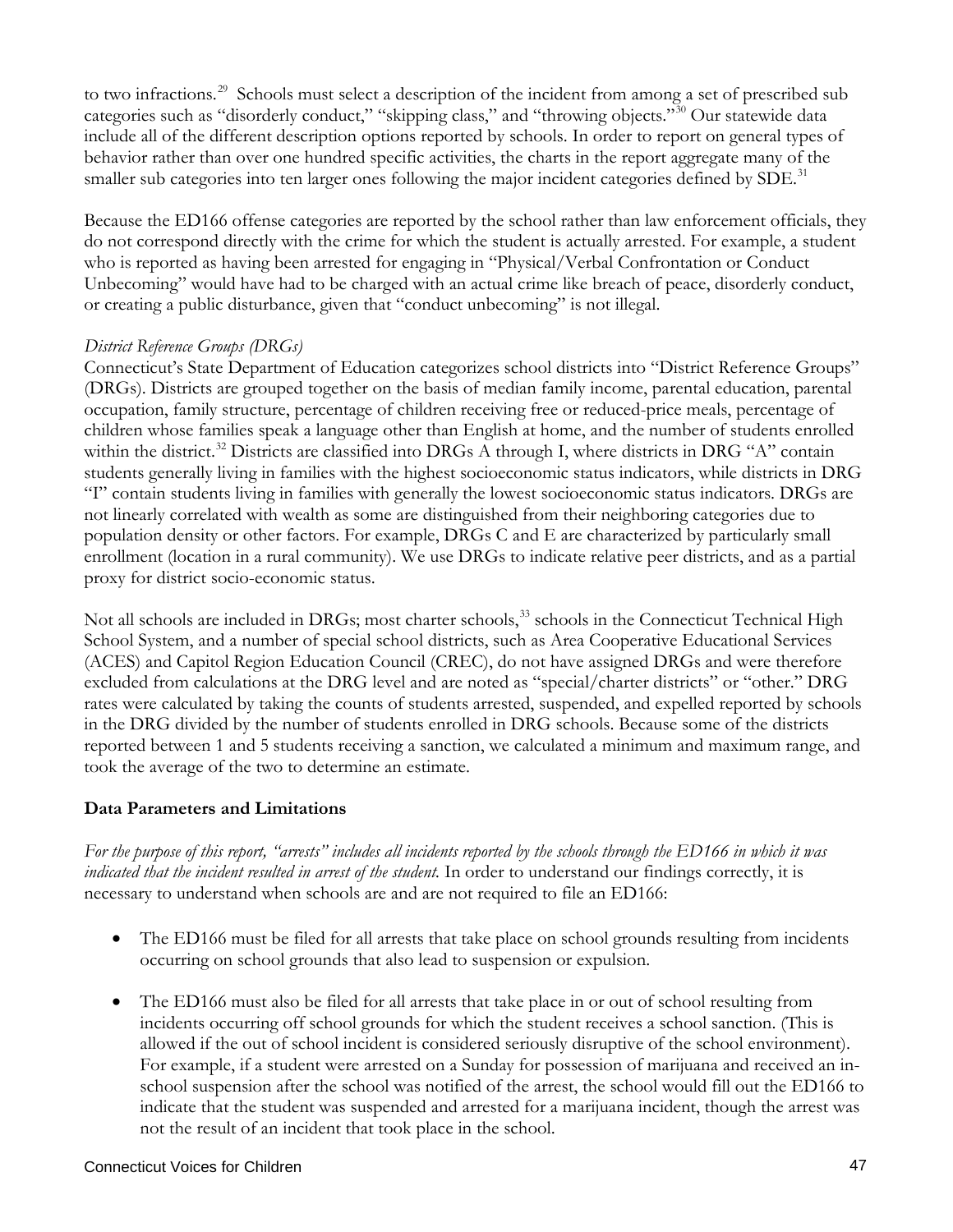- The ED166 should also be filed for all arrests that take place out of school resulting from incidents occurring on school grounds that lead to suspension or expulsion.
- The ED166 is not filed for arrests that take place in school for incidents that occur in the community but do not result in a school sanction.
- The ED166 is not filed for arrests that take place in school resulting from incidents occurring on school grounds if these incidents do not also lead to suspension or expulsion.

It is important to understand that the ED166 count does **not:**

- provide an accurate count of the number of arrests stemming from incidents occurring in school or at events under the supervision of school personnel (as it includes arrests resulting from incidents that occur in the community that result in suspension or expulsion, as described above); nor does it
- provide an accurate count of those who end up in court and with a criminal record. The data rely on a count of the ED166 incident report field where the school official filling out the form is required to indicate whether the incident resulted in an arrest. In some cases, a student taken out of the building in handcuffs could be taken to the police station but the officer might ultimately decide not to charge the student, or the student might be charged but later diverted to a JRB. In these instances, the ED166 data would overestimate those students who were formally charged and appeared in court.

Additionally, it is possible that the ED166 count underestimates even what it purports to measure due to two major sources of error:

- 1. In those cases in which arrests take place out of school due to incidents occurring on school grounds, school personnel may not know that a student has subsequently been arrested, and may not file the form; and
- 2. School personnel may mistakenly file the form only in those instances in which the police send a written report to the school. However, police are only required to send a written report to the school in cases where the student is charged with a felony or class A misdemeanor, not in all cases of arrest. Anecdotal evidence suggests that this may produce as much as a three- or four-fold undercount of arrests.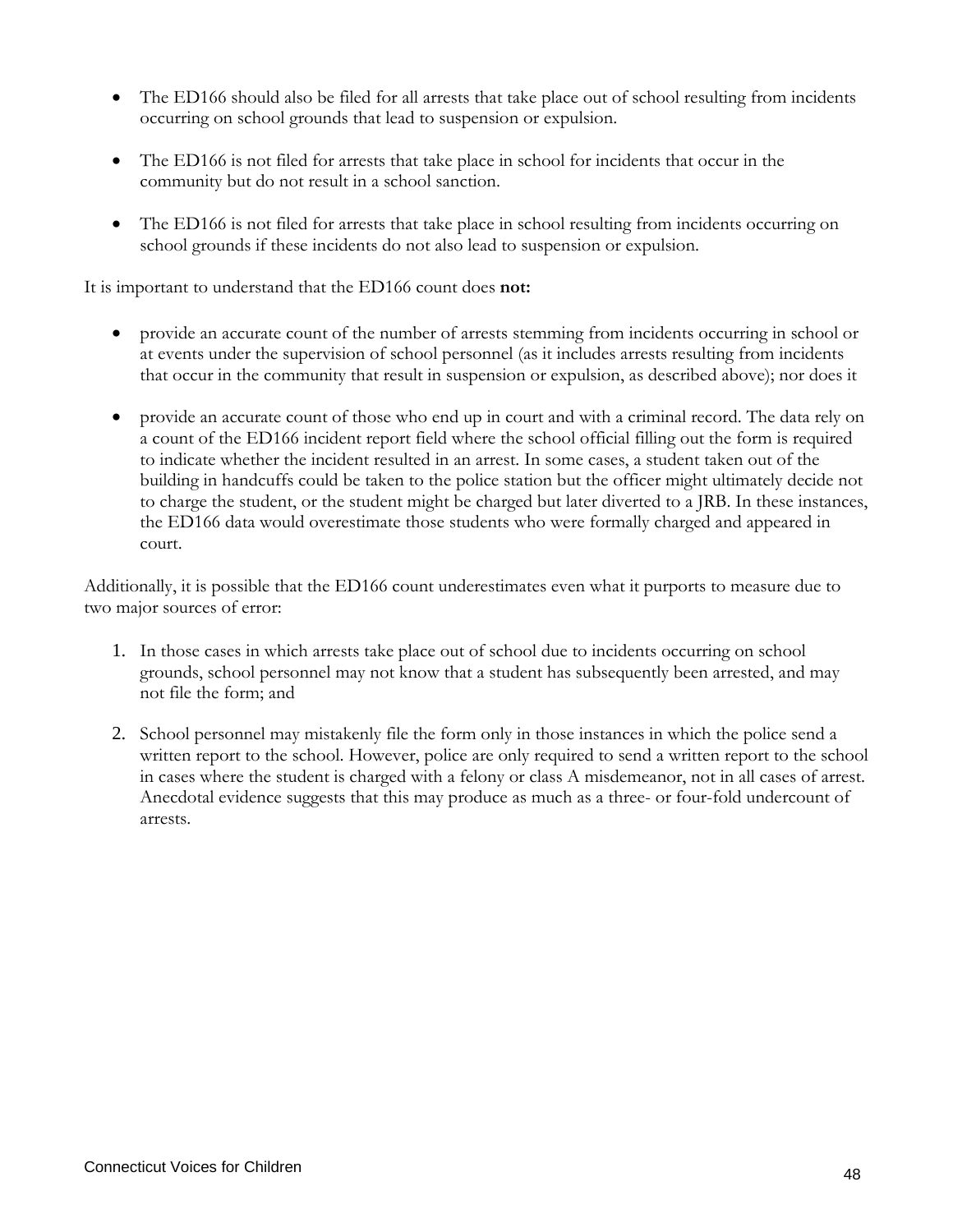<span id="page-50-2"></span>Children, (August 2008), available at: http://www.ctvoices.org/sites/default/files/edu08missingout.pdf.<br><sup>3</sup> See Sarah Esty, "Arresting Development: Student Arrests in Connecticut," Connecticut Voices for Children, (Septemb available at: [http://www.ctvoices.org/sites/default/files/jj13schoolarrestfull.pdf.](http://www.ctvoices.org/sites/default/files/jj13schoolarrestfull.pdf) For technical notes on data and data limitations, see this report, specifically pages 66-67.

<span id="page-50-3"></span><sup>4</sup> U.S. Department of Education, Guiding Principles: A Resource Guide for Improving School Climate and Discipline, (January 2014), available at: [http://www2.ed.gov/policy/gen/guid/school-discipline/guiding-principles.pdf.](http://www2.ed.gov/policy/gen/guid/school-discipline/guiding-principles.pdf) <sup>5</sup> *Ibid.*

<span id="page-50-4"></span><sup>6</sup> *See* Sweeten, Gary, "Who Will Graduate? Disruption of High School Education by Arrest and Court Involvement" 23.4, Justice Quarterly, 462-480, at 478 (December 2006). ("These magnitudes are similar to Bernburg and Krohn's (2003) estimates of the effect of any arrest or juvenile justice system involvement for males from ages 13.5to 16.5. They found that arrest nearly quadrupled the odds of high school dropout, and justice system involvement increased the odds of dropout 3.6 times.").*See* also Paul Hirschfield, "Another Way Out: The Impact of Juvenile Arrests on High School Dropout", Sociology of Education, Vo. 82, No.4 (October, 2009), pp. 368-393 (concluding, based on sample of more than4,844 inner-city Chicago students, that "contact with the legal system increased school dropout" and that "being arrested weakens subsequent participation in urban schools, decreasing their capacity to educate and otherwise help vulnerable youths.") *See* also Robert Sampson and John Laub, Crime in the Making, Cambridge, MA: Harvard University Press. 1993. See, Mark Cohen, "The Monetary Value of Saving a High-Risk Youth," Journal of Quantitative Criminology14: 1 (1998), available at:<br>http://www.epi.msu.edu/janthony/requests/articles/Cohen\_Monetary%20High-Risk%20Youth.pdf.

<sup>7</sup> Including, along with Connecticut Voices for Children, the Juvenile Justice Advisory Committee sponsored by the state Office of Policy and Management, the Center for Children's Advocacy, the Connecticut Juvenile Justice Alliance, the Court Support Services Division of the Judicial Branch, and the Child Health and Development Institute of Connecticut

8 See, Connecticut Code Sec. 10-233c. Suspension of pupils, available at[: http://safesupportivelearning.ed.gov/state](http://safesupportivelearning.ed.gov/state-compendium/connecticut)[compendium/connecticut.](http://safesupportivelearning.ed.gov/state-compendium/connecticut)

<sup>9</sup> *See* Raised Senate Bill 54 "An Act Concerning Collaboration Between Boards of Education and Law Enforcement Personnel", available at:

[http://cga.ct.gov/asp/cgabillstatus/cgabillstatus.asp?selBillType=Bill&bill\\_num=54&which\\_year=2014&SUBMIT1.x=0&SUBM](http://cga.ct.gov/asp/cgabillstatus/cgabillstatus.asp?selBillType=Bill&bill_num=54&which_year=2014&SUBMIT1.x=0&SUBMIT1.y=0)  $IT1.y=0$ 

<sup>10</sup> For more detail, *see* Sarah Esty, "Arresting Development: Student Arrests in Connecticut," Connecticut Voices for Children, (September 2013), available at: [http://www.ctvoices.org/sites/default/files/jj13schoolarrestfull.pdf.](http://www.ctvoices.org/sites/default/files/jj13schoolarrestfull.pdf)<br><sup>11</sup> See U.S. Department of Education, Guiding Principles: A Resource Guide for Improving School Climate and Discipline,

(January 2014), available at:<http://www2.ed.gov/policy/gen/guid/school-discipline/guiding-principles.pdf>

 $12$  In contrast to 2013 report this report uses student counts as opposed to sanction counts for racial analysis.

<sup>13</sup> District Reference Groups (DRGs) are used by the State Department of Education to place towns of similar incomes into groups to facilitate comparison. Districts are grouped together on the basis of median family income, parental education, parental occupation, family structure, percentage of children receiving free or reduced-price meals, percentage of children whose families speak a language other than English at home, and the number of students enrolled within the district. A list of towns by DRG is available at: [http://www.sde.ct.gov/sde/LIB/sde/PDF/dgm/report1/cpse2006/appndxa.pdf.](http://www.sde.ct.gov/sde/LIB/sde/PDF/dgm/report1/cpse2006/appndxa.pdf)

<sup>14</sup> See, American Psychological Association Zero Tolerance Task Force, "Are Zero Tolerance Policies Effective in Schools?" American Psychologist 63: 9, (December 2008): 852-862, available at:<http://www.apa.org/pubs/info/reports/zero-tolerance.pdf> <sup>15</sup> "Other races" are American Indian or Alaska Native, Asian, Native Hawaiian or Other Pacific Islander, and Two or More Races. These groups were combined due to their small population size relative to other racial/ethnic groups.

<sup>16</sup> The figures for DRGs A, B, C, E, and F are estimates. Because school districts with arrests rates between 1 and 5 were suppressed, to calculate the average DRG rate of arrests we calculated a range, if the suppressed districts were 1 and if the suppressed districts were 5. The final rate is the average of the minimum and maximum ranges. There were zero districts with suppressed arrest totals in DRGs D, H, G, and I so the rate is completely accurate. 17 For more information about the CTJJA pilot programs, see, "Adult Decisions: Connecticut Rethinks Student Arrests,"

 $\overline{a}$ 

<span id="page-50-0"></span><sup>1</sup> In 2008, the American Psychological Association (APA) conducted an extensive review of studies on zero tolerance discipline in schools, and concluded that not only is there insufficient evidence to warrant its use, but that existing evidence suggests it can be counterproductive. The APA found that: 1) differences in school discipline rates result more from variations in school characteristics and personnel than differences in child behavior; 2) schools with zero tolerance policies spent more time on discipline and had worse school climates where teachers and students reported feeling less happy and safe; 3) exclusionary discipline was ineffective as a deterrent and instead predicted increased rates of future misbehavior; and 4) schools are increasingly using referrals to the juvenile justice system to handle infractions that would previously have been handled at a school level and are not dangerous or threatening. See, American Psychological Association Zero

Tolerance Task Force, "Are Zero Tolerance Policies Effective in Schools?" American Psychologist 63: 9, (December 2008): 852- 862, available at:<http://www.apa.org/pubs/info/reports/zero-tolerance.pdf>

<span id="page-50-1"></span><sup>2</sup> *See* Taby Ali and Alexandra Dufrense, "Missing Out: Suspending Students from Connecticut Schools," Connecticut Voices for